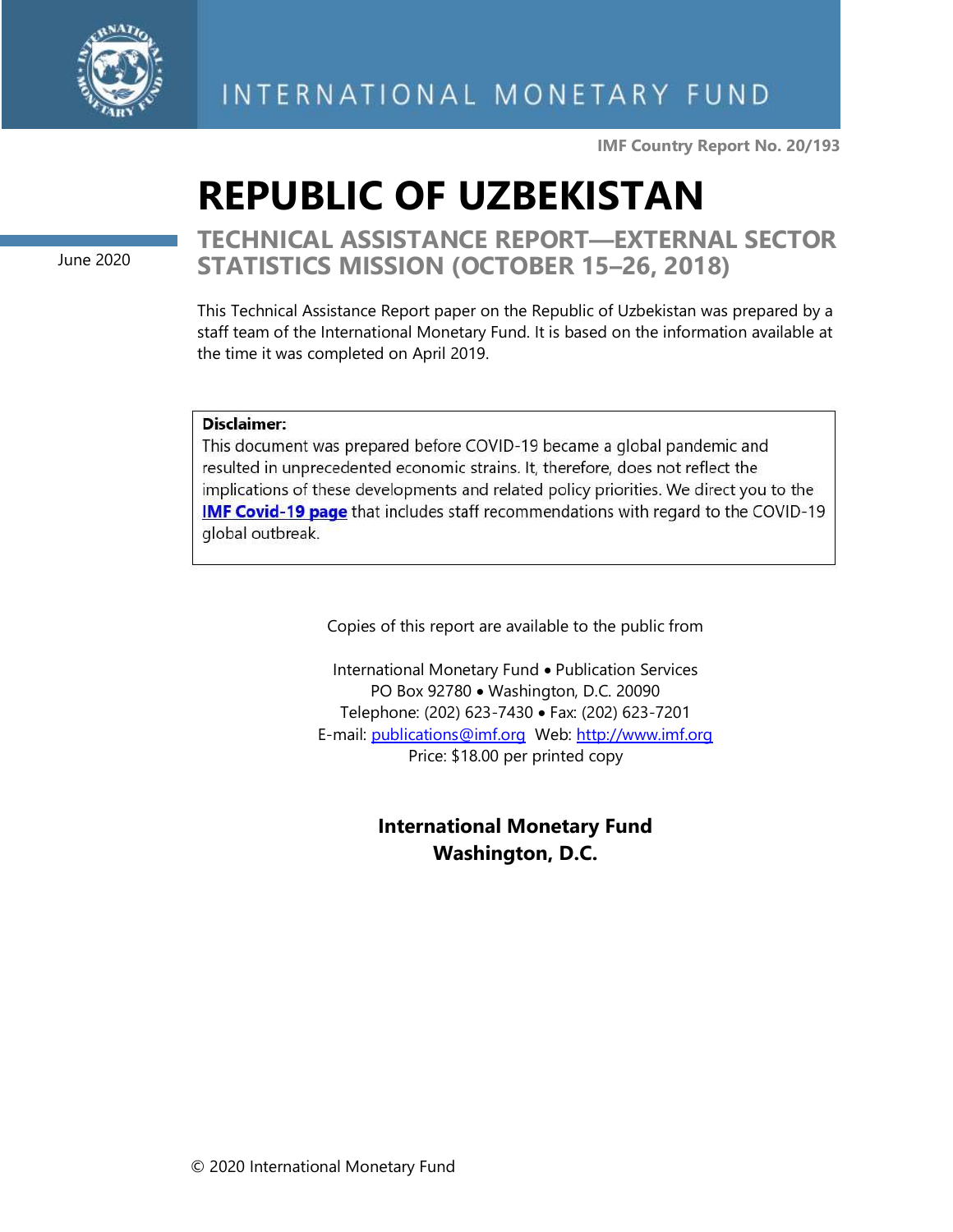

## **REPUBLIC OF UZBEKISTAN**

**APRIL 2019**

**REPORT ON THE EXTERNAL SECTOR STATISTICS MISSION (OCTOBER 15–26, 2018)**

## **Prepared by Vakhtang Pkhakadze**

The contents of this report constitute technical advice provided by the staff of the International Monetary Fund (IMF) to the authorities of the Republic of Uzbekistan in response to their request for technical assistance. This report (in whole or in part) or summaries thereof may be disclosed by the IMF to IMF Executive Directors and members of their staff, as well as to other agencies or instrumentalities of the TA recipient, and upon their request, to World Bank staff, and other technical assistance providers and donors with legitimate interest, unless the TA recipient specifically objects to such disclosure (see Operational Guidelines for the Dissemination of [Technical Assistance Information\)](http://www.imf.org/external/np/pp/eng/2013/061013.pdf). Publication or Disclosure of this report (in whole or in part) or summaries thereof to parties outside the IMF other than agencies or instrumentalities of the TA recipient, World Bank staff, other technical assistance providers and donors with legitimate interest, shall require the explicit consent of the TA recipient and the IMF's Statistics Department.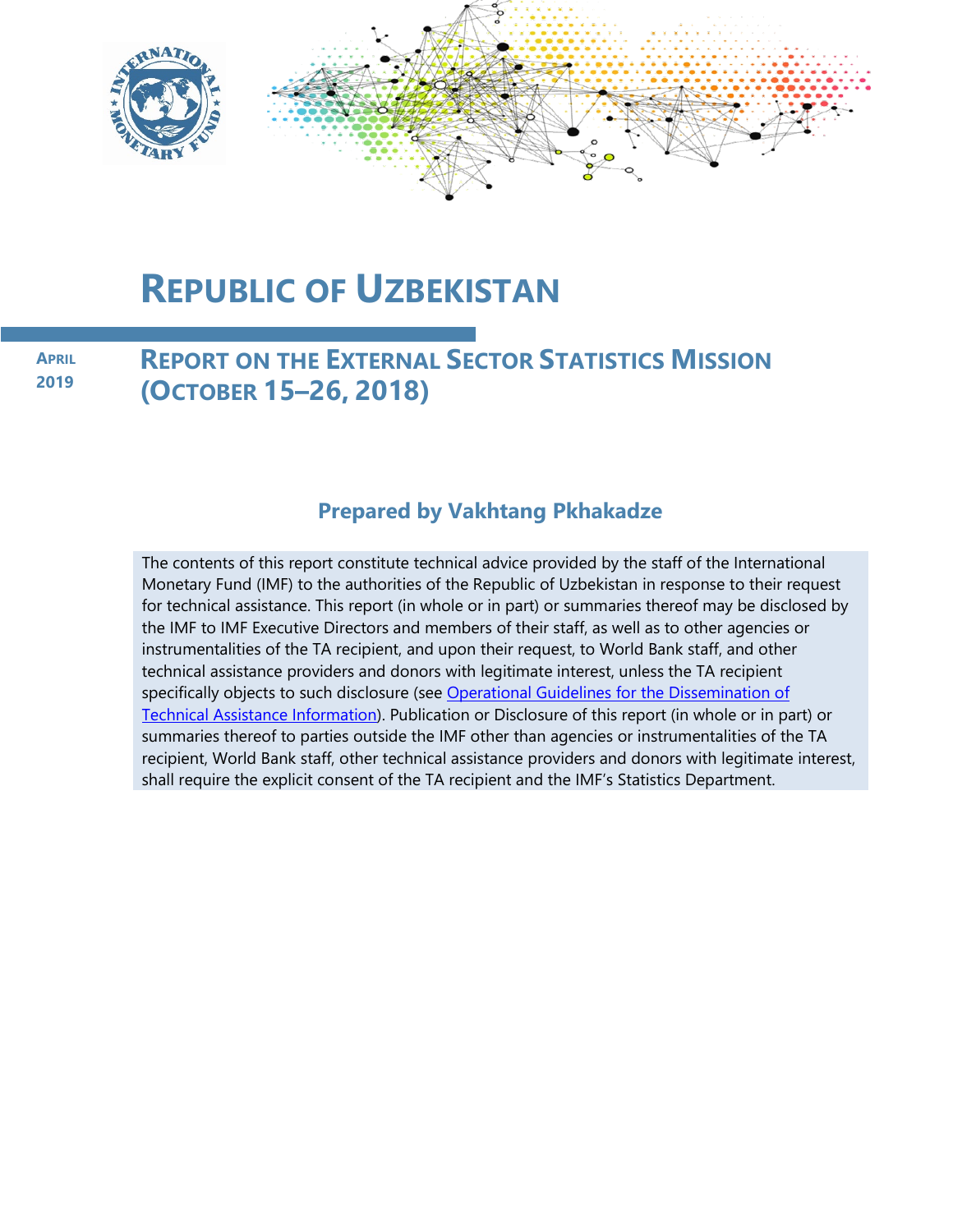## **CONTENTS**

|                                                                                                                                                                                                                                          | $\overline{\mathbf{3}}$ |
|------------------------------------------------------------------------------------------------------------------------------------------------------------------------------------------------------------------------------------------|-------------------------|
| SUMMARY OF MISSION OUTCOMES AND PRIORITY RECOMMENDATIONS _______________________4                                                                                                                                                        |                         |
| DETAILED TECHNICAL ASSESSMENT AND RECOMMENDATIONS ______________________________6                                                                                                                                                        |                         |
|                                                                                                                                                                                                                                          | $\sim$ 6                |
|                                                                                                                                                                                                                                          | $\overline{9}$          |
|                                                                                                                                                                                                                                          | 12                      |
|                                                                                                                                                                                                                                          | 15                      |
|                                                                                                                                                                                                                                          | $\overline{17}$         |
|                                                                                                                                                                                                                                          | 20                      |
| G. Compilation of Balance of Payments, 2016-2017 _______________________________                                                                                                                                                         | 23                      |
| H. Other Issues (Human Resources and Training)<br>1920 - Product London, Marian and Training<br>2020 - Product London, Maria and Training<br>2021 - Product London, Maria and Training<br>2021 - Product London, Maria and Training<br>2 | 26                      |
|                                                                                                                                                                                                                                          | 28                      |

### **TABLES**

| 1. Priority Recommendations        |  |
|------------------------------------|--|
| 2. Short-term Worker Return Ratios |  |
| 3. Codes for Institutional Sectors |  |

#### **APPENDICES**

| I. Transaction Codes for the Standard Balance of Payments Classification and Their Use | 30. |
|----------------------------------------------------------------------------------------|-----|
| II. Trial Balance of Payments of the Republic of Uzbekistan for 2016-2018              |     |
| III. Implementation of Previous Mission's Recommendations                              | 53. |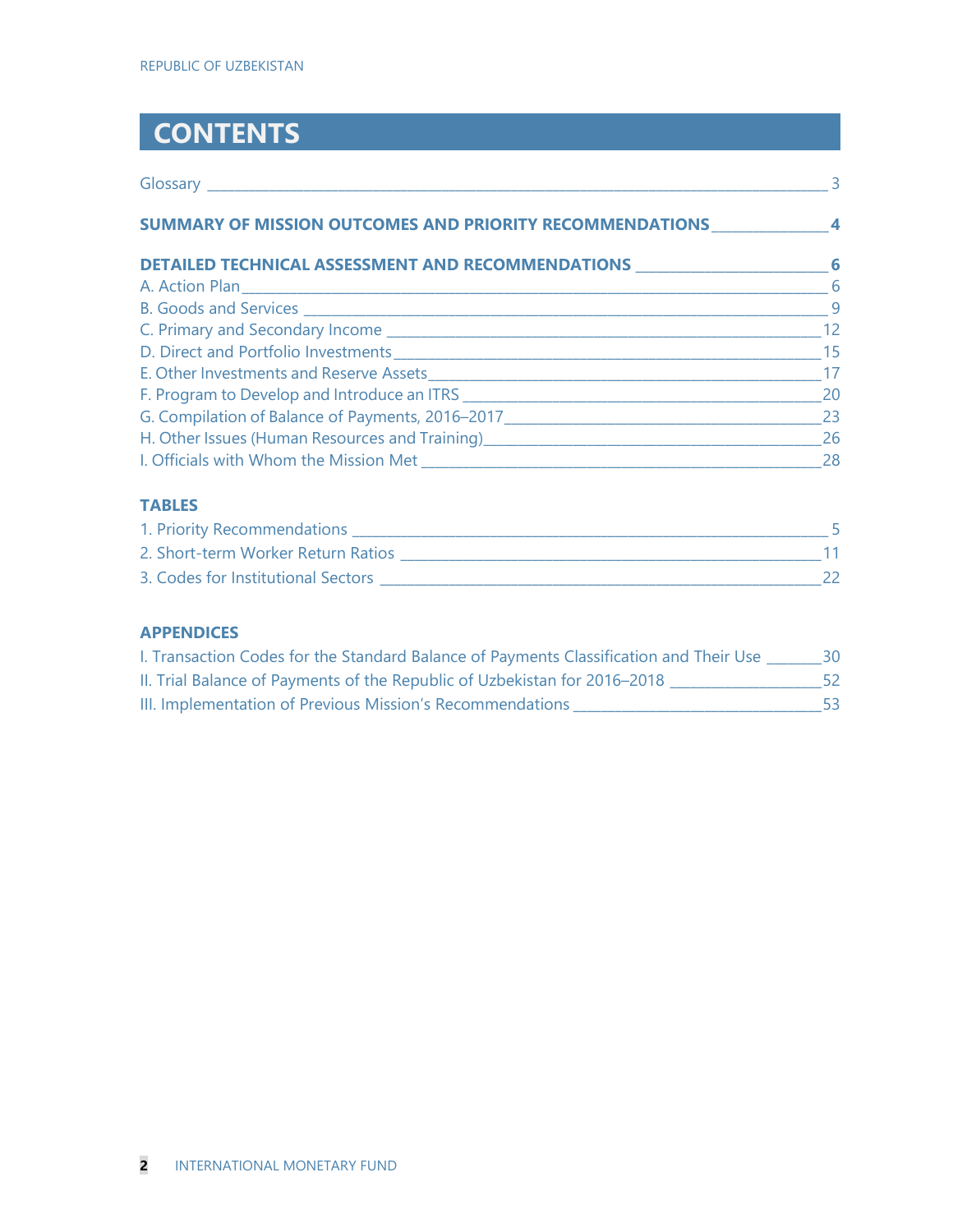## **Glossary**

| <b>BOPD</b>    | <b>Balance of Payments Division</b>                                             |
|----------------|---------------------------------------------------------------------------------|
| BPM6           | Balance of Payments and International Investment Position Manual, sixth edition |
| <b>CBU</b>     | Central Bank of the Republic of Uzbekistan                                      |
| <b>CSBP</b>    | Committee for State Border Protection                                           |
| <b>DERBP</b>   | Department of Exchange Regulation and Balance of Payments                       |
| DI             | Direct Investments                                                              |
| <b>DMIR</b>    | Department for Management of International Reserves                             |
| <b>DTC</b>     | Deposit-taking corporations excluding the central bank                          |
| <b>ESS</b>     | <b>External sector statistics</b>                                               |
| e-GDDS         | <b>Enhanced General Data Dissemination System</b>                               |
| <b>IIP</b>     | International investment position                                               |
| IMF            | International Monetary Fund                                                     |
| <b>IMTS</b>    | International merchandise trade statistics                                      |
| <b>IRAs</b>    | International reserve assets                                                    |
| <b>ITRS</b>    | International Transactions Reporting System based on bank payments              |
| <b>MCD</b>     | Middle East and Central Asia Department, IMF                                    |
| MEL            | Ministry of Employment and Labor                                                |
| <b>MOE</b>     | Ministry of Economy                                                             |
| <b>MOF</b>     | Ministry of Finance                                                             |
| <b>NAC</b>     | National Air Company                                                            |
| <b>PSA</b>     | Production sharing agreement                                                    |
| <b>RUSCC</b>   | Republic of Uzbekistan State Customs Committee                                  |
| <b>SDRs</b>    | <b>Special Drawing Rights</b>                                                   |
| <b>SISIMOF</b> | State Insurance Supervision Inspectorate, Ministry of Finance                   |
| <b>SSC</b>     | <b>State Statistics Committee</b>                                               |
| <b>SFEANC</b>  | Survey of Foreign Economic Activities of Nonfinancial Corporations              |
| <b>STA</b>     | <b>Statistics Department, IMF</b>                                               |
| TA             | <b>Technical assistance</b>                                                     |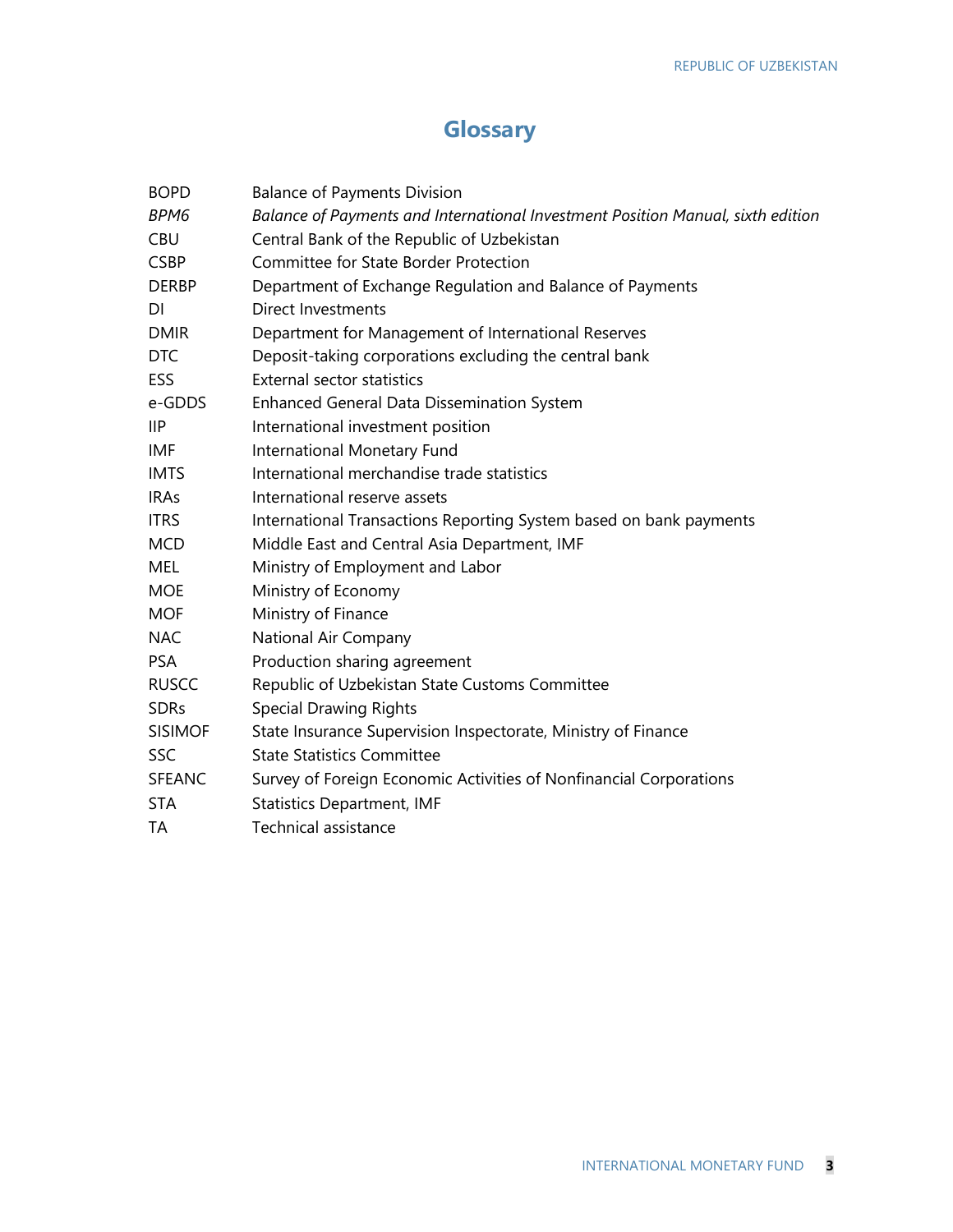## **SUMMARY OF MISSION OUTCOMES AND PRIORITY RECOMMENDATIONS**

1. **At the request of the Republic of Uzbekistan authorities for technical assistance (TA) on external sector statistics (ESS), and with the support of the Middle East and Central Asia Department (MCD) of the International Monetary Fund (IMF), a mission from the IMF Statistics Department (STA) visited Tashkent during October 15–26, 2018.** This was the first TA mission under the auspices of the Data for Decision Fund and the second since the Republic of Uzbekistan Presidential Order of September 12, 2017, "On Measures to Ensure the Accessibility and Openness of Economic and Financial Data for the Republic of Uzbekistan" was issued.

2. **The main objective of the mission was to assist the Central Bank of the Republic of Uzbekistan (CBU) in improving the collection of statistical data on the balance of payments (BP), including the adoption of an international transactions reporting system (ITRS), and to assess progress in implementing the medium-term program for further development of ESS.** The main objectives of the mission were: (i) assist in compiling consistent historical balance of payments (BOP) time series and addressing structural gaps; (ii) for compilation of 2018 BOP data, ensure application of consistent methodology following international standards; (iii) assess BOP data reliability and facilitate improvements in specific components, including goods, services, remittances, and selected financial account components; (iv) advice on additional data sources, including administrative, and develop statistical methods for gap-filling missing observation; (v) assess feasibility of ITRS implementation; (vi) to follow up on the previous mission's recommendations, including interagency data exchange and progress in the area of data dissemination; and (vii) conduct hands-on training on BOP compilation.

3. **Over the past year, after the Republic of Uzbekistan authorities set a course toward opening the country, Uzbekistan has made progress in improving the compilation and dissemination of statistical data.** The CBU has started the production of ESS in accordance with the *Balance of Payments and International Investment Position (IIP) Manual, sixth edition* (*BPM6*). Tables and analytical materials have been published on the CBU website on the BOP, IIP, international reserve assets (IRA), and external debt. In May 2018, Uzbekistan joined the enhanced general data dissemination system (e-GDDS).

4. **Along with the successes, the mission noted a number of shortages in the BOP compilation system.** A number of errors were made in compiling the BOP for the first half of 2018, primarily related to misclassification of selected BOP components, which would be relatively easy to rectify by reclassifying data from one component to another. A more serious problem is posed by undervalued components and components valued using the wrong methodology. Transactions between residents are also sometimes are recorded in the BOP. These departures from accepted methodology are described in detail in Part II of this report.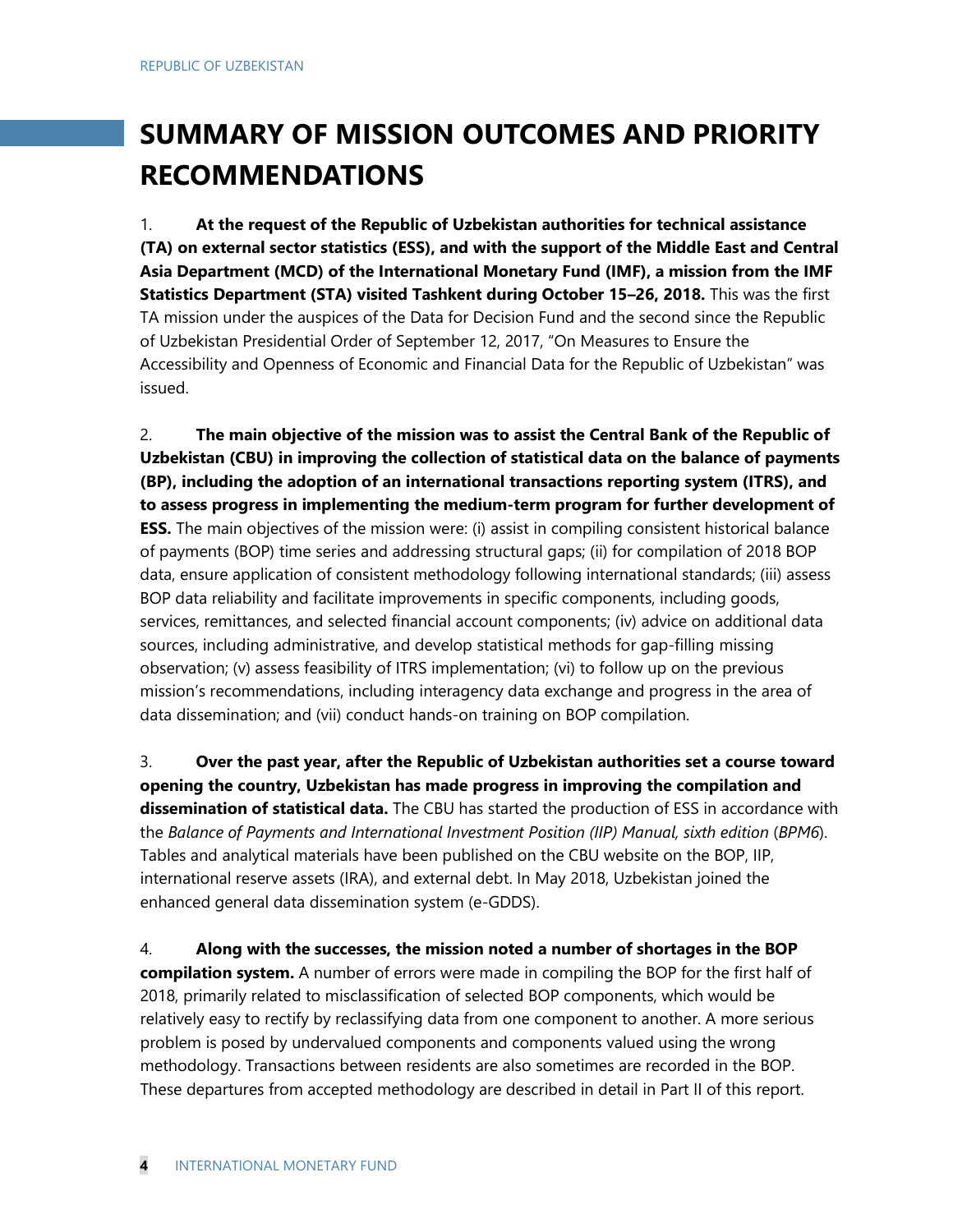5. **The transfer of the BOP compilation function from the Ministry of the Economy (ME) to the CBU, and the transition to** *BPM6* **standards, have led to a data gap between the BOP compiled by two institutions.** To improve the quality of external sector statistics and remove break in historic time-series, the mission has carried out the following work:

- a) the mission assessed the quality of BOP data prepared for the first half of 2018. During their work, a number of errors involving data classification and scope were discovered and removed, and recommendations were made on improving the quality of specific BOP indicators (goods, transportation services, travel, wages, personal transfers, households' holding of cash and deposits, reinvested earnings, reserve assets, and a number of other BOP components);
- b) the mission adjusted a number of data collection forms for ESS, advised on new data sources and, together with the staff of the Balance of Payments Division, developed new reporting forms;
- c) provided assistance in preparations for adopting the ITRS;
- d) the mission analyzed the BOP for 2016–2017, prepared by the MOE. A tentative BOP for 2016–2017 was compiled together with Balance of Payments Division BOPD staff, based on existing data, and the BOP data for the first half of 2018 were validated;
- e) the analytical BOP format used by the MCD mission was integrated into the working file for compiling the various BOP and IIP output tables;
- f) an action plan was prepared and agreed on with the CBU management, setting forth the principal recommendations made based on the mission's work.

### 6. **To support progress in the above work areas, the mission identified the following priority recommendations carrying particular weight to make headway in improving ESS (Table 1).**

| <b>Target Date</b> | <b>Priority Recommendation</b>                                                                                   | <b>Responsible</b><br><b>Institutions</b> |
|--------------------|------------------------------------------------------------------------------------------------------------------|-------------------------------------------|
| June 2019          | Correct data on reinvested earnings of direct investors. Reinvested                                              | CBU, SSC                                  |
|                    | earnings are to be calculated as the difference between net income                                               |                                           |
|                    | of direct investors and the dividends declared.                                                                  |                                           |
| May 2019           | Adjust methods used to calculate compensation of employees<br>component and personal transfers per the mission's | CBU, SSC                                  |
|                    | recommendations.                                                                                                 |                                           |
| June 2019          | Review the list of ITRS codes per the mission's recommendations<br>and implement the updated version.            | CBU                                       |

#### **Table 1. Priority Recommendations**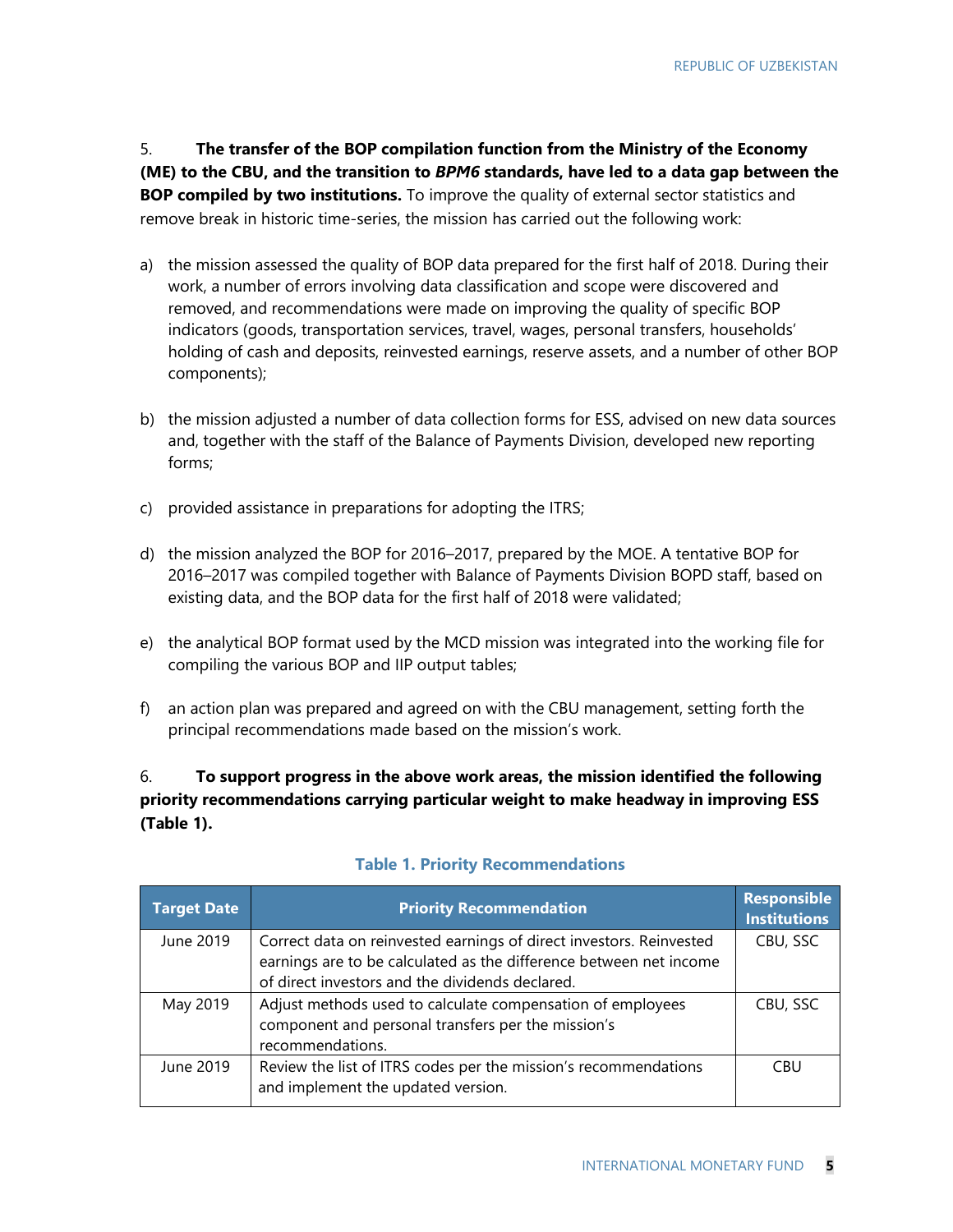7. **Further details on the priority recommendations and the related actions/milestones can be found in the action plan under** *Detailed Technical Assessment and Recommendations***.**

## **DETAILED TECHNICAL ASSESSMENT AND RECOMMENDATIONS**

## **A. Action Plan**

#### 8. **The Action Plan presented below, which sets forth the key recommendations made upon the conclusion of the mission, was discussed and coordinated with CBU**

**management.** The mission believes that the timeframes and workloads will be acceptable to ESS compilers.

| <b>Priority</b><br><b>level</b> | <b>Action/ Milestone</b>                                                    | <b>Target completion</b><br>date |
|---------------------------------|-----------------------------------------------------------------------------|----------------------------------|
|                                 | Outcome: Elimination of errors made in compiling external sector statistics |                                  |
| H                               | Adjust data on reinvested earnings of direct investors.                     | June 2019                        |
|                                 | Reinvested earnings are to be calculated as the difference                  |                                  |
|                                 | between new income of direct investors and the dividends                    |                                  |
|                                 | received (declared).                                                        |                                  |
| H                               | Calculate imports of passenger transportation services for all              | April 2019                       |
|                                 | modes of transportation and incorporate results in the BOP.                 |                                  |
| H                               | Adjust the 'business travel' and 'personal travel' components per           | April 2019                       |
|                                 | the mission's recommendations                                               |                                  |
| H                               | Remove CBU deposits in resident banks from the "assets,                     | Implemented during               |
|                                 | currency and deposits, central bank" component but add foreign              | the mission                      |
|                                 | assets in the form of currency and deposits in non-reserve                  |                                  |
|                                 | currencies held with non-resident banks.                                    |                                  |
| H                               | Update the method for calculating the compensation of                       | May 2019                         |
|                                 | employees component per the mission's recommendations.                      |                                  |
| H                               | Update the methodology for calculating the 'personal transfers'             | May 2019                         |
|                                 | component the mission's recommendations.                                    |                                  |
| H                               | Dividends paid out by enterprises to foreign investors under                | Implemented during               |
|                                 | production-sharing agreements (PSA) are to be reclassified from             | the mission                      |
|                                 | 'income from other investments' to the 'income on equity and                |                                  |
|                                 | investment fund share dividends and withdrawals from income                 |                                  |
|                                 | of quasi-corporations' component.                                           |                                  |
| H                               | Remove payments for use of natural resources by PSA                         | Implemented during               |
|                                 | enterprises from 'other primary income' and include them in                 | the mission                      |
|                                 | direct investments.                                                         |                                  |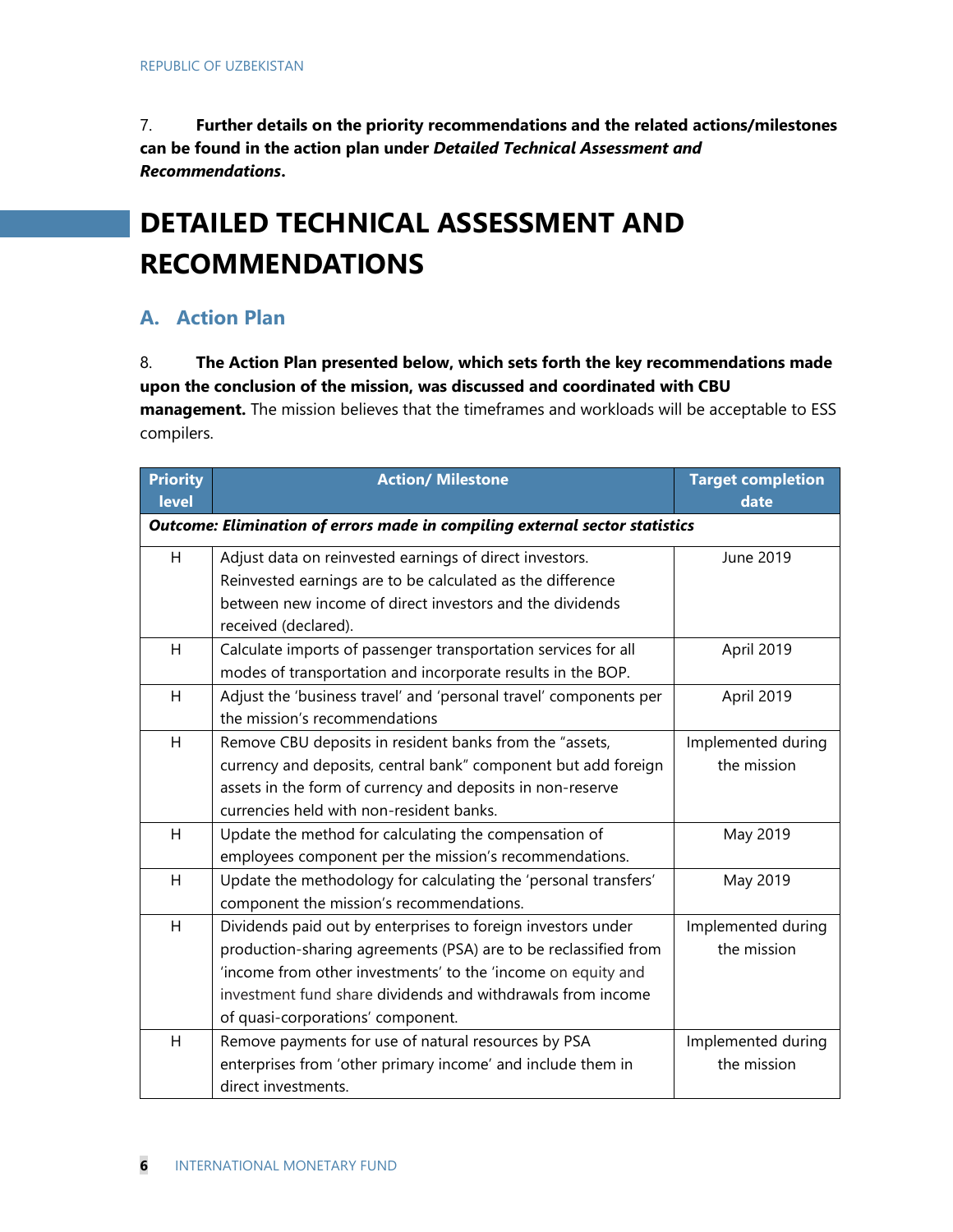| <b>Priority</b><br>level | <b>Action/ Milestone</b>                                          | <b>Target completion</b><br>date |
|--------------------------|-------------------------------------------------------------------|----------------------------------|
| L                        | Record debt forgiveness under BOP transactions.                   | Implemented during               |
|                          |                                                                   | the mission                      |
| M                        | Include the reserve position in the IMF in reserve assets         | Implemented during               |
|                          | component.                                                        | the mission                      |
| H                        | Split data on reserve asset into transactions and exchange-rate   | Implemented during               |
|                          | changes per the mission's recommendations.                        | the mission                      |
| L                        | Record income from allocated special drawing rights (SDR) and     | Implemented during               |
|                          | SDR holdings in primary income on a gross basis.                  | the mission                      |
| H                        | Update the methodology for calculating the currency and           | May 2019                         |
|                          | deposits of households component per the mission's                |                                  |
|                          | recommendations, taking into account all possible inflows and     |                                  |
|                          | outflows of foreign currency in cash by individuals.              |                                  |
|                          | <b>Outcome: Improved information resources for ESS</b>            |                                  |
| H                        | Review the list of ITRS codes per the mission's recommendations   | May 2019                         |
|                          | and approve the updated version.                                  |                                  |
| M                        | Prepare a program of regular seminars for commercial banks to     | May 2019                         |
|                          | explain the purpose of data collection and provide instruction in |                                  |
|                          | compiling ITRS reports.                                           |                                  |
| H                        | Prepare a plan for introducing ITRS in the Uzbekistan banking     | May 2019                         |
|                          | system.                                                           |                                  |
| H                        | Introduce a closed ITRS system.                                   | June 2019                        |
| M                        | Continually update the list of nonfinancial enterprises engaged   | Regularly,                       |
|                          | in foreign economic activities for their inclusion in a survey of | Quarterly;                       |
|                          | the foreign economic activities in the nonfinancial sector.       | Carried forward from             |
|                          |                                                                   | previous mission's               |
|                          |                                                                   | schedule                         |
| M                        | Prepare proposals for the Cost of Living Statistics Department    | Implemented during               |
|                          | concerning additions to the questionnaire for the household       | the mission.                     |
|                          | survey.                                                           |                                  |
| M                        | Develop reporting forms for the Agency for External Labor         | Implemented during               |
|                          | Migration of the Ministry of Employment and Labor Relations of    | the mission                      |
|                          | the Republic of Uzbekistan on the collection of information on    |                                  |
|                          | legal labor migrants and their average wages.                     |                                  |
| M                        | Make changes to the reporting form for collecting information     | <b>July 2019</b>                 |
|                          | on government and government-guaranteed debt. In particular,      | Responsible entities:            |
|                          | divide government-guaranteed debt serviced by the borrower        | MOF and CBU                      |
|                          | into two subcategories: debts of commercial banks and             |                                  |
|                          | nonfinancial corporations.                                        |                                  |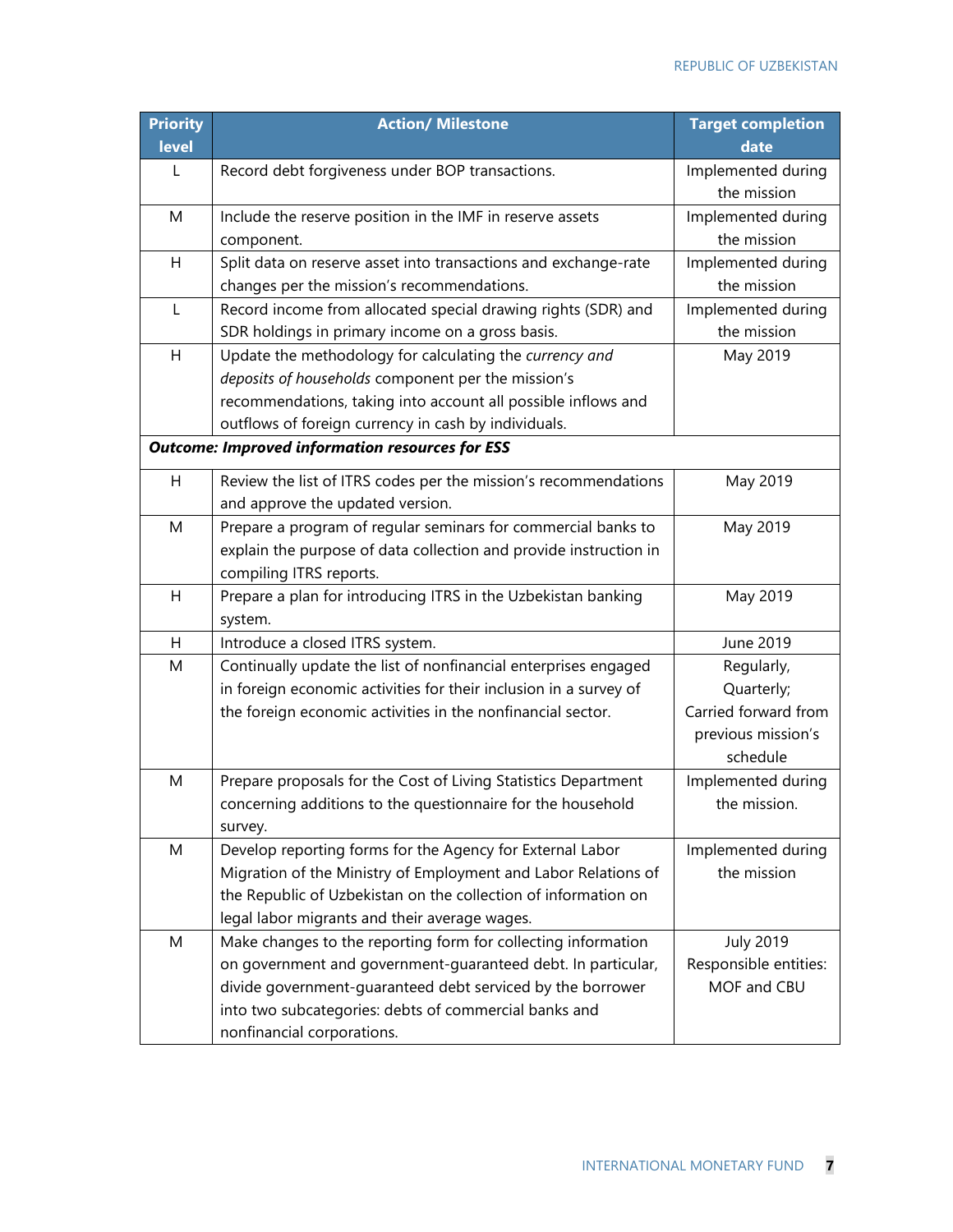| <b>Priority</b>                                                                          | <b>Action/ Milestone</b>                                                     | <b>Target completion</b> |  |  |
|------------------------------------------------------------------------------------------|------------------------------------------------------------------------------|--------------------------|--|--|
| level                                                                                    |                                                                              | date                     |  |  |
|                                                                                          | Outcome: Improvement in the program for compiling external sector statistics |                          |  |  |
| H                                                                                        | Update the survey form for enterprises working under PSA,                    | May 2019                 |  |  |
|                                                                                          | adding a component concerning capital expenditures of foreign                |                          |  |  |
|                                                                                          | investors, incurred prior to commencing mineral production.                  |                          |  |  |
| H                                                                                        | Set up collection with the updated form for enterprises working              | May 2019                 |  |  |
|                                                                                          | under PSA for 60 days after the end of the reporting quarter. Use            |                          |  |  |
|                                                                                          | the results to supplement data on direct foreign investments                 |                          |  |  |
|                                                                                          | (DFI) in Uzbekistan.                                                         |                          |  |  |
| H                                                                                        | Develop methods for applying mirror statistics when assessing                | <b>July 2019</b>         |  |  |
|                                                                                          | transactions involving unrecorded imports and exports.                       | Carried forward from     |  |  |
|                                                                                          |                                                                              | previous mission's       |  |  |
|                                                                                          |                                                                              | schedule                 |  |  |
| H                                                                                        | Analyze the methodology of the State Statistics Committee (SSC)              | March 2019               |  |  |
|                                                                                          | for calculating tourism services. Ensure separation of                       | Responsible              |  |  |
|                                                                                          | international transportation services from other tourist spending,           | institutions:            |  |  |
|                                                                                          | for both outbound and inbound tourism.                                       | SSC and CBU              |  |  |
| H                                                                                        | Based on SSC data on tourism services and information from the               | October 2019             |  |  |
|                                                                                          | border service, develop a methodology for calculating the                    |                          |  |  |
|                                                                                          | exports and imports of travel component.                                     |                          |  |  |
| H                                                                                        | Update calculation methods and the questionnaire for studying                | Implemented during       |  |  |
|                                                                                          | shuttle trade.                                                               | the mission              |  |  |
| Outcome: Coordination of historic BOP data with 2018 data; dynamic arrays are generated, |                                                                              |                          |  |  |
| beginning with the first quarter of 2016.                                                |                                                                              |                          |  |  |
| M                                                                                        | Identify a format for the aggregated analytical BOP and                      | April 2019               |  |  |
|                                                                                          | integrate it into the BOP/IIP working file.                                  |                          |  |  |
| H                                                                                        | Based on existing information and the BOP generated at the                   | May 2019                 |  |  |
|                                                                                          | Ministry of the Economy, revise the BOP for 2016 and 2017.                   |                          |  |  |
|                                                                                          | <b>Outcome: Adequate resources to produce ESS</b>                            |                          |  |  |
| H                                                                                        | Finish additional staffing of the balance of payments office                 | May 2019                 |  |  |
|                                                                                          | according to the staffing schedule, hiring personnel with work               |                          |  |  |
|                                                                                          | experience in banking reporting.                                             |                          |  |  |
| O                                                                                        | Refer personnel responsible for compiling BOP statistics, the IIP,           | Regularly                |  |  |
|                                                                                          | and foreign debt to ESS seminars organized by the IMF, other                 |                          |  |  |
|                                                                                          | international financial institutions, and central banks of other             |                          |  |  |
|                                                                                          | countries.                                                                   |                          |  |  |

*Priority scale: H – High; M – Medium; O – Other.*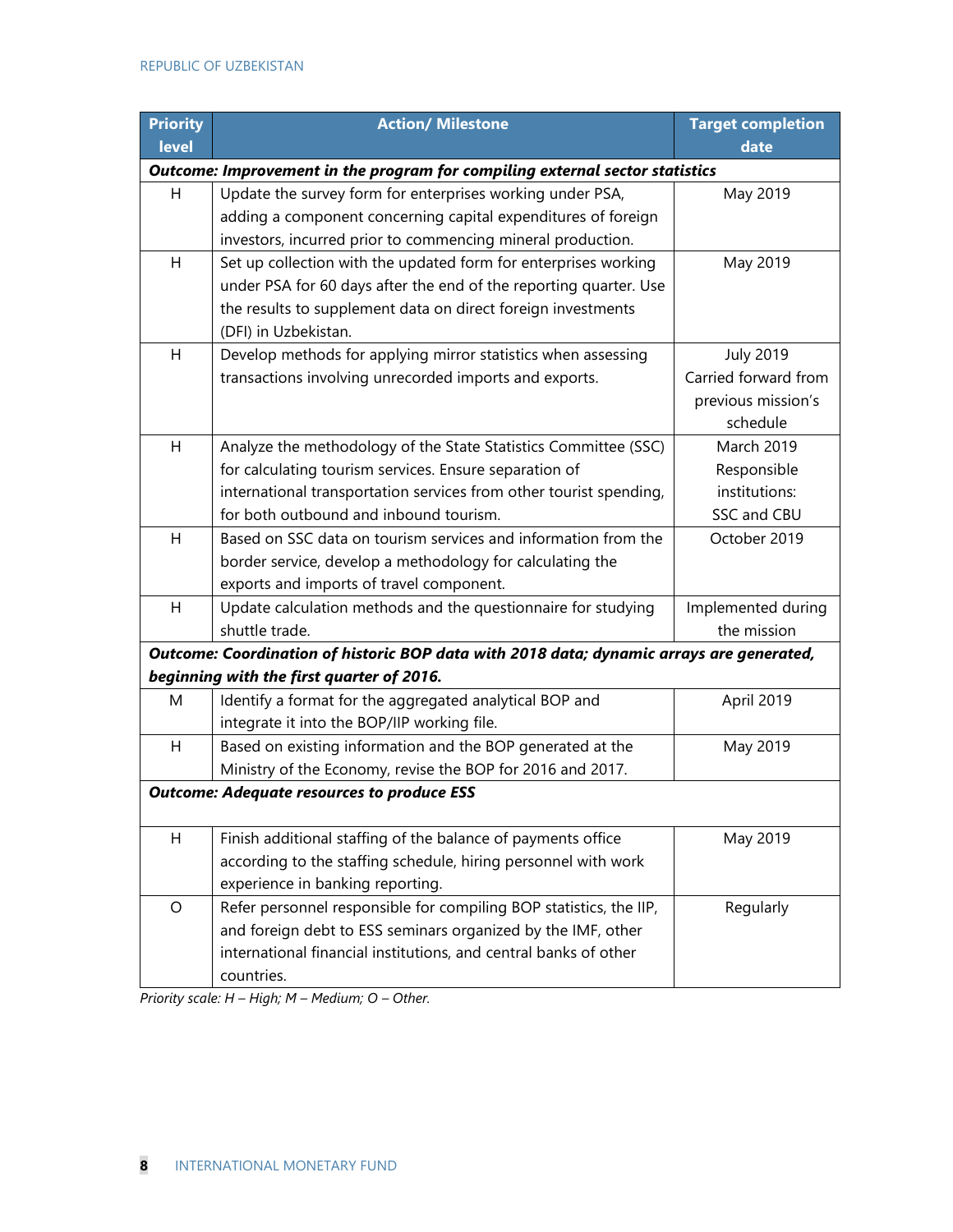### **B. Goods and Services**

9. **The SSC is the official producer of international merchandise trade statistics (IMTS) in Uzbekistan.** The SSC receives a database of customs declarations (DBCD) from the Republic of Uzbekistan State Customs Committee (RUSCC). The database is generated on the basis of freight customs declarations (FCD) and aggregated data are published without any adjustments, broken down by country and commodity group. IMTS recommends using a general trade system, but the SSC adheres to a special trade system that requires additional adjustments on the part of BOP compilers (see BPM6, component 10.25). In order to make the adjustments described in the previous TA mission's report the decision was made to rely on the DBCD, which the CBU receives each month from the RUSCC, in calculating the *Goods* component.

10. **The DBCD contains information about all goods crossing the border of Uzbekistan.** Various customs regimes are assigned to them, allowing one to make a selection of the appropriate *Goods* component. In particular, excluded from the overall flow are the flows of goods associated with the repair or processing of goods, diplomatic goods, imports/exports of goods on a temporary basis (up to one year), and flows of goods from customs warehouses and temporary storage locations into free circulation are, while imports of goods to customs warehouses and temporary storage locations are added. Goods reexported from customs warehouses and temporary storage locations are also added. The MOE has made similar adjustments. The CBU sets apart imports/exports of nonmonetary gold, as required by the standard presentation on the *BPM6*.

11. **Further adjustments consist of the following: (i) goods purchased by carriers in airports; (ii) estimated data on shuttle trade; (iii) conversion of CIF prices to FOB prices.** Information on goods purchased by carriers (primarily aircraft fueling) is provided by the national aviation company (NAC). Shuttle trade is assessed following special studies at border posts. The conversion from CIF prices to FOB takes into account the goods' weight, average cost to transport one ton of freight, depending on the mode of transport and the region of the trading country. Goods imports from neighboring countries by ground transport are not included in the calculation. The goods adjustments lack an assessment of unrecorded import/export transactions, which may occur with understated prices or volumes in customs declarations. This phenomenon can be detected and assessed using the mirror comparison method. This recommendation of the previous mission has not been implemented. Estimated data on import/export of migrants should also be removed from the goods component (*BPM6*, para. 10.22(b)); this recommendation of the previous mission has also not been implemented.

12. **Some types of services were not properly evaluated. Among them, one may note debit for passenger transportation, which are estimated at a virtually zero value.** The CBU used SSC data when estimating a transportation service by passengers, while the SSC for its part does not survey the offices of nonresident airlines that are represented in Uzbekistan, nor other nonresident carriers. As a result, the SSC data for credit entries are adequate, but zero values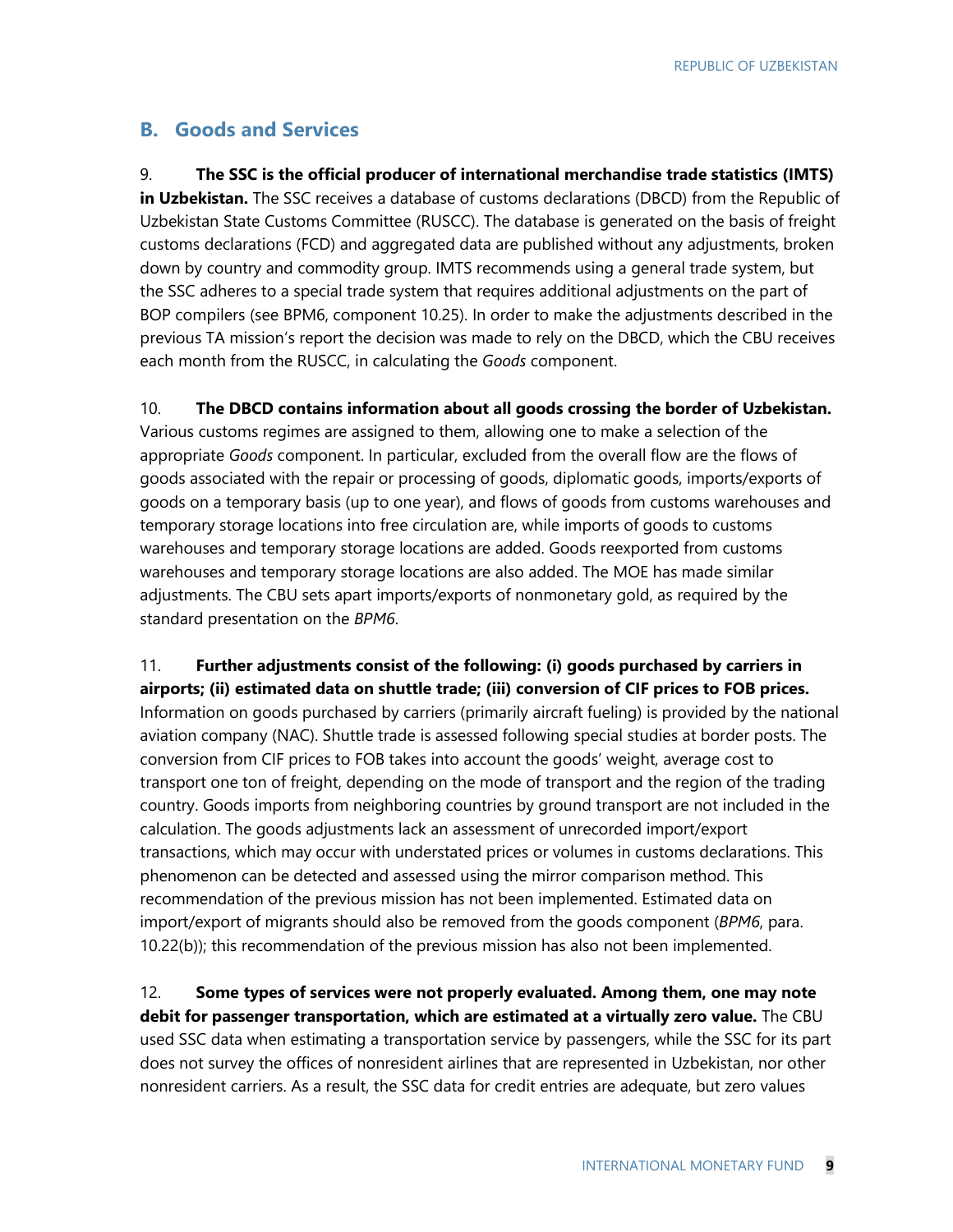were obtained for debit entries on passenger transportation by air and rail transport. A rough estimate of this component yields about USD 100 million per quarter. To assess passenger transport, one could use border crossing data of the Committee for State Border Protection (CSBP) and the estimated cost of one trip by mode of transport. The CSBP furnishes data to the CBU on border crossings by residents and by mode of transport, including: air, rail, motor vehicle, inland water, and animal-drawn transport, as well as pedestrian movement. Each type of transportation must be assessed separately. The largest share of transportation costs falls to air transport; therefore, its assessment must be handled more rigorously.

13. **In order to precisely determine the number of residents serviced by foreign airlines, a question must be added to the questionnaire for the NAC regarding the number of residents who have used the NAC's services.** For rail transport, assume that passenger transportation within Uzbekistan is performed by a resident (Uzbek Railways), and outside Uzbekistan by a nonresident. For passengers departing for Russia, assume that 90 percent of transportation services are provided by a nonresident and only 10 percent by the national railway. For Kazakhstan, use 80 percent as the nonresident share, and 50 percent for the remaining countries. In addition, one must estimate the number of residents by the principal destinations. This information may be obtained from the CSBP, by requesting information on border crossings by individuals along with a breakdown by countries and modes of transportation. At this time, the CSBP provides a separate breakdown by countries and by modes of transport. Detailed information can also be obtained by sending an inquiry to the Uzbek Railways for information on passenger flows (number and cost) by the principal destinations with a breakdown by residency. An expert assessment may be used until specific results are obtained.

### 14. **For the remaining modes of transport (road transport and inland water transport – passengers), one may use an expert assessment until studies are conducted:**

**50 percent of residents use transportation services of nonresidents.** A very large share of individuals cross the border by animal-drawn transport or on foot, with a subsequent transfer to a bus or other mode of motor vehicle transport. To include this phenomenon, the mission recommends that the approximately 20–25 percent of residents who have crossed the border on foot be included in the calculation of road passenger transportation (and, in specific cases, recognizing them under the "travel" component).

15. **Another major services component in need of adjustment by the CBU is travel, primarily import.** Travel services are assessed based on the results of a tourism survey conducted by the SSC. In that study, the SSC adheres strictly to the definition of tourism; thus, the result for tourism services needs to be adjusted when compiling the BOP component "travel". Spending by excursionists (persons not overnighting in the host country), transit passengers, and short-term workers is not included in tourism services for either inbound or outbound tourists. On the other hand, tourism services do include transportation expenditures for round-trip travel from one's own country to the visited country—that is, international transportation services. Besides spending on goods for personal use, tourism services also include spending to purchase valuables, which are included in goods in the BOP (*BPM6*, component 10.20).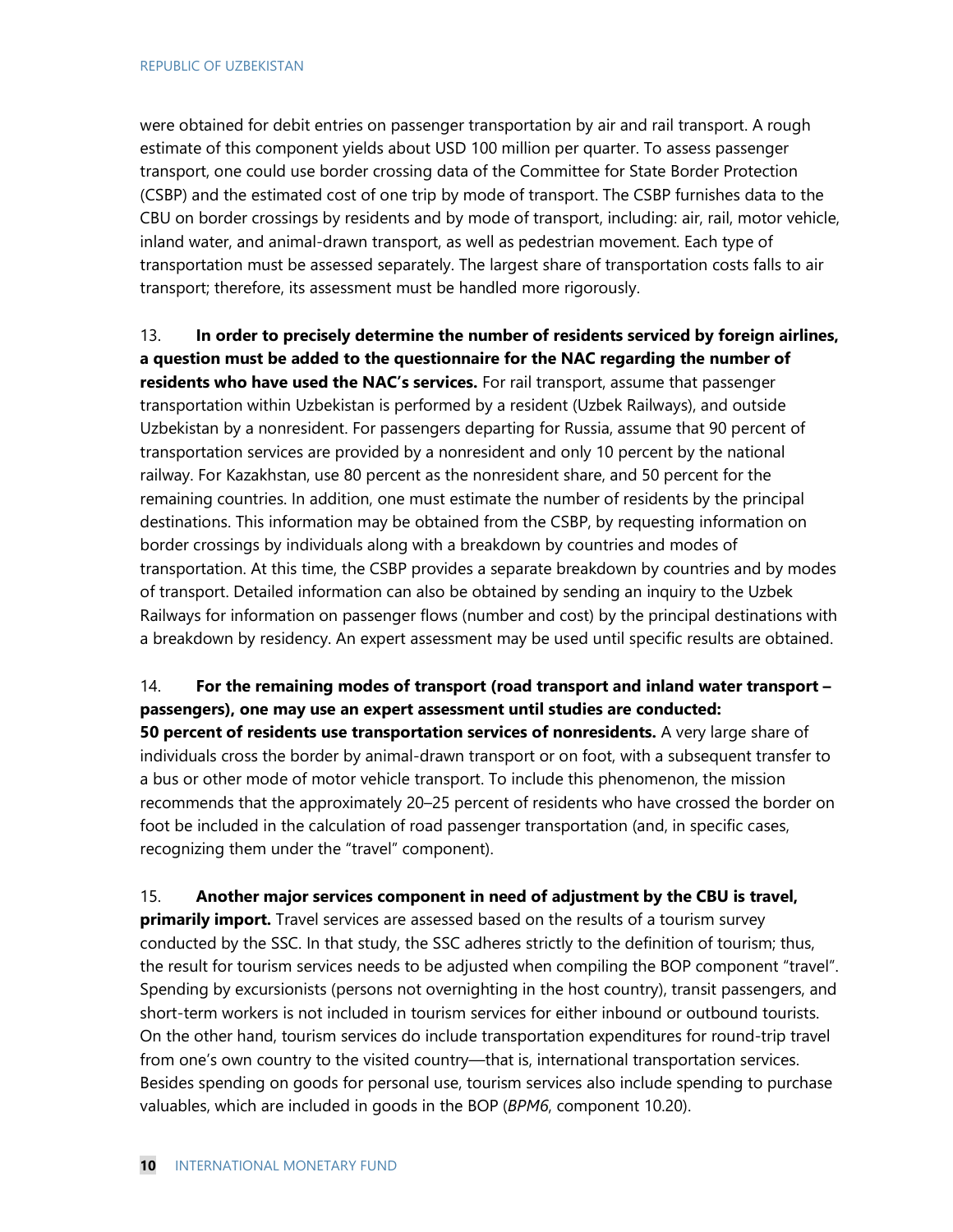16. **In order to use SSC tourism data in compiling the BOP "travel" component, the CBU must make adjustments, which are described below in the recommendations.** For purposes of correcting the SSC data on tourism imports, the CBU performs an assessment of spending by short-term workers abroad, but the CBU has overvalued this component. The main reason for the overvaluation is that the CBU considers all who cite work as their purpose of travel to be short-term workers who live and work abroad 90 days each quarter. The CBU has prepared a model for calculating the number of short-term workers located abroad. According to this model, of those departing to earn money during the current quarter 20 percent return in the next quarter, another 20 percent in the second quarter, and so on. This approach has yielded overstated data for both the number of short-term workers and their spending abroad, which amounted to about USD 1.3 billion for the first half of 2018. As a result, it appears that some of the short-term workers remain abroad more than a year.

17. **The following short-term worker return diagram is more suitable (Table 2).** In addition, the estimated spending abroad of short-term workers should be reclassified from personal to business travel.

| <b>Return in same</b> | <b>Return in</b>  | <b>Return two</b> | <b>Return three</b> | <b>Return four</b> |
|-----------------------|-------------------|-------------------|---------------------|--------------------|
| quarter               | following quarter | quarters later    | quarters later      | quarters later     |
| 15                    | 20                | 25                | 25                  |                    |

#### **Table 2. Short-term Worker Return Ratios**

18. **The remaining services are not of such substantial proportions, and their assessment does not evoke serious doubts, and thus the mission did not review them at this stage.** Going forward, compilers should study the methodology used by the SSC in assessing imports and exports of services, especially in such complex types of services as construction and insurance services, as well as pipeline transportation services.

#### *Recommended Actions:*

- apply the mirror comparison method to estimate unrecorded transactions involving imports and exports of goods, and add the data obtained to the Goods component;
- remove estimated data on imports/exports carried out by migrants from 'goods';
- estimate debit of passenger transportation services for each mode of transport, and incorporate in the BOP;
- prepare appropriate questionnaires and forward them to the NAC and Uzbekistan Railways in order to identify the number of residents who received passenger transport services from nonresident transportation companies;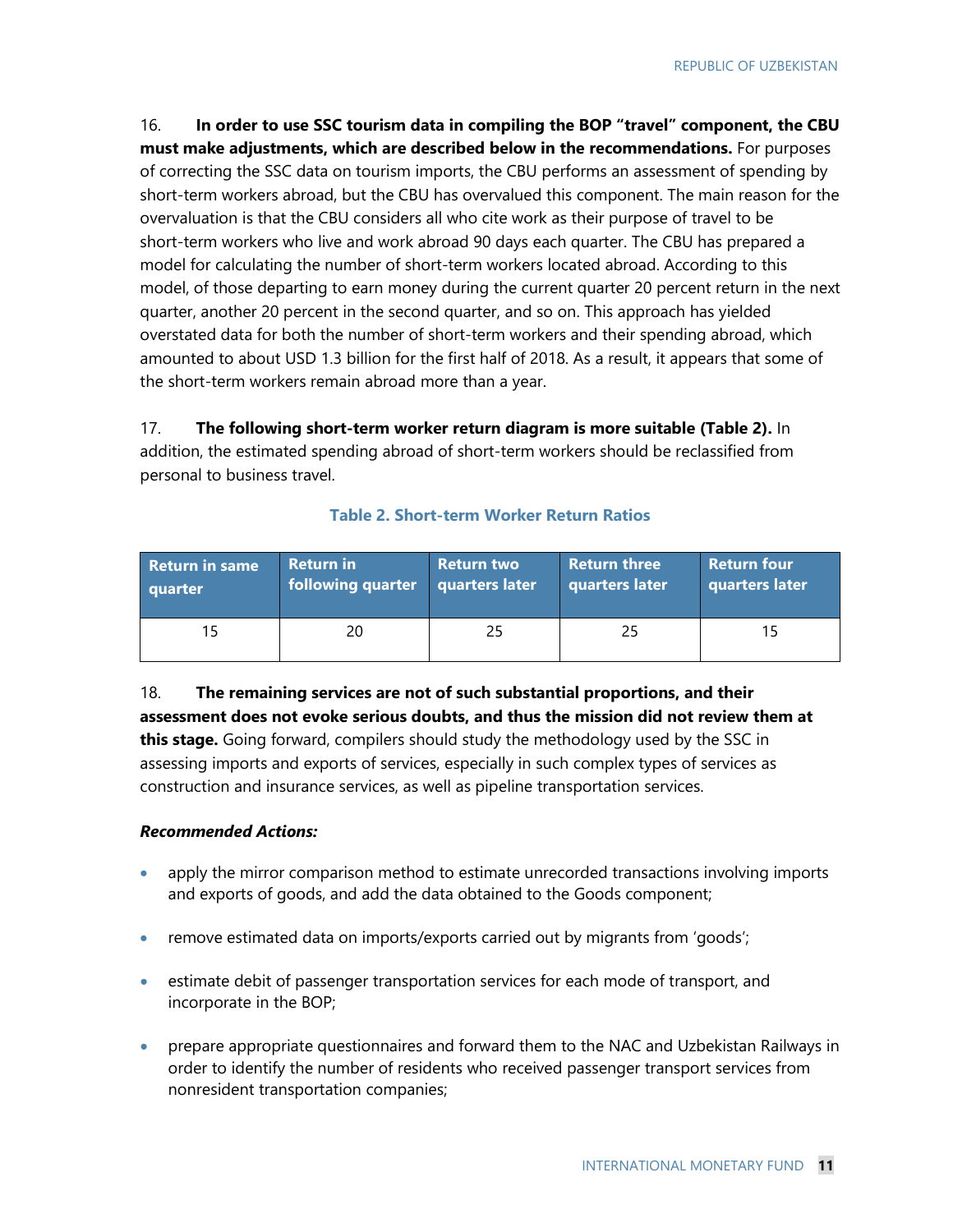- correct the methodology for assessing the number of short-term workers located abroad and their spending, per the mission's recommendations;
- request information from the Ministry of Foreign Affairs concerning support for Uzbekistan exterritorial bodies and estimate debit side of the government services component. Include estimated data in the CBU database from the MOE BOP until the relevant information is received.

## **C. Primary and Secondary Income**

19. **The credit of compensation of employees component in the CBU balance sheet for the first half of 2018 is greatly overestimated at over USD 3.6 billion.** The CBU assesses the number of short-term workers for the major countries hosting labor migrants from Uzbekistan (primarily Russia and Kazakhstan) and multiplies by the average wage in those countries. Information on average wages is received from the Ministry of Employment and Labor Relations (MZT). As noted above, the main reason for the wage overestimation lies in the overestimation of the number of short-term workers and their employment level. All those who cite work as their purpose of travel are assumed to be short-term workers and that they work 90 days each quarter. In reality, a fairly large proportion of labor migrants are long-term workers, and the average employment level of a short-term worker per quarter is generally no more than 2.0–2.5 months. The problem of dividing labor migrants into long-term and short-term was raised during the first mission as well. At that time, during a meeting at the SSC with representatives who were conducting a household budget survey, a proposal was made to include additional questions in the questionnaire for that survey. However, that recommendation has not yet been implemented. During the mission, this issue was again raised during a meeting with SSC staff, and firm promises were obtained as to its positive resolution. The proposed questions make it possible to divide the number of labor migrants into short-term (up to one year) and long-term (one year or more), and also to divide the funds incoming from short-term and long-term workers.

#### 20. **The mission visited the MZT's Agency on External Labor Migration in order to**

**address the above issue.** During this meeting, a format was agreed on for the data on which this agency will report to the CBU. A reporting form was developed, and an official letter sent to the Agency during the mission. At this time a small number of workers are using the Agency's services, but an increase in this number is anticipated, as Uzbekistan has introduced a system of benefits for labor migrants. Until usable results are obtained based on data from the above-mentioned surveys, the mission recommends the following expert estimates: define the share of short-term workers at 50–60 percent of all those citing work as their purpose of travel, take 2–2.5 months per quarter to be the average employment level, and use the diagram of return to Uzbekistan described in Table 2. Workers' compensation calculated using this method will be 2–3 time less than in the current BOP. The CBU also estimates the workers' compensations of Uzbekistan residents working in embassies and consulates of foreign states and international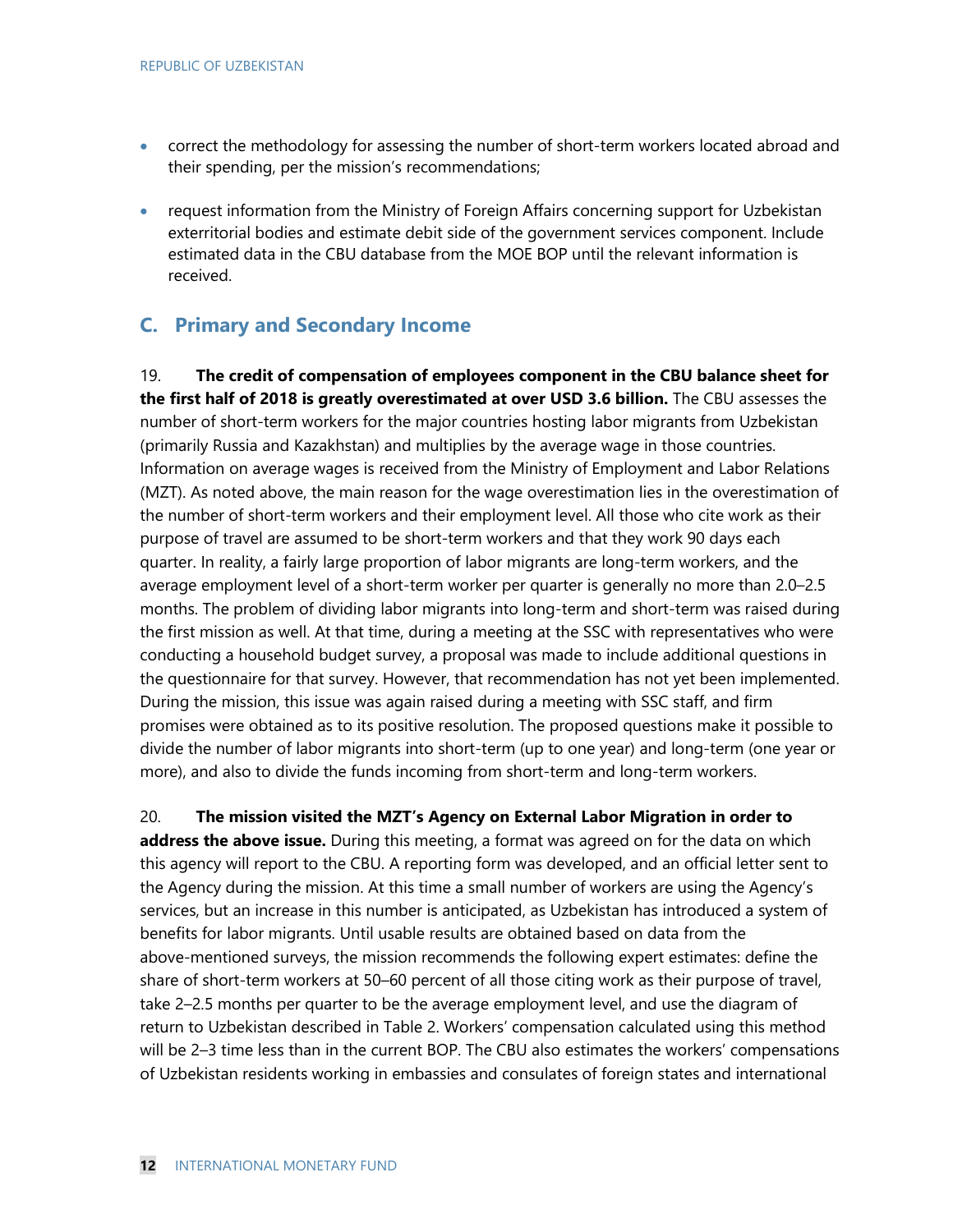organizations located within Uzbekistan, adding the result to the compensation of employees component.

21. **In parallel with the** estimates of the compensation of employees component, the CBU also estimates so-called "net wages"—compensation of employees **minus the worker's expenses in the host country ('travel' component) and taxes paid (secondary income).** The methodology used to calculate workers' expenses in the host country is described above, while taxes paid are calculated as follows: (i) the CBU estimates the number of workers and their wages by country, and an official income tax rate is identified for each country; and (ii) the amount of withheld tax is computed by multiplying wages by the income tax rate. The amount of net wages is used to calculate personal transfers as follows: money transfers made through electronic money transfer systems and imports of foreign currency in cash by residents are combined. The short-term workers' net wages are then deducted from that amount, and the resulting value is considered a personal transfer. The mission believes that part of the inflow of foreign currency into Uzbekistan (either through electronic transfer systems or by importing cash) is not associated with either wages or personal transfers. It is very likely that a certain portion of the transferred currency is payment for exported goods or services. Part of the monetary flows into Uzbekistan are carried out among nonresidents. After publication of the ESS for the second quarter of 2018, the BOPD analyzed data sources among the electronic money transfer systems. It was discovered that it is possible to separate data according to the residency status of the Uzbekistan participant in a transaction. Going forward, when calculating wages, the BOPD will take into account money transfers to residents through electronic money transfer systems and the import/export of foreign currency in cash by residents and will revise data for previous periods.

#### *Recommended Actions:*

- until suitable amounts are obtained identifying the proportion of short-term and long-term workers, use the following contingency estimate: define the share of short-term workers at 50–60 percent of the number of individuals who have left Uzbekistan for employment opportunities;
- for countries that are located at a substantial distance or have complex procedures for obtaining a visa (such as the USA, Western European countries, Japan, and Australia) consider all labor migrants to be long-term and exclude from COE;
- define the average employment level per quarter at 2-2.5 months;
- exclude 10–20 percent from the overall flow of foreign currency (money transfers to residents and imports of foreign currency in cash by residents), considering these flows unrelated to wages or personal transfers;
- in countries where the income tax rate is 20 percent or more, adjust the income tax to 60–80 percent of the official amount.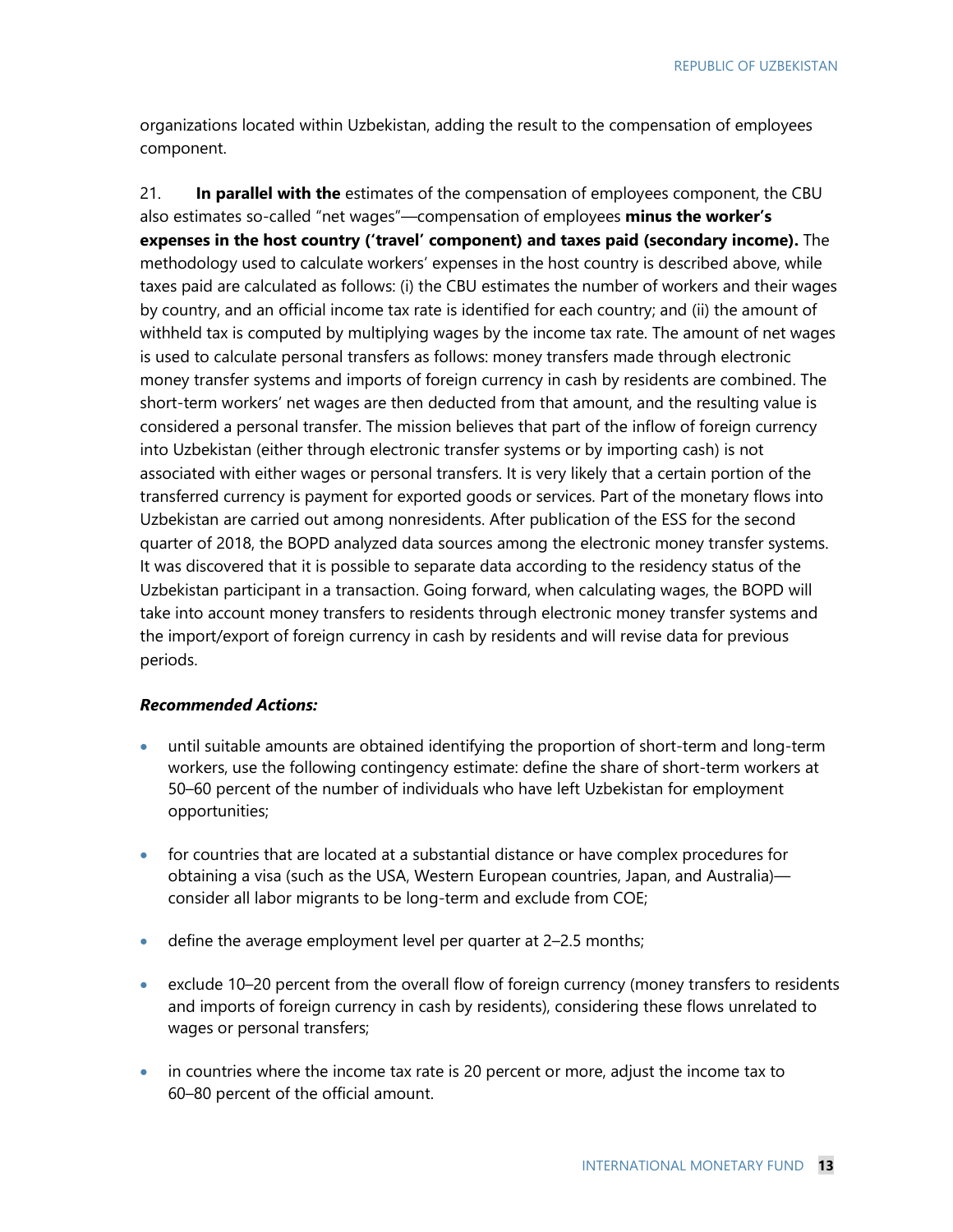22. **Direct investments reinvested earnings are to be adjusted.** Reclassify dividends paid out by PSA enterprises (about USD 452 million over the first half of 2018) from 'income from other investments' to income from direct investments. Some PSA enterprises engaged in mineral production and sales pay rent to the state for use of natural resources; these payments amounted to about USD 152 million over the first half of the year. The CBU records these payments in income, as other primary income. Since PSA enterprises are residents of Uzbekistan, the rental payment is a payment between residents and should not be recorded in Uzbekistan's BOP under the 'primary income' component, but rather in direct investments. There are certain problems in the calculations of reinvested earnings of direct investors (meaning investments into Uzbekistan). In the CBU balance of payments, reinvested earnings are calculated for the following economic entities:

- a) Nonfinancial corporations, other than PSA enterprises; source of data—a SSC Survey of the Foreign Economic Activities of Nonfinancial Corporations (SFEANC).
- b) Enterprises with PSA. Source of data—specialized statements of these enterprises.
- c) Commercial banks; source of data—banking supervision information about a bank's foreign shareholders and reports from banks.
- d) Nonbanking financial corporations; source of data—accounting balance sheets of these enterprises and information about foreign shareholders.

23. **The methodology used to calculate reinvested earnings is the same for all economic entities.** For reinvested earnings, the CBU took an enterprise's net profit for the reporting year without deducting declared dividends. The problem was compounded by the fact that some economic entities would declare their current year profit using their net income for the reporting quarter including dividends, while others would deduct dividends. The mission studied the chart of accounts for both enterprises and for commercial banks. Retained earnings in both cases are presented in two lines:

- Prior years' retained earnings
- Current year retained earnings

24. **Therefore, the mission proposed that the SSC amend the survey form for the SFEANC, in particular, by adding a line for current year retained earnings and, for the 'current period net profits' line, creating fields for data as of the beginning of the reporting quarter and the end of the reporting quarter.** To complete these lines properly, the amount of retained earnings and declared dividends for the reporting quarter must be equal to the enterprise's net profit. For financial corporations (bank and non-bank), additional information will be collected on net profits in the reporting quarter, making it possible to perform similar checks. The total value of transactions in the reporting quarter involving changes to prior year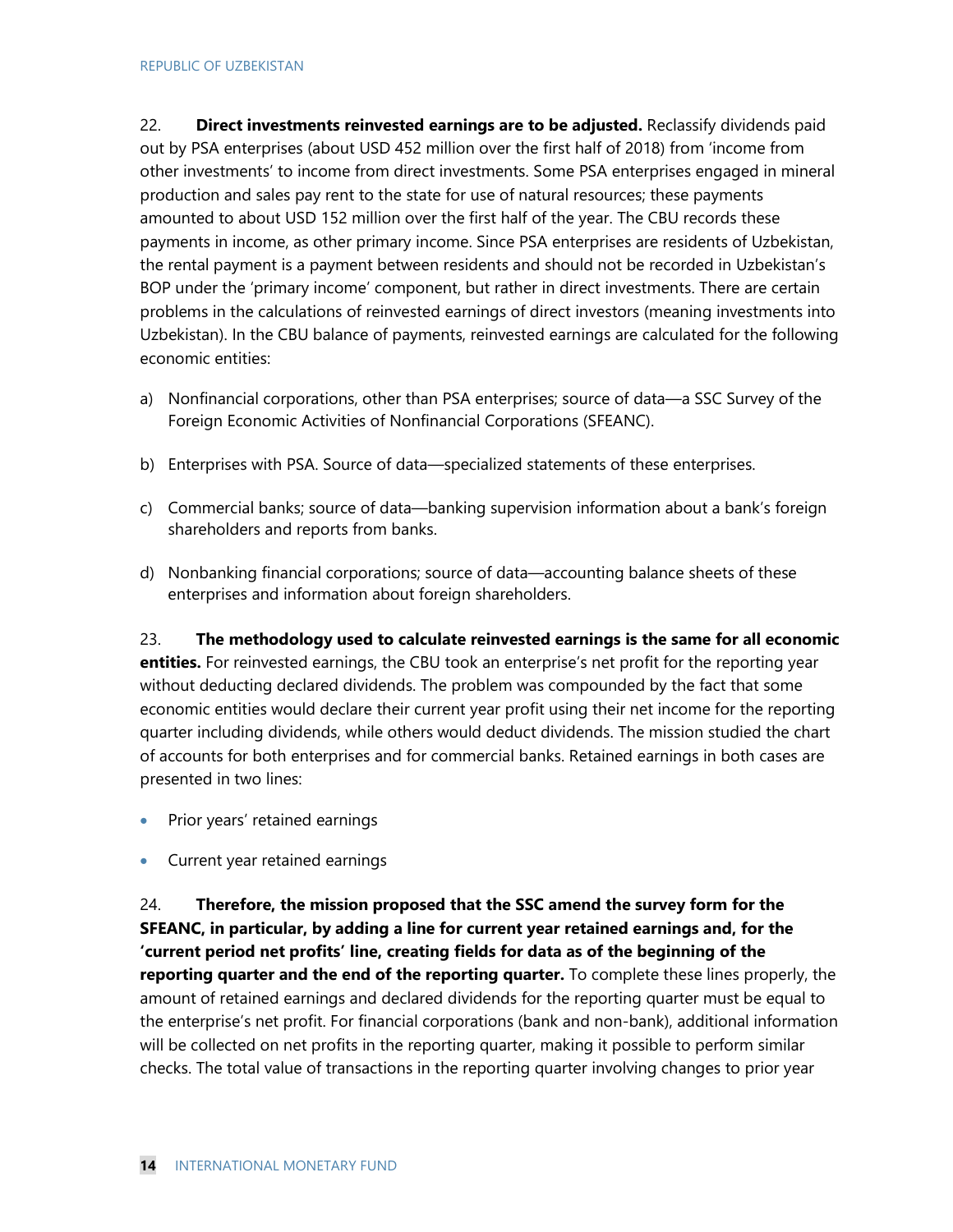retained earnings and current year retained earnings will be reinvested earnings. In the case of PSA, the specialized survey provides for calculating reinvested earnings.

25. **Income from other investments are calculated adequately.** The bulk of these income are made up of interest on loans. Changes to the report form, made following the previous mission's recommendations, allowed the CBU to produce a calculation of income on loans using the accrual method. For private debt, data are compiled through the banking system on each individual debt, in the original currency with allowance for all the requisite parameters and for both the principal and accrued interest.

26. **Income on reserve assets is reported Department for Management of International Reserves (DMIR), which conveys prepared data to the BOPSO.** During the meeting with DMIR representatives it became clear that they do not perform calculations of income from SDR allocations or SDR holdings. Together with BOPD staff, the mission generated a file for calculating income from SDR holdings and allocations. The latter will be included in interest income from other investments as a debit.

#### *Recommended Actions:*

- Dividends paid out by enterprises to foreign investors under production-sharing agreements (PSA) are to be reclassified from 'income from other investments' to the 'income on equity and investment fund share dividends and withdrawals from income of quasi-corporations' component;
- add rental payments from PSA to direct foreign investments. Remove existing data under the other primary income, rent' component;
- calculate reinvested earnings according to the mission's updated recommendations; and
- use the file developed by the mission to calculate income on SDR allocations and SDR holdings.

### **D. Direct and Portfolio Investments**

27. **The CBU made definite progress in improving the system for collecting data and compiling direct investments (DI).** The SSC completed work on the transition to a comprehensive reporting form for foreign economic activities of enterprises and has already obtained the first results. Information has been gathered from the private sector for the first and second quarters of 2018. Using the new reporting forms, the CBU has collected information on direct investments from deposit corporations other than the central bank (DTC) and from nonbank financial corporations (microfinance organizations, insurance companies, and leasing companies). In addition, the CBU is using the existing form to compile data on PSA, which is used to calculate DI in Uzbekistan. Investments abroad (assets) are also compiled, but their volume is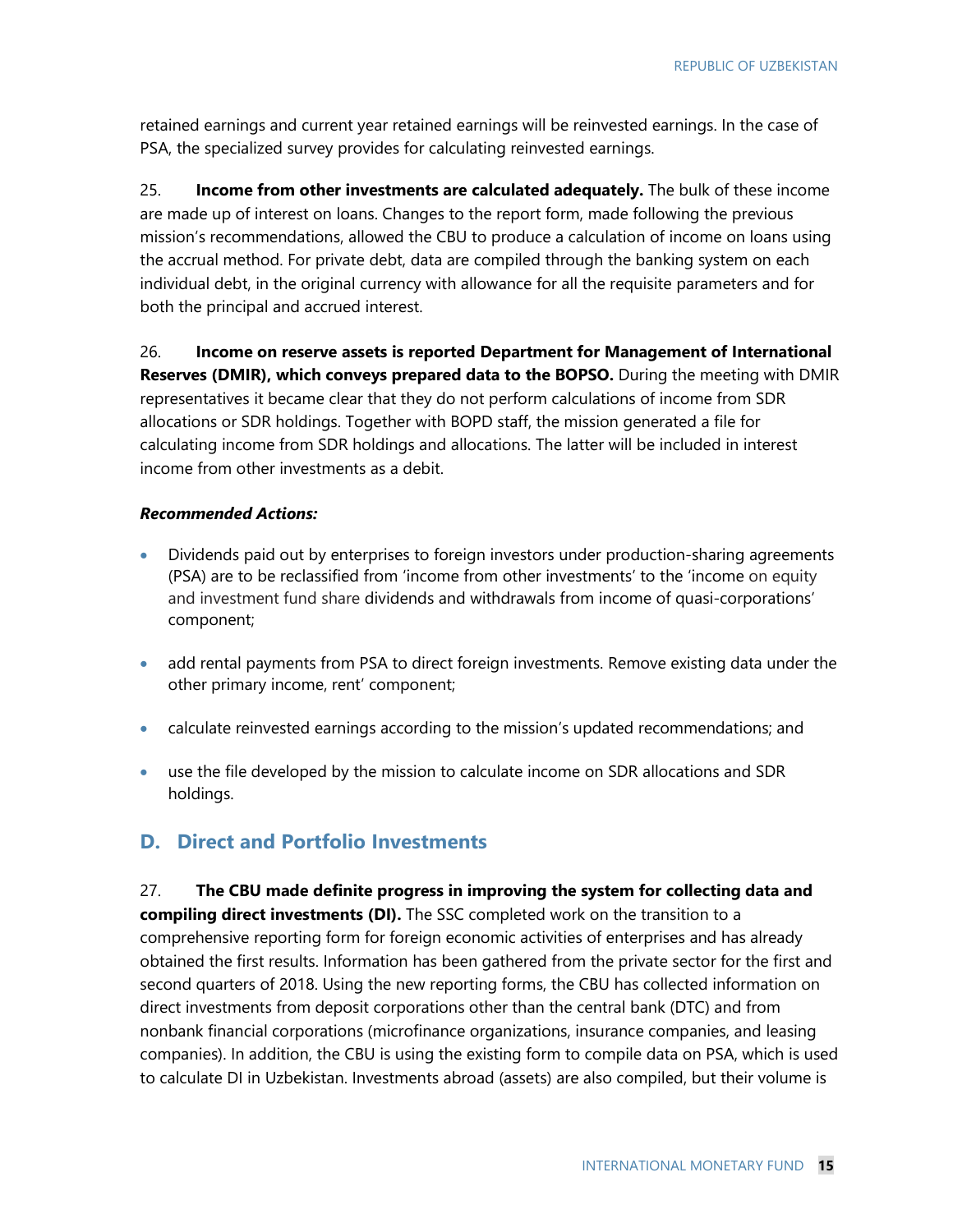negligible. The format of the collected data allows for statistics to be compiled on both positions and transactions.

28. **The mission also noted a number of shortcomings in the data collection system for DI and the calculations for several components.** The existing form for collecting data from PSA fails to provide for data collection the expenditure of such enterprises before mineral extraction begins. These are generally borne by the parent company and they are direct investments in the form of equity. Instead of direct investments/ debt instruments, the PSA's debt obligations to foreign investors are recorded as other accounts payable/receivable in other investments component. The preferred (non-voting) shares of a DTC are recorded in share capital instead of debt instruments. There were problems in data collection and in the method used to calculate reinvested earnings. The SSC data on direct investments are not reconciled; change in stocks are not reconciled with transactions during the reporting period. Trade credits between direct investment enterprises and direct investors were recorded along with trade credits in other investments, instead of direct investments/ debt instruments.

29. **The mission made a recommendation to remove the above shortcomings.** In the PSA survey form, questions were added to collect information on the parent company's costs before commencing mineral extraction and production. It is recommended that preferred shares in a DTC be withdrawn from share capital and included in either portfolio investments long-term debt securities if their owner is a financial corporation or added to debt instruments in the form of direct investments if the owner of these preferred shares is a nonfinancial corporation. The mission visited the SSC and studied the process of collecting and processing data pursuant to the SFEANC. The meeting included a discussion of inconsistencies between transactions and positions during the reporting period; promises were obtained that these inconsistencies would be eliminated. The issues related to the calculation of reinvested earnings are described above.

30. **The CBU performs estimates investment in real estate.** Information about real estate purchases and sales by residents of Uzbekistan abroad, and about real estate purchases by nonresidents in Uzbekistan, is collected in the context of exchange regulation reports, which is quite sufficient for recording real estate transactions. Information about real estate purchases/sales can also be obtained using the ITRS, whose introduction is planned in the second half of 2019.

31. **To estimate other capital in the form of direct investments, the CBU uses data from the SFEANC survey and the banking system for collecting data on foreign loans.** Per a recommendation of the previous mission, the CBU updated the information collection form for foreign loans through the banking system. The new system makes it possible to separate inter-company lending and ordinary loans. Information is collected both on principal and accrued interest. For banking system loans, the data collection system furnishes more suitable data, upon which the CBU fully relies. For trade credits between related enterprises, the mission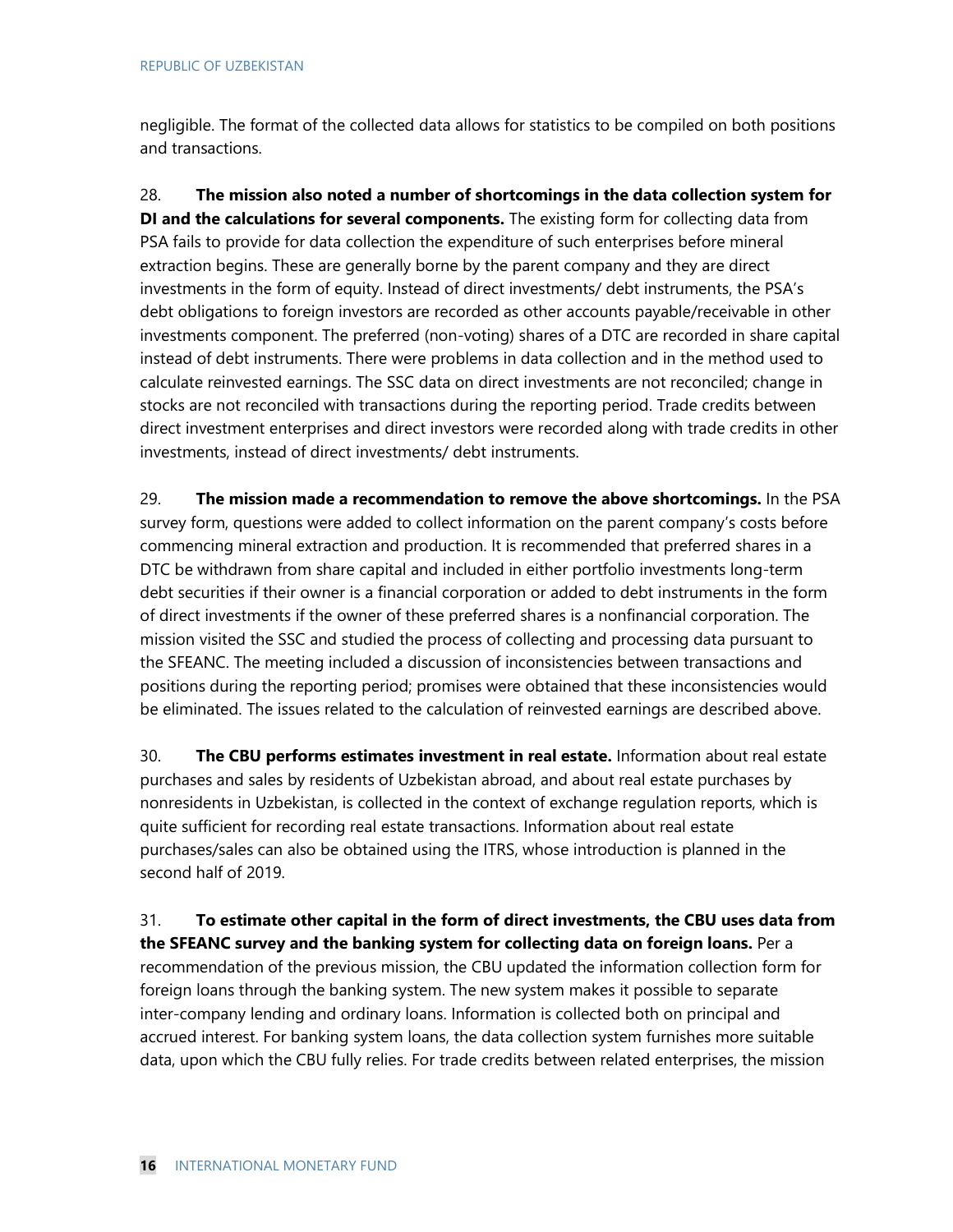recommends using information from the SFEANC survey conducted by the SSC. The mission also recommends recording PSA debts to foreign investors in 'direct investments/debt instruments'.

32. **Portfolio investments in Uzbekistan are negligible for both assets and liabilities.** There are virtually no debt securities; the one component that exists in negligible amounts is capital participation instruments. At this stage, no financial derivatives have been discovered, either.

#### *The mission recommends:*

- updating the DI reporting forms and the methodology for calculating reinvested earnings per the mission's recommendations;
- adding questions to the PSA reporting form about the foreign investor's costs before beginning mineral production and sales, recording the data obtained in equity;
- updating the 'direct investments/debt instruments' component per the mission's recommendations;
- withdrawing preferred shares in a DTC from equity and recording them in either portfolio investments, long-term debt securities or adding them to debt instruments in the form of direct investments, depending on the type of owner.

### **E. Other Investments and Reserve Assets**

33. **Despite certain successes in the collection and methods of processing data for the 'other investments' component, the mission discovered a number of deficiencies and deviations from accepted standards.** Some of them were rectified during the mission. The most problematic component is 'assets, other sectors, currency and deposits'. The CBU recorded central bank deposits placed in commercial banks of Uzbekistan in the 'central bank, currency and deposits' component, assets. At the mission's recommendation these data were removed from that component but added the external assets in the form of cash and deposits denominated in non-reserve currencies or currencies not meeting other criteria for reserve assets.

34. **Currency and deposits of DTC are calculated based on banking information; these are balances of commercial banks and information collected by the CBU in the context of exchange regulation.** When calculating transactions under the 'currency and deposits' components for both liabilities and assets, all net changes are counted regardless of whether a commercial bank performed a transaction with a resident or nonresident. This approach yields adequate estimates of asset and liability positions, but partially distorts transaction volume.

35. **The greatest problem with the 'currency and deposits' component concerns the estimation of households' position and transactions'.** It is brought about by the lack of direct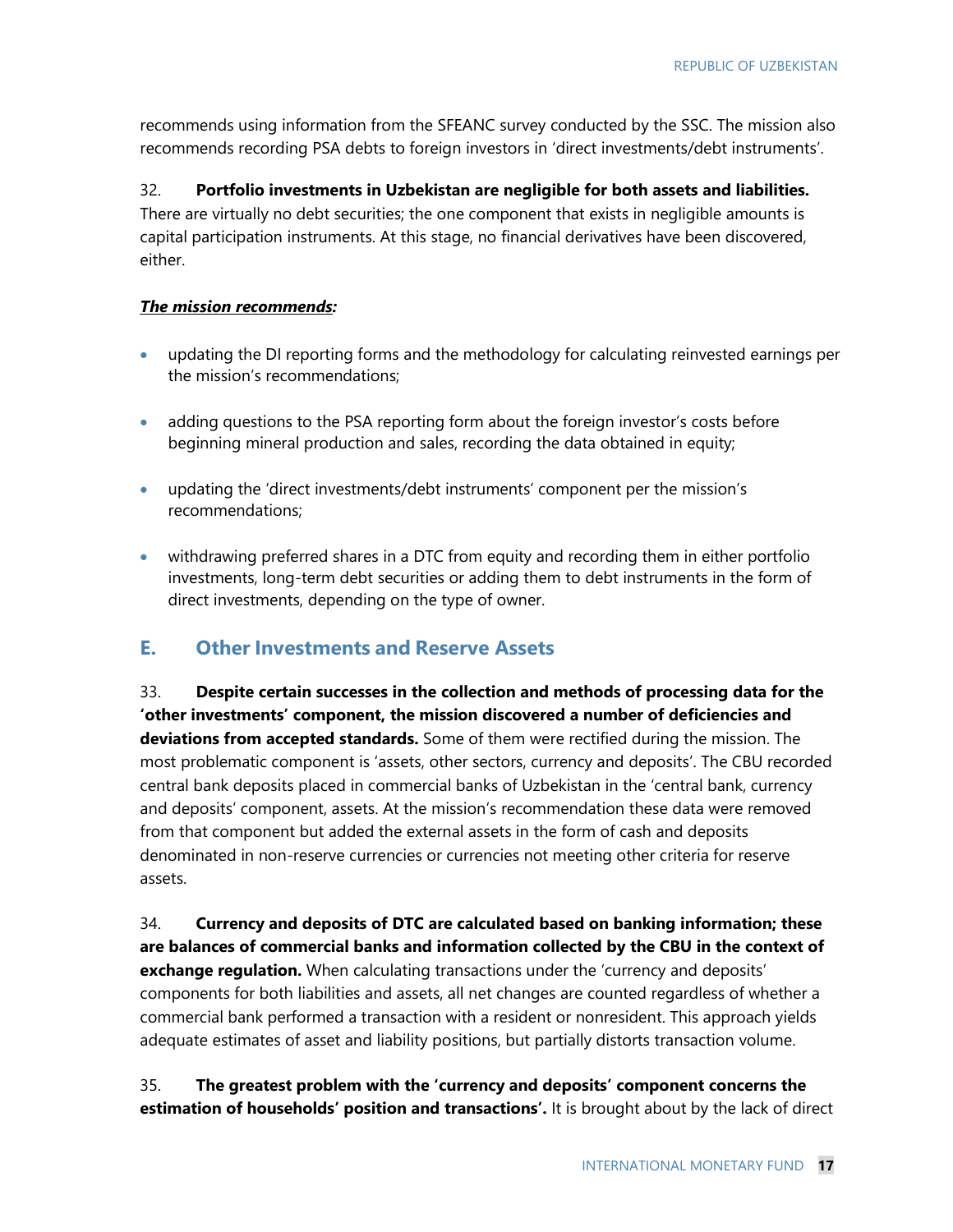data, and by the complexity inherent in conducting proper sampling surveys for volume of cash kept at home or deposits placed in overseas banks. The CBU methodology for calculating foreign currency cash holding and households' deposits fails to encompass all possible flows for this instrument.

36. **The existing system for classifying transactions involving currency and deposits in BOP transactions includes some transactions among residents; this does not alter the overall transaction for all institutional sectors but distorts the transactions of specific institutional sectors.** According to CBU methodology, households' currency and deposits consist of the following components:

- net transfer of foreign currency into Uzbekistan (inflow/outflow, through electronic money transfer systems);
- net import of foreign currency in cash into Uzbekistan (import/export of foreign currency in cash);
- sales of foreign currency by individuals through exchange offices;
- wages received by residents working in foreign embassies and international organizations in Uzbekistan;
- shuttle imports/exports;

37. **Both residents and nonresidents participate in most of these components:** (i) not all money transfer recipients are residents of Uzbekistan; (ii) not all senders of foreign currency are residents of Uzbekistan; (iii) both residents and nonresidents carry foreign cash across the border; and (iv) exchange office services are used by nonresidents as well as residents. The CBU analyzed the data sources. It emerged that it is possible to separate the above components by residency. The CBU intends to recalculate data for previous periods on currency and deposits, factoring in the residency of the recipient of funds. The mission recommends identifying households' currency and deposits based on the following components:

- Net transfers of foreign currency to Uzbekistan by a recipient/sender who is a resident;
- Net imports of foreign cash into Uzbekistan by residents;
- Purchase/sale of foreign cash by resident individuals through exchange offices;
- Wages received by residents working in foreign embassies and international organizations within Uzbekistan (residents receive wages in a foreign currency);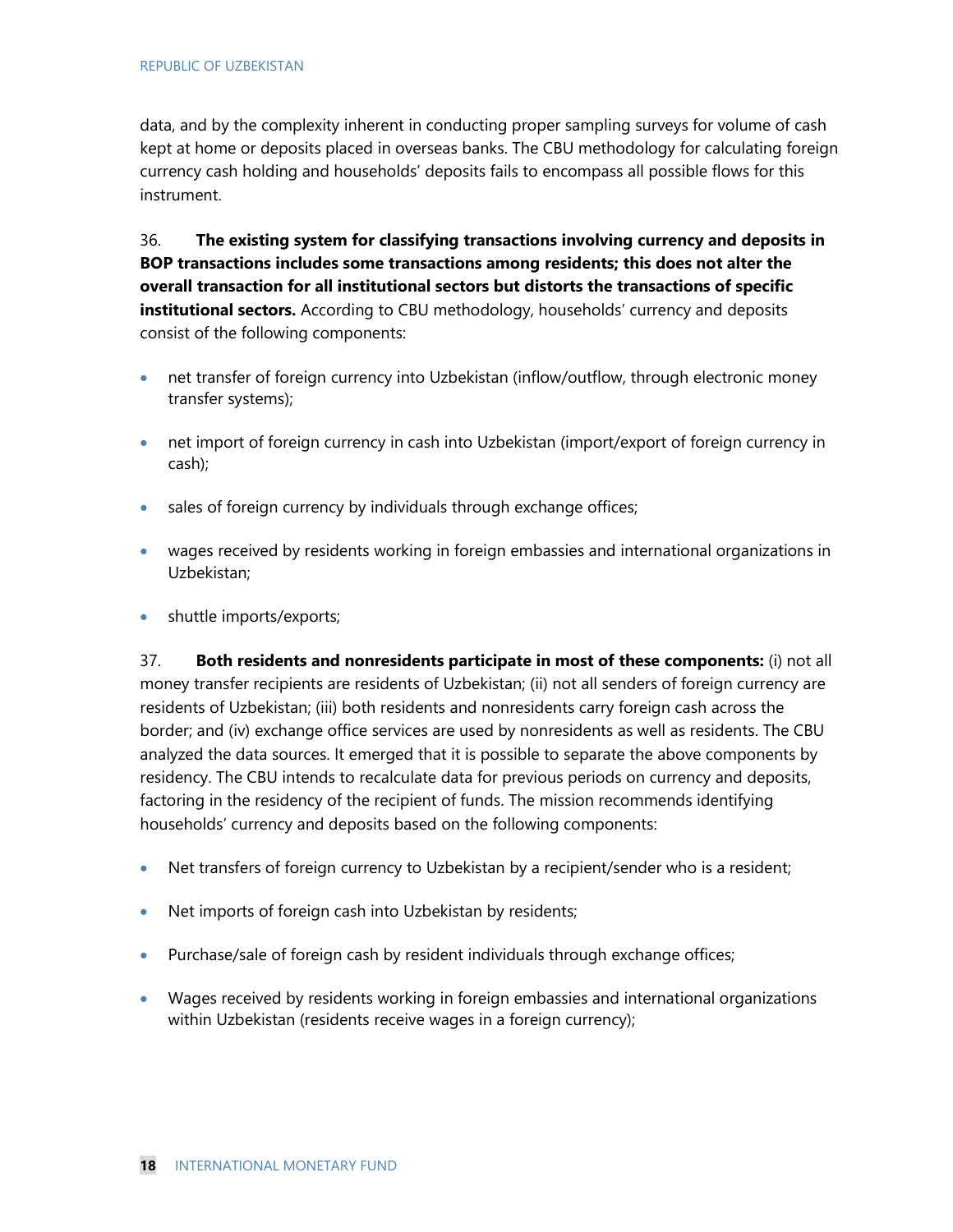- Other flows of foreign cash between banks and individual residents. This category includes: flows related to a deposit placement, withdrawal from a deposit account, obtaining/repaying a bank loan, down payment in foreign cash to exercise non-cash payment from the bank account, etc.
- Other flows of foreign cash from individuals (illegal export of foreign cash by individuals, other potential expenses of individuals with nonresidents). It is impossible to estimate this component with any precision, but an estimate of 5 to 15 percent of the net inflow of money transfers would not be an exaggeration.

### 38. **The mission does not recommend including expenditures on shuttle imports/exports when calculating the households' currency and deposits component, since these transactions are carried out either by exported cash or by remitting funds through money transfer systems. Part of these costs are considered in the components listed above.** The CBU's current method and the method proposed by the mission make allowance for some inter-sectoral transactions (primarily between banks and individuals), but this will not affect the overall transaction or the balances of the respective institutional sectors.

39. **The principal sources for calculating the loans component are: reporting by the Ministry of Finance (MOF) on government and government-guaranteed debt, the SFEANC conducted by the SSC, and CBU reporting in the context of exchange regulation.** CBU reporting provides for data collection on each individual loan, collection of general information on such loan positions at the end of the reporting period, and actual payments. Asset side for the loans component is negligible. Loan liabilities in the government sector are calculated on the basis of MOF reports. These reports offer data presented in the original currency, separately for principal and for accrued interest. In addition, the MOF presents data separately for direct government debt and for government-guaranteed debt that is serviced by the creditor itself. This allows the CBU to delineate government-sector debt and debt of other institutional sectors. However, despite the separate presentation of data, the CBU aggregate them and records in the BOP under the government sector.

40. **Liabilities on private-sector loans are estimated on the basis of information collected through the banking system.** Following the previous mission's recommendation, the CBU updated the format of collected information, making it possible to prepare statistics for both the BOP and the IIP. Within the framework of these reports, information was collected on 759 borrowings as of June 30. In particular, the CBU calculates transactions and balances by principal, accrued interest, past-due principal, and past-due interest. Interest income is calculated separately for the primary income component. The only shortcoming is that debt forgiveness was recorded in the BOP sheet only in capital transfers and, instead of a BOP transaction reducing the loan obligation, the loan was reduced in the IIP by other changes. This was corrected during the mission.

#### 41. **The CBU calculates trade credits of other investments using its own system for tracking accounts payable/receivable related to foreign trade transactions.** This system uses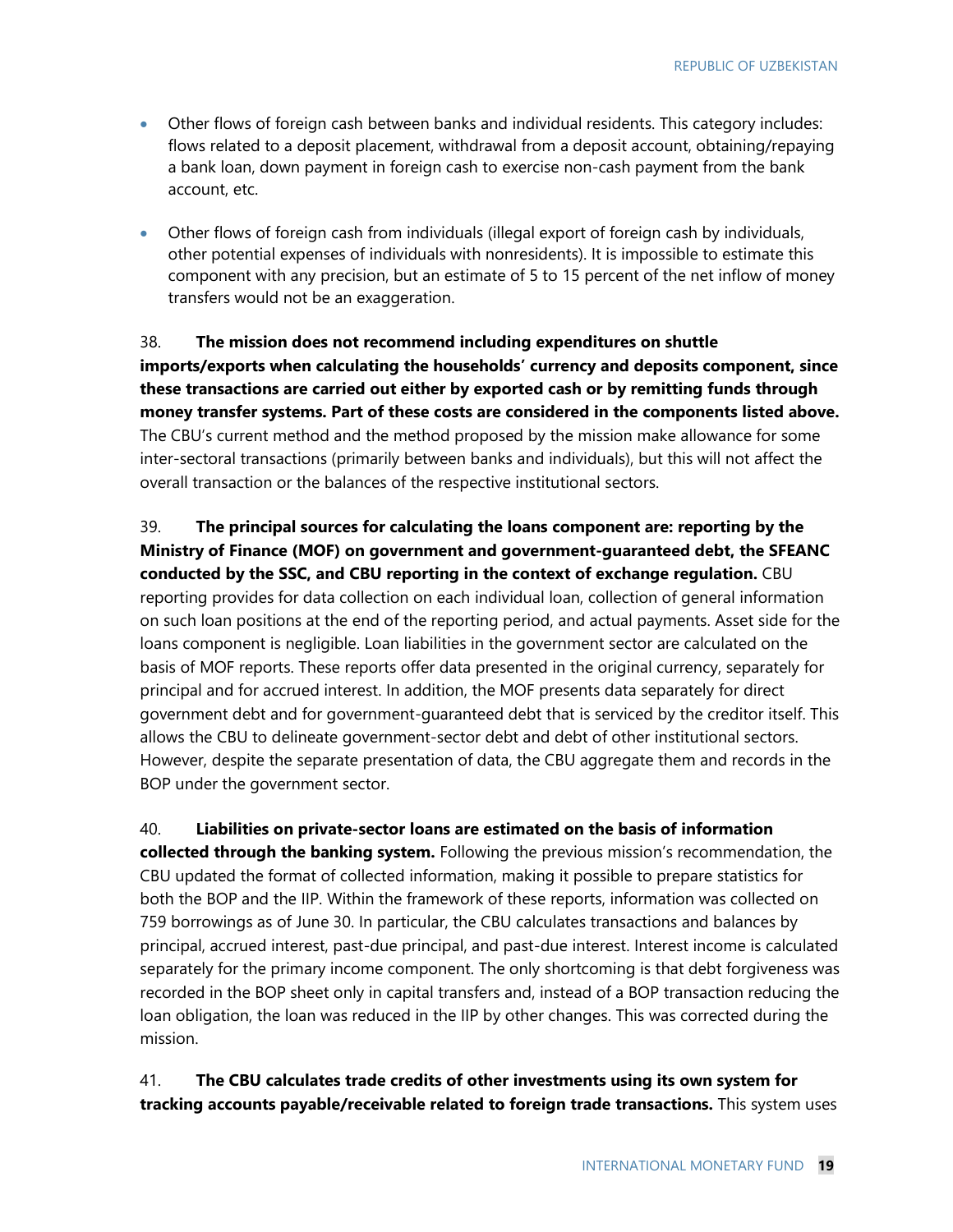banking and customs statistics to identify transactions involving trade credits, but it cannot determine whether a specific trade credit falls under direct or other investments. For this reason, the CBU includes everything furnished by this system in trade credits of other investments. The mission recommends deducting the amount of trade credits recorded under direct investments from trade credits received using the banking system and recording only the remaining amount under the 'trade credits – other investments' component.

42. **The mission met with representatives of the Department for Management of International Reserves (DMIR) and discussed the methods used to calculate data on IRAs and to complete the forms agreed on with the previous mission.** IRA calculations are done first in the original currency in accordance with the *BPM6*, then converted into USD, and exchange-rate changes are calculated. When converting to USD, the respective exchange rates are applied to balances as of the beginning and the end of the reporting period, while the rate as of the end of the reporting period is also applied for the transaction. For the transaction, the mission recommended either applying the rate as of the transaction date or the average rate for the reporting period. After consulting with management, the DMIR made the decision to apply average rates to the conversion of reserve asset transactions from the original currency to US dollars. Before the mission's conclusion, the DMIR provided updated data on IRAs starting with December 31, 2015, which were used in compiling the 2016–2017 BOP.

#### *The mission recommends that:*

- initial data from the MOF be processed using the methodology proposed by the mission, using the working files developed with the mission;
- guaranteed debts on which the government has assumed repayment obligations be recorded among government-sector debts, and that debts serviced by the debtor itself be recorded in the appropriate sector depending on the borrower; memorandum items should clearly state the amount of government guaranteed debt and debt service;
- a list of enterprises that had foreign economic transactions during the reporting period be provided to the SSC, for inclusion in the list of respondents for the new survey;
- data on trade credits of other investments component be adjusted per the mission's recommendations.

### **F. Program to Develop and Introduce an ITRS**

43. **One of the actions recommended by the November 2017 mission was to study the possibility of adopting an ITRS for the external sector of the economy of Uzbekistan.** The information collected in the course of exchange regulation partially overlaps with the scope of ITRS but does not record receipts and payments by type of transaction or by receipt of funds. For this reason, it provides the ability to calculate only certain BOP components. The CBU expressed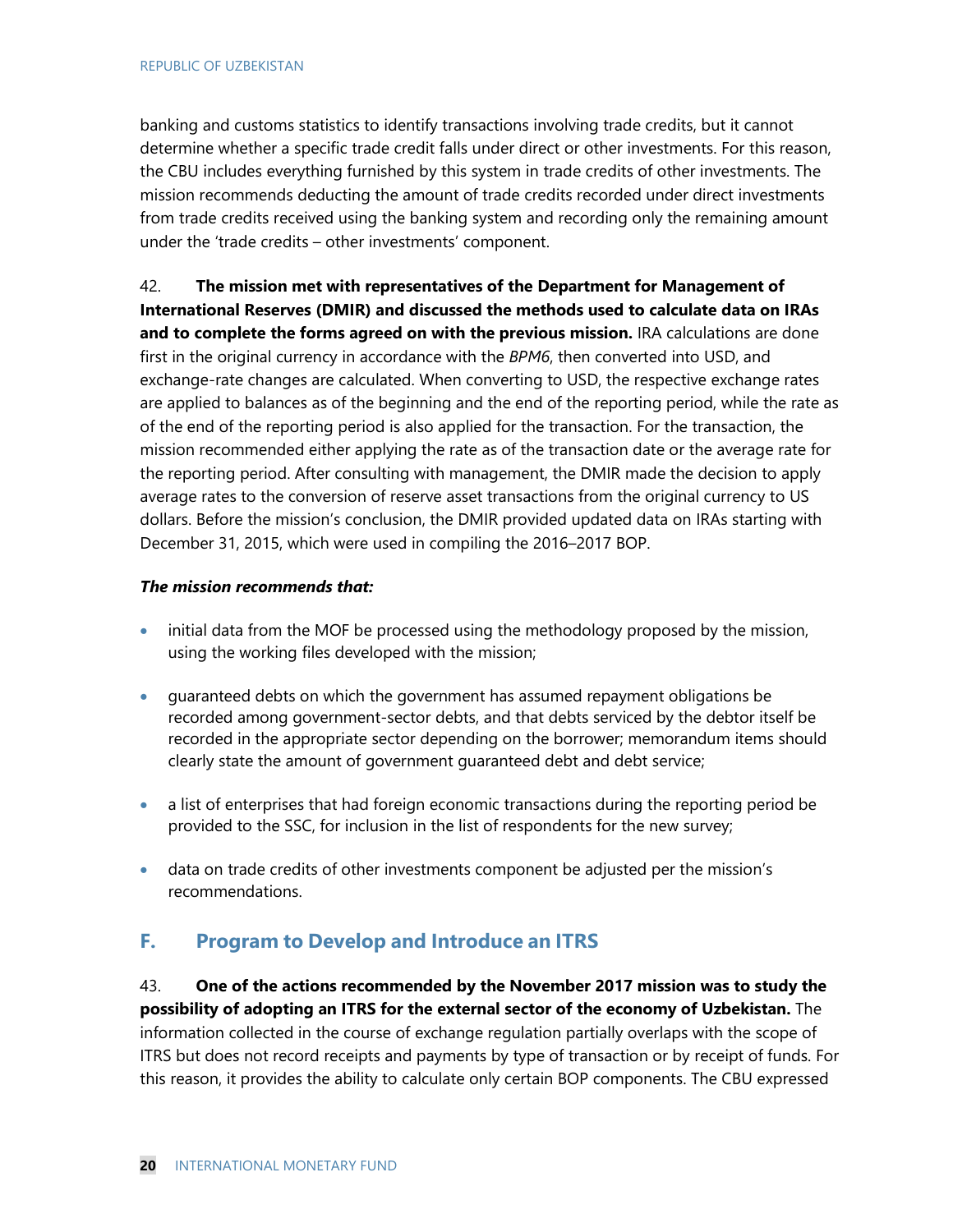interest in the ITRS, studied the experiences of several countries including Kazakhstan and Georgia, and made the decision to create a system using the Georgian ITRS as a prototype.

#### 44. **Even before the current mission began, the CBU had taken the following first steps toward introducing an ITRS:**

- developing a draft ITRS reporting form for banks and instructions for completing it;
- developing a specialized system of ITRS codes for banks;
- holding consultations with commercial banks, familiarizing them with the ITRS system itself, and coordinating the form and code system with them;
- defining a report presentation format that does not allow for consolidated BOP transactions to be performed;
- developing a program for processing, analyzing, and assessing the intermediate data base.

45. **After the above work was completed, the CBU launched pilot data collection in commercial banks at the beginning of October 2018.** The Uzbekistan ITRS system has a number of its own special features, in particular: (i) banks report on all transactions, in both internal and external correspondent accounts; for internal transactions a different code system is used; (ii) only those transactions that pass through external correspondent accounts are sent to the BOPSO; (iii) banks do not report cash transactions; and (iv) threshold values are not used, all transactions are coded, and a resident transaction participant is identified for all transactions. The file sent to the CBU includes the name of the client/transaction initiator and their fiscal code.

46. **The due dates for submitting reports to the CBU are fairly tight.** Express information is submitted immediately following the closing of the business day. A special software program was developed to ensure timely submission of data. To ensure such rapid data submission, the ITRS codes are identified by the commercial bank operators. The final and revised data are forwarded to the CBU one month later. Commercial banks must send revised data to the CBU for the reporting month.

47. **The mission familiarized themselves with the code system and reporting form and provided recommendations on their further improvement.** The ITRS form does not contain a field for the institutional sector; the absence of such a field restricts the ability to apply the collected information. The mission prepared codes for the institutional sectors cited in Table 3.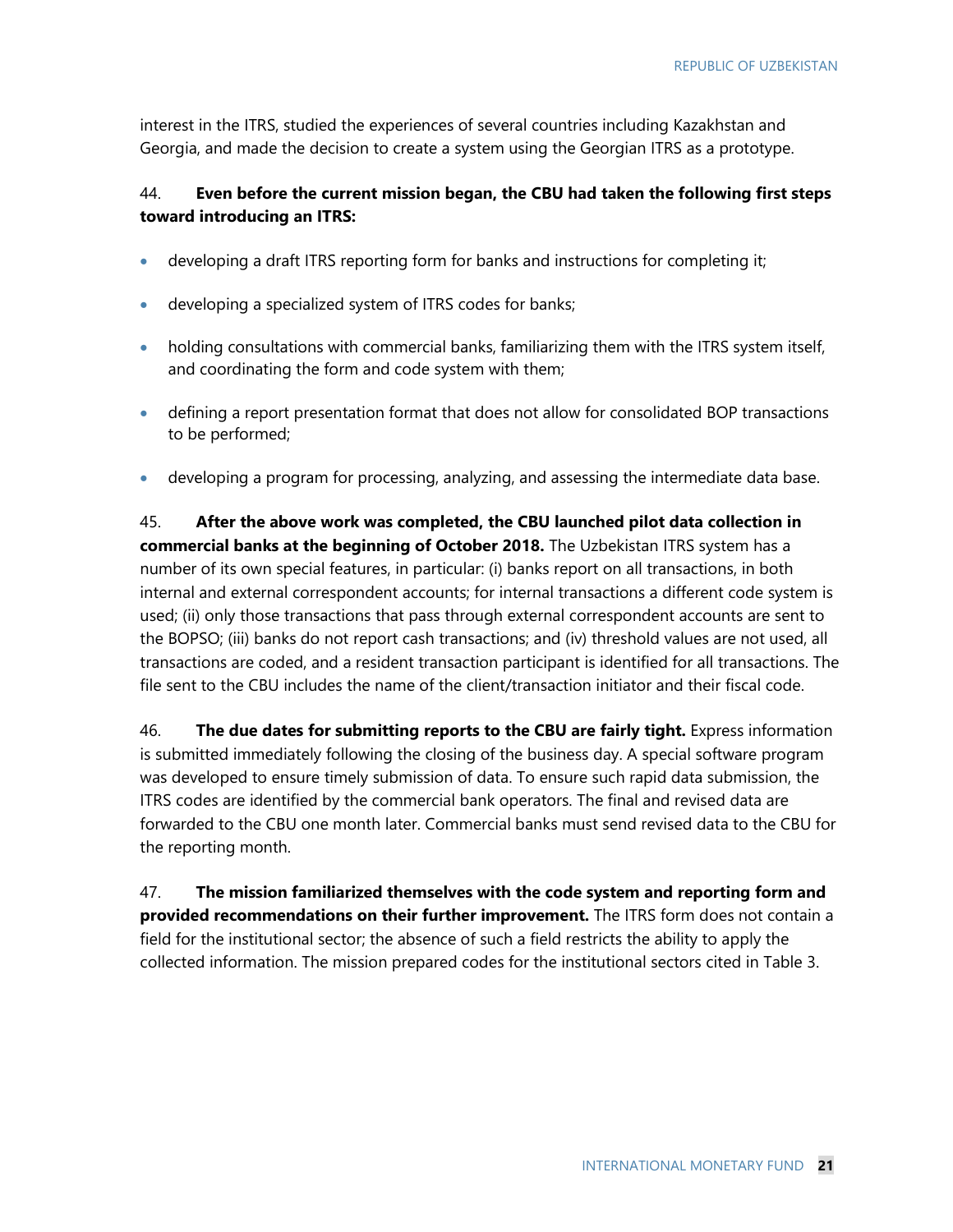#### **Table 3. Codes for Institutional Sectors**

| <b>Sector</b>                                  | <b>Sector Code</b> |
|------------------------------------------------|--------------------|
| Central Bank                                   |                    |
| Deposit organizations, other than central bank |                    |
| General government sector                      |                    |
| Non-banking financial institutions             |                    |
| Nonfinancial enterprises                       |                    |

48. **The ITRS code system is in need of revision. The existing system was created in accordance with the criteria of the fifth edition of the** *BPM5 and* **does not take into account the changes occurring with the transition to the** *BPM6***.** The updated code system is cited in Appendix I. One the one hand, the adoption of ITRS codes by operators makes it possible to provide timely data to the CBU, but on the other it increases the risk of erroneous identification of transaction codes. It is difficult to train a large number of operators on the nuances of the BOP and the finer points of identifying a BOP transaction code.

49. **To further improve the quality of bank reporting under the ITRS, the mission met with representatives of commercial banks.** The meeting included discussions of matters concerning training bank specialists (back office personnel) to determine transaction codes and institutional sector codes and establishing communications between commercial banks and the BOPD in order to hold prompt consultations on determining the transaction code and institutional sector code. The mission proposed that the CBU arrange for regular seminars on issues of ITRS reporting. The commercial banks expressed their readiness to collaborate in the area of introducing the ITRS and promised to implement the CBU's requirements.

50. **Analysis of the first results from data received from commercial banks revealed a high number of errors in the identification of transaction codes and the unsuitability of accumulated data for subsequent use.** Prior to the official (full-fledged) introduction of the ITRS, the CBU must develop procedures to ensure that the accumulated data are of suitable quality. A program of regular seminars for commercial banks must be prepared, to explain the goals of data collection and provide training in compiling reports under the ITRS system; develop procedures for detecting indicators that are outliers from the general series and other atypical deviations in banks' regular reports (logical checks); develop methods and procedures for regular reconciliation of individual ITRS indicators with banks' balance sheets (reconciliation of balance-sheet positions and flows, broken down by certain financial instruments).

51. **The priority order for introducing the 4 major ITRS segments must also be determined:** (i) CBU segment; (ii) commercial bank segment (transactions in cash and non-cash); and (iii) non-banking financial institution segment; and (iv) segment of nonfinancial corporations with current accounts abroad.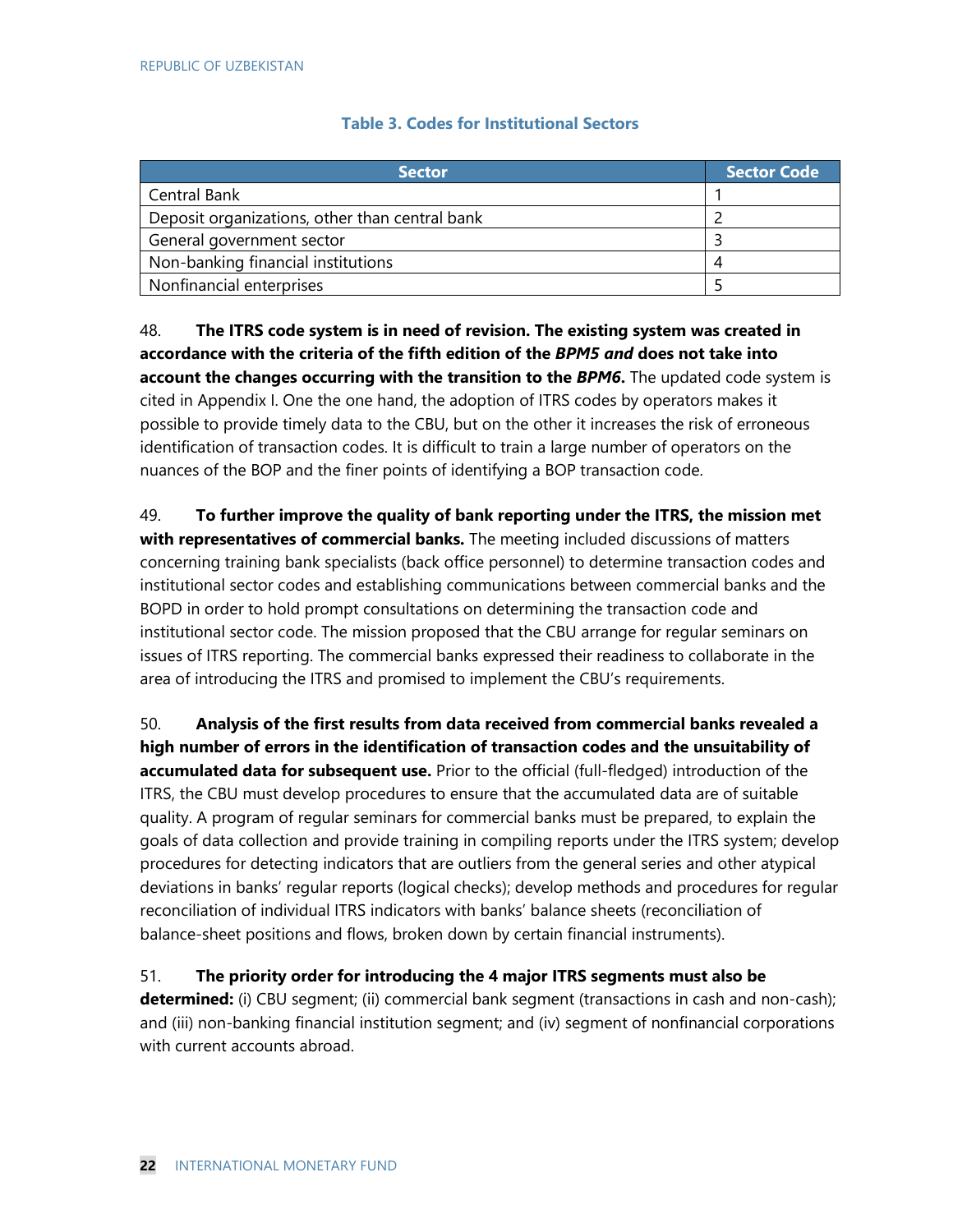#### *Recommended Actions:*

- insert an additional field for the institutional sector in the reporting form;
- update the system of transaction codes and the instruction on their application per the mission's recommendations;
- identify a date for the official introduction of the ITRS and provide legal support;
- provide for regular seminars for commercial banks, to explain the goals of data collection and train staff in compiling reports under the system;
- improve data collection for the CBU under the ITRS and study the advisability of extending the ITRS to the remaining segments.

## **G. Compilation of Balance of Payments, 2016–2017**

52. **One of the current mission's objectives was to assist the CBU in analyzing the causes of the gap between the new BOP data and historic time-series, which emerged when the production of ESS data was moved from the MOE to the CBU, and to assist in eliminating this gap.** There are both objective and subjective reasons for the appearance of a gap between historical data and the new data. These two BOP datasets are constructed using different formats and data were estimated based on different assumptions that were sometimes not entirely suitable. There were deviations from accepted standards, some indicators were estimated on different source data, and there were also errors, which all together resulted in a rather serious data gap. The lack of a harmonized data series diminishes the ability to make forecasts and to provide proper support for decision-making regarding the development of the external sector of Uzbekistan's economy.

53. **The mission studied the MOE and CBU balances, analyzed the causes of the discrepancies between the data in those balances, and assisted the CBU in generating the BOP for 2016–2017.** When generating historical data, all available historical data were used in the new (*BPM6*) format, including data from the BOP prepared by the MOE. The CBU sent requests to various ministries, departments, and private corporations (MOF, RUSCC, SSC, commercial banks, and others) to provide data for 2016–2017. Prior to receiving these data, the mission and the CBU performed a rough estimate of the missing data. Upon receipt of the requested data, the estimated data will be replaced by revised estimates, thus the BOP for 2016–2017 prepared during the mission should be viewed as a trial version that could change significantly after real data are obtained from the various sources. The mission also assisted the CBU in integrating the analytical BOP format into the working file. This means that when generating new balances or reviewing time series, the analytical presentation of the BOP will be updated automatically, which in turn will facilitate cooperation between the BOPD and the MCD IMF mission. A comparative analysis of historical time-series produced by the MOE and the CBU's for 2016–2017 is given below.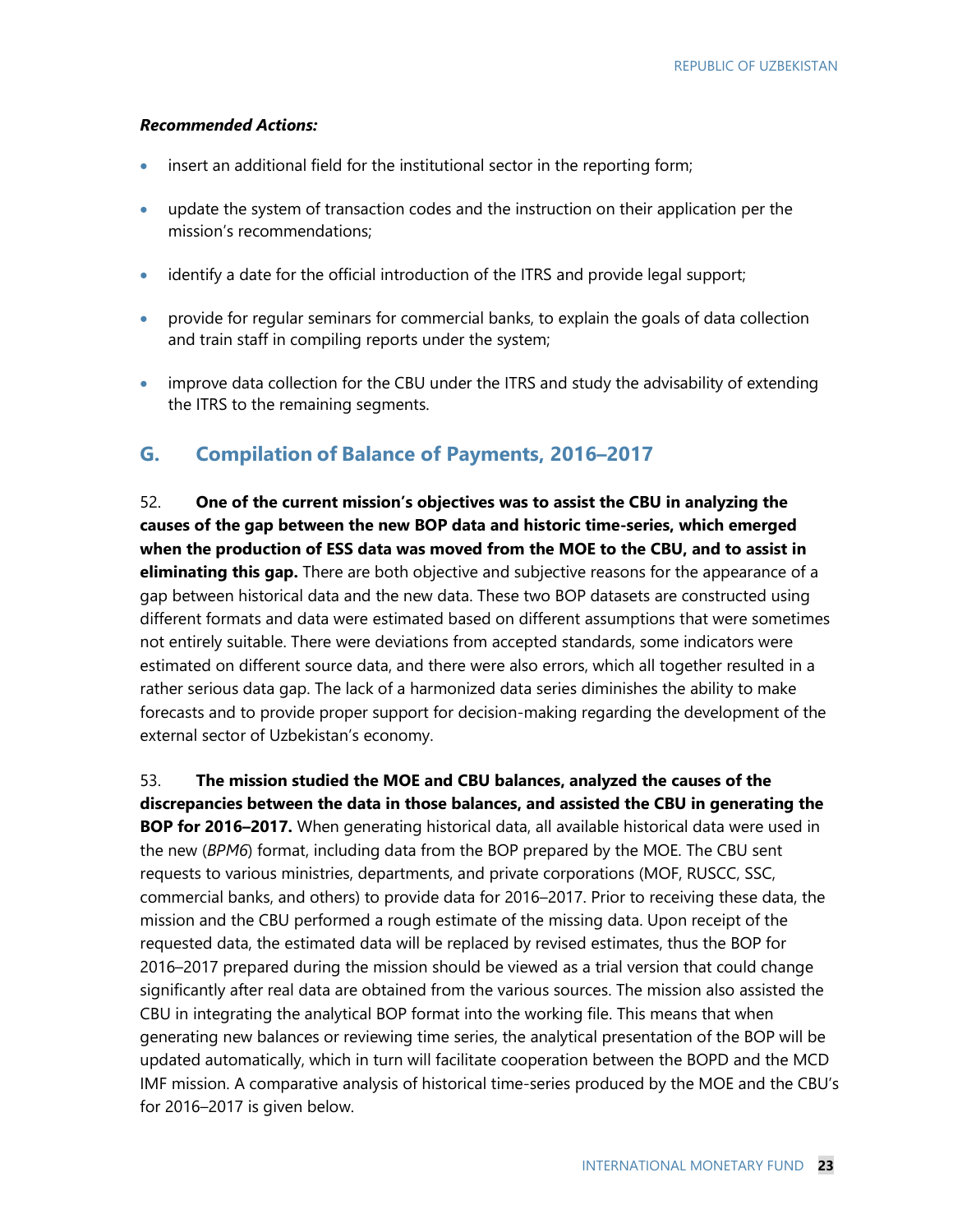54. **Goods. For goods, the difference between the balances of the MOE and the CBU is minimal; both use the general trade system but arrive at those results differently.** The MOE takes SSC data and requests data from the RUSCC on flows to and from customs warehouses in free circulation. They then remove from imports goods leaving customs warehouses, and add goods entering warehouses. The MOE then removes from goods those flows that are associated with processing of goods. Similar approach is applied at the CBU but based entirely on RUSCC data. The CBU requests data from the RUSCC on trading systems and selects those that conform to the general trade system, excluding goods for processing and repair. Since the RUSCC does not perform any data adjustments, the result of these two methods should in principle be identical. The difference in goods is caused by subsequent adjustments. The MOE adds to goods component the unrecorded import/export transactions conducted by individuals. These goods are estimated at 20 percent of money transfers.

55. **The CBU estimates shuttle trade based on surveys at border crossing points. These estimates are more modest for exports—about 40 percent of the MOE's estimation.** The CBU additionally asks the National Air Company (NAC) about goods purchased by carriers in ports and airports and adds them to goods. These goods are recorded by the SSC, and accordingly in the BOP of the MOE, among services. There is a difference in the conversion from the CIF price to the FOB price. The MOE assumes the cost of freight and insurance at 10 percent of the CIF price but does not take energy imports into account, which lowers the cost of freight and insurance to 9.5 percent. The CBU estimates freight based on geography and the physical volume (weight) of the goods. Calculations are performed using the average transportation cost of one ton of cargo; imports from neighboring countries with shared border are not taken into account, resulting in higher figures—up to 13–14 percent. In the trial BOP for 2016–2017, data for goods were taken from the MOE balance. They are presented in two lines—nonmonetary gold and other goods.

56. **Services. In the CBU estimates there was no debit on passenger transportation services for any mode of transport.** These services were estimated based on information about border crossings by individuals for all modes of transport. Data for the years 2016–2017 were taken from the BOP of the MOE; the overall figure for all modes of transport was distributed among the individual modes of transport according to passenger flows. During the last days of the mission, the CBU obtained data on international trade in services from the SSC for 2016–2017. The MOE did not adjust services exports, and a decision was made to derive services exports for the trial BOP from the newly obtained data. In imports of services, a portion of insignificant components that are not adjusted in the BOP of the MOE are calculated based on SSC information.

57. **The debit entry on the government services component, which is absent from the SSC data, was taken from the MOE balance.** Freight is estimated using the CBU methodology as the more suitable method, compared to 10 percent from imports. The results turned out to be slightly greater than in the MOE's BOP. As for the travel component, the MOE's BOP lacked the travel services incurred by short-term workers. This component is also absent from compensation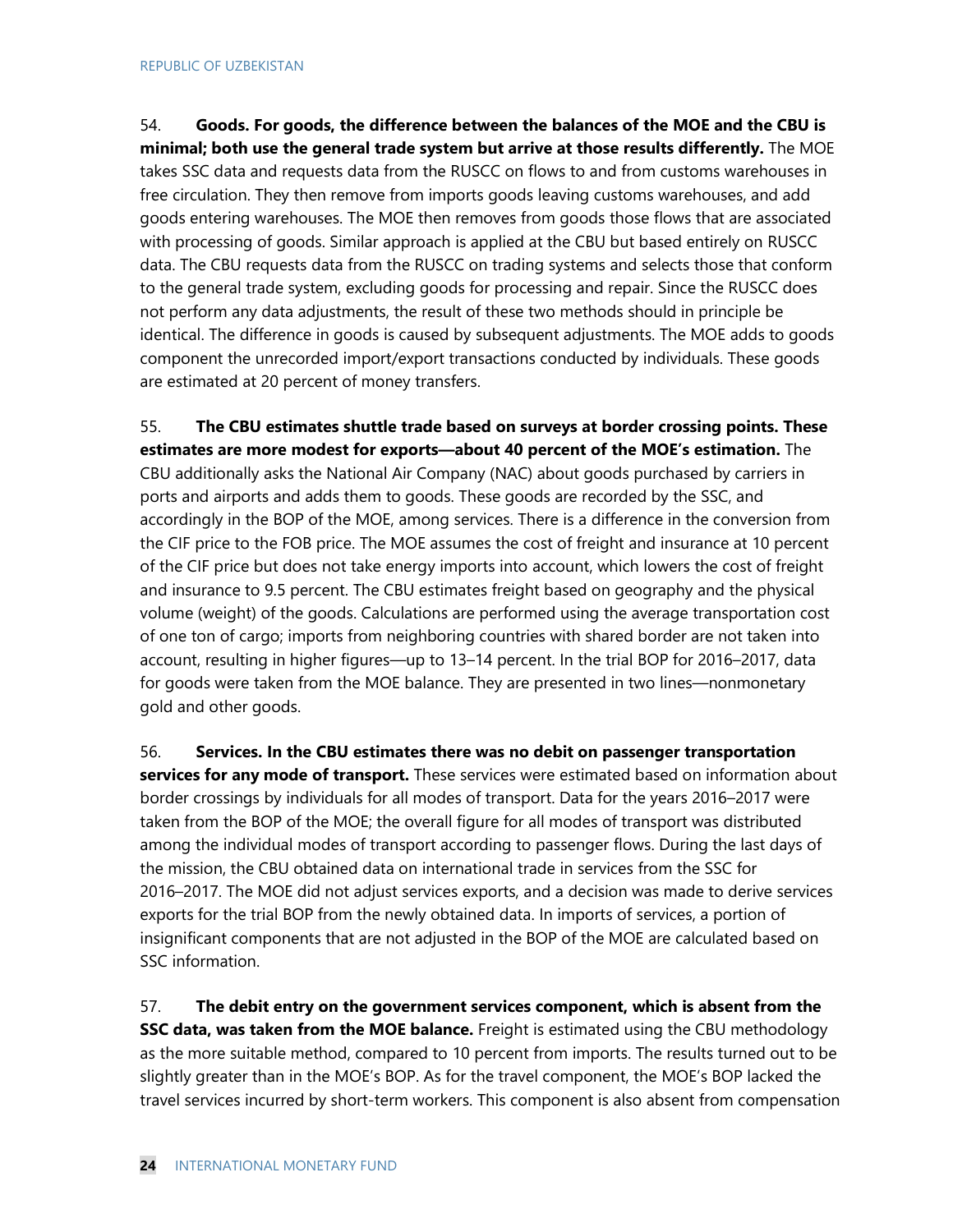of employees estimates. In the 2016–2018 trial balance, unlike the MOE balance, expenses of short-term workers have been added to business travel. All the remaining minor service components are recorded in a single component—"other business services"—and the data have been harmonized with data from the MOE BOP.

58. **Primary and secondary income. Compensation of employees was overestimated in the CBU BOP and was adjusted during the mission.** However, in the MOE balance this e component was underestimated. The MOE data reflect only net funds transfers, not all compensation of employees, some of which are spent within the host country (primarily on housing and taxes). In the CBU BOP for 2016–2017, compensation of employees component is estimated according to the *BPM6* criteria (it includes total earnings, not only the portion that was transferred to Uzbekistan). Data for the first half of 2018 were adjusted. The new data provide an adequate time-series and are comparable with the MOE's BOP data, with the provision that the latter do not reflect all earnings but only the portion transferred to Uzbekistan.

#### 59. **The MOE lacks reinvested earnings within direct investment income component.**

They are in the working files, but the data are rather understated. In the final line where all direct investment income is calculated, existing reinvested earnings are multiplied by zero—that is, they are excluded. Reinvested earnings obtained using the new reporting forms are fairly large, amounting to USD 400 million over the first half of the year. In the trial balance, dividends and interest income were taken from the MOE balance, while reinvested earnings were calculated as follows: an estimated position was taken as of the beginning of 2016, the average corporate yield was defined at 5 percent, and the enterprise's profit was calculated on this basis, deducting paid-out dividends from it. The data obtained were recorded both in DI reinvested and under DI. For interest income from other investments, only data on interest payments were available, and they were recorded in the experimental balance. As soon as relevant data are available (from the MOF and from commercial banks), paid interest will be replaced by accrued interest. Updated DIMR data were reflected in income from reserve assets. Personal transfers were identified at 54 percent of money transfers; this component will be reviewed later.

60. **Transfers of migrants are recorded in capital transfers in the BOP of the MOE, which is not allowed according to the** *BPM6***.** Naturally, these transfers were removed in the experimental balance; in addition, debt forgiveness appeared in debt of other sectors in the first

half of 2018 and is recorded as a capital transfer**.** It is not inconceivable that, when data are obtained on 2016–2017 debt, instances of debt forgiveness will turn up there too, but for now there is no record in capital transfer components.

61. **The mission performed an adjustment of DI.** To calculate DI into Uzbekistan, the MOE uses only data on equity capital and debt capital. Even though there are data on reinvested earnings in the MOE working file, they are not used in the calculation of DI (see above). The CBU receives its data on equity capital and debt capital for 2016–2017 from the MOE balance, except for debt capital for the fourth quarter of 2017. Compiling the BOP for the fourth quarter of 2017 at the request of the MCD IMF mission, the MOE experienced a shortage of data. In particular, it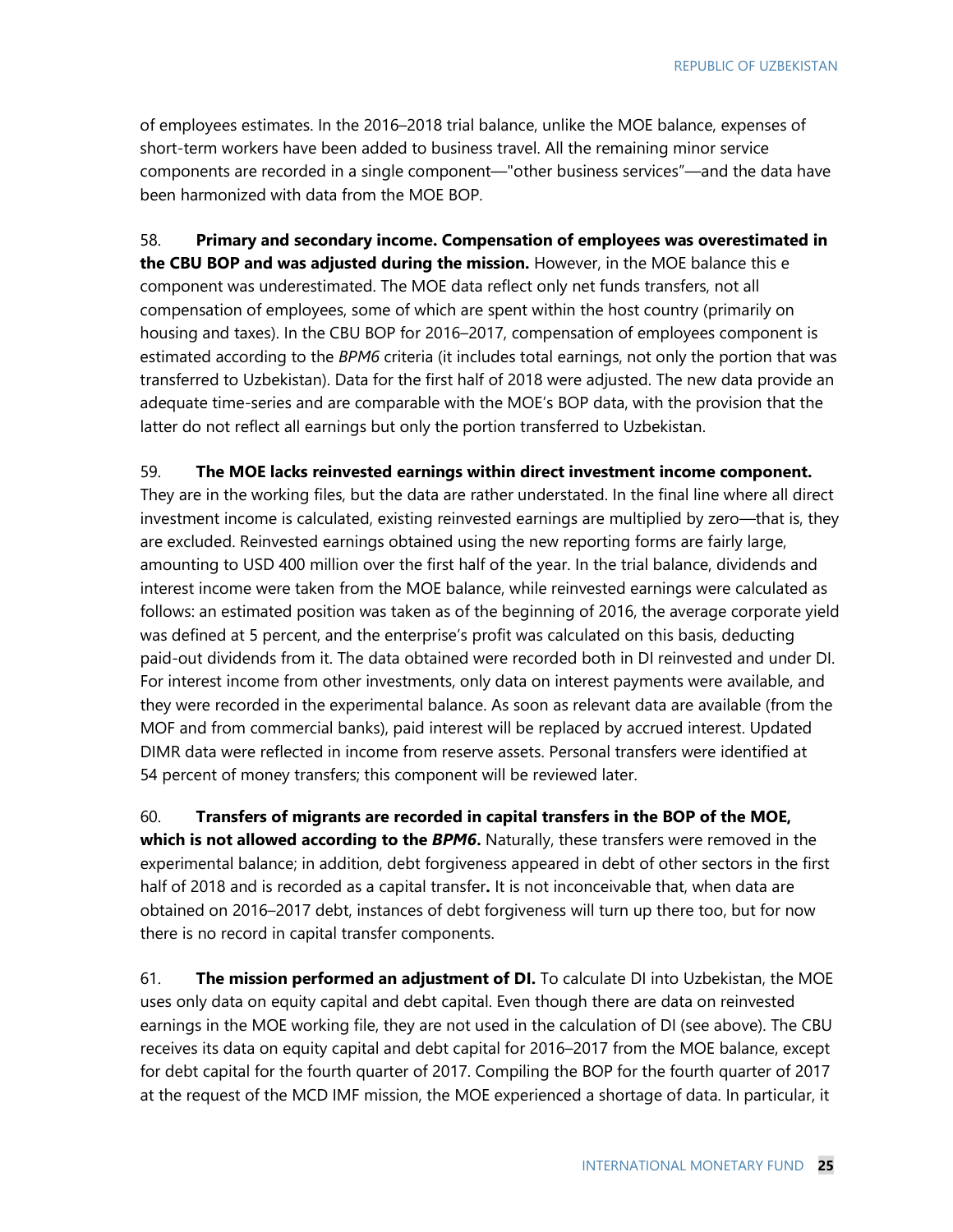lacked information about loans attracted from direct investors and in the fourth quarter of 2017, the CBU repeated data from the fourth quarter of 2016, in the amount of USD+326 million. As of the time the CBU trial BOP was compiled, the real size of DI debt capital was known; it comprised USD -175 million. As for reinvested earnings, the methods used to calculate them are described above. Direct investments abroad are negligible. For the trial BOP for 2016–2017, these data were taken from the MOE working file.

62. **As has already been noted, portfolio investments and financial derivatives in Uzbekistan are quite negligible.** They are not set apart in the MOE balance, and they did not bother to make any estimates. Other investments are presented in the MOE balance in a rather limited form. Loans are represented only in liabilities and are broken down into government and government-guaranteed on one side and unsecured loans on the other. The mission and the CBU jointly decided to record data from the MOE balance in public sector borrowing, despite the fact that they differ slightly from the MOF data. Loans of DTC and other sectors must be taken from commercial bank reports.

63. **Data on currency and deposits in the MOE balance have little credibility; imports/exports of Uzbek Sum are recorded in liabilities for this instrument.** First, it is doubtful that nonresidents are holding Uzbekistan Sum in such considerable amount and, if this is so, it is a CBU liability. In assets, rather sizable amounts are in the central bank sector in all quarters of 2016–2017. But, on the other hand, DMIR representatives have asserted that the CBU has no external assets in non-reserve currencies. All deposits in non-reserve currencies are in resident banks; based on the above, deposits of the DTC sector were estimated based on bank statements. For deposits of other sectors where the large share falls to households, expert assessments were done based on imports/exports of foreign currency into Uzbekistan. Additionally, estimates of inflows and outflows of foreign currency by households were accounted for.

64. **To compile the 2016–2017 BOP, the mission obtained data on reserve assets and external assets in non-reserve currencies from the DIMR.** Major transactions are performed under the currency and deposits subcomponent. Transactions involving monetary gold are not carried out; all changes in monetary gold are assigned to other changes, and these data were recorded in the trial BOP.

65. **A table for the trial BOP beginning with 2016 is provided below in Appendix II.** Many components are roughly estimated for lack of reliable source data. The BOPD will continue efforts to collect additional data for 2016–2017 in order to update the 2016–2017 trial balance, for which reason the latter could change greatly.

## **H. Other Issues (Human Resources and Training)**

66. **At the beginning of 2018, a BOPD was created within the Department of Foreign Exchange Regulation and Control. This Department is responsible for generating the ESS**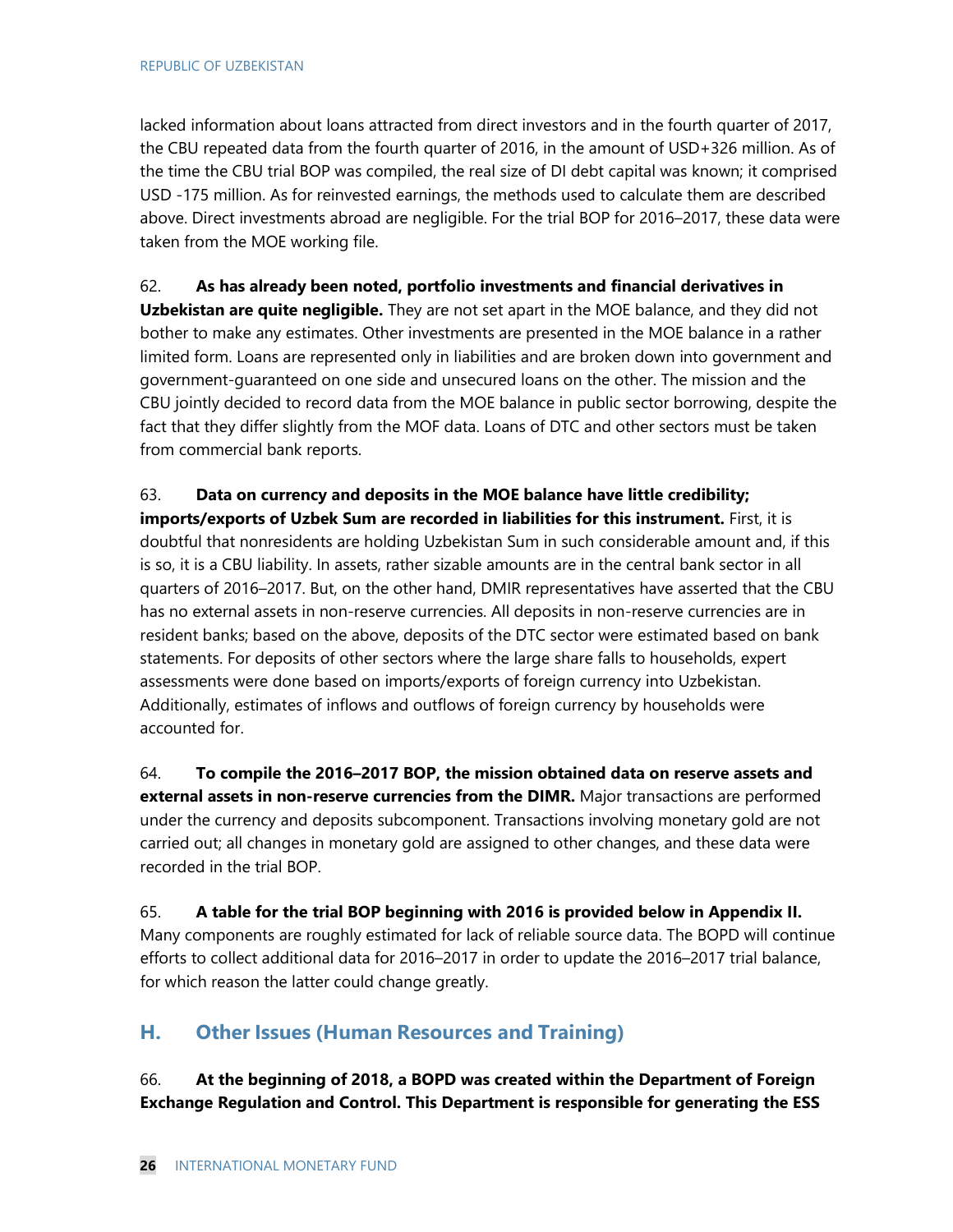**of Uzbekistan.** Following the reorganization, the department's name was changed—it became the Department of Foreign Exchange Regulation and the Balance of Payments (DERBP). At present the BOPD staff consists of 8 employees; in reality only 4 have been hired, including the head of the office. At this time the CBU is selecting candidates and plans to fill the remaining open positions in the very near future. As of October 2018, only 2 staff members of the 4 had completed special training courses. One BOPD staff member was transferred to another CBU unit. Three employees were nominated for a seminar on ESS, to take place in the Joint Vienna Institute in February of 2019. The mission recommends referring personnel responsible for compiling BOP and IIP for training in ESS organized by the IMF and other international organizations or central banks of other countries.

#### *The mission recommends:*

- bringing the BOPD to full strength within the shortest possible time;
- provide one position within the new office's staff for a programmer, or assign one programmer to the BOPSO;
- nominate personnel for relevant IMF seminars to further study the *BPM6* and external debt statistics.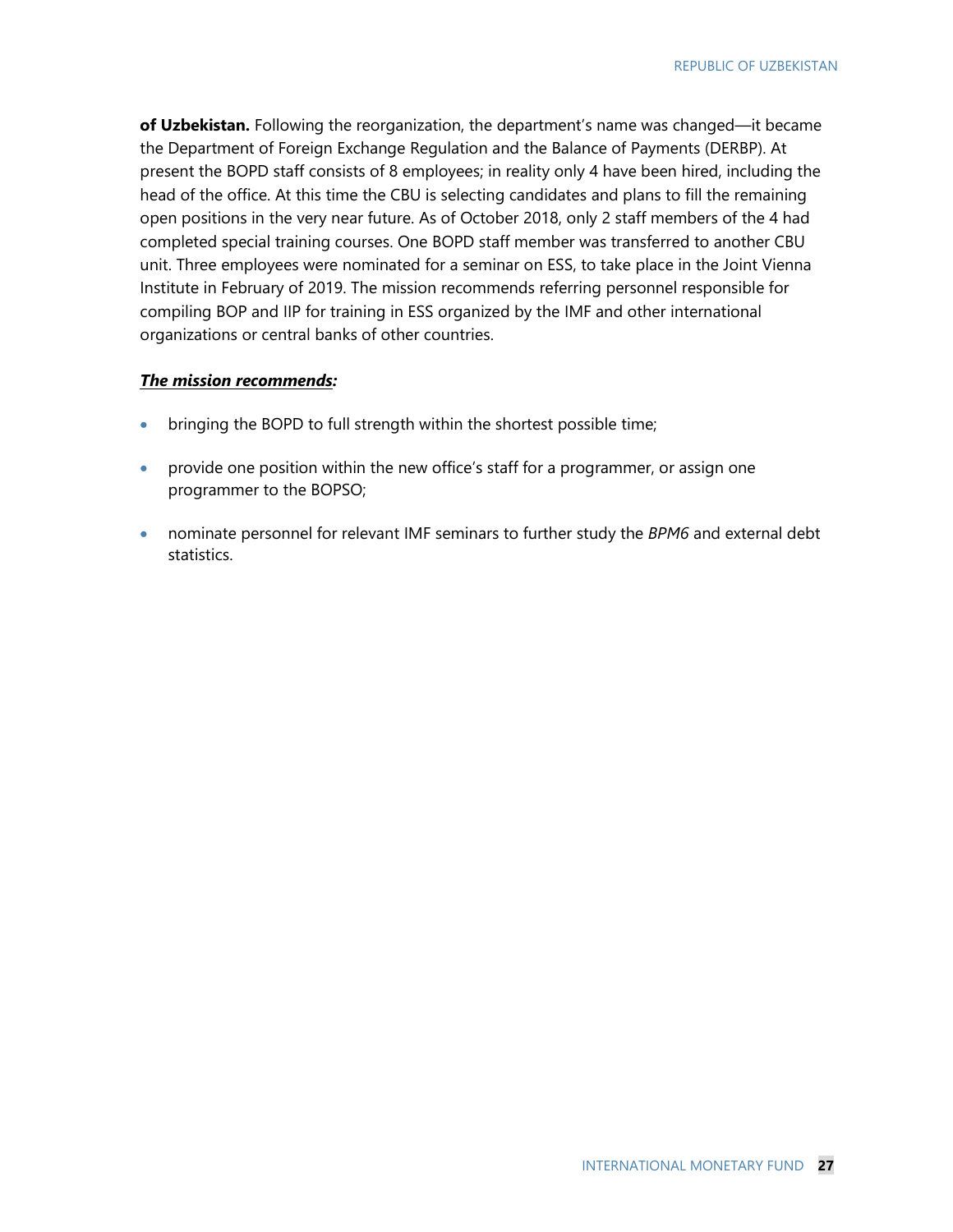## **I. Officials with Whom the Mission Met**

| <b>First and last name</b>                        | <b>Organization</b>                                                                                    |  |
|---------------------------------------------------|--------------------------------------------------------------------------------------------------------|--|
| <b>CENTRAL BANK OF THE REPUBLIC OF UZBEKISTAN</b> |                                                                                                        |  |
| Timur Ishmetov                                    | First Deputy Chair, Central Bank                                                                       |  |
| <b>Bobir Abubakirov</b>                           | Director, Department of Exchange Regulation and Control                                                |  |
| Ilkhom Umrzakov                                   | Deputy Director, Department for Management of International Reserves                                   |  |
| Bobur Salokhiddinov                               | Deputy Head of Office, Department for Management of International<br>Reserves                          |  |
| Rashid<br>Mirzaakhmedov                           | Head of the Balance of Payments Office, Department of Exchange<br>Regulation and Control               |  |
| Zhakhongir Isakov                                 | Deputy Head of the Balance of Payments Office, Department of Exchange<br><b>Regulation and Control</b> |  |
|                                                   | <b>STATE STATISTICS COMMITTEE</b>                                                                      |  |
| <b>Akmal Umarov</b>                               | Deputy Head of the Office of Service Sector Statistics                                                 |  |
| Zhavlon Saipov                                    | Head of the Office of Investment and Construction Statistics                                           |  |
| <b>Botir Samarovich</b><br>Irgashev               | Head of the Office of External Economic Activity and Trade Statistics                                  |  |
| Zhavlon Khakimov                                  | Head of the Office of Cost of Living Statistics and Public Surveys                                     |  |
| Inna Vladimirovna<br>Tishchenko                   | Head of the Office of Macroeconomic Indicators and National Accounts                                   |  |
| Abrorali Mamadjanov                               | Head of the Section for Capital Accounts and Service Accounts                                          |  |
|                                                   | <b>COMMERCIAL BANKS</b>                                                                                |  |
| Jaloliddin Makhmudov                              | Head of the Exchange Control Department, KVR [expansion unknown] of<br>Uzbekistan                      |  |
| Ulugbek Nurjanov                                  | Programmer, KDB [Budget Revenue Classifier], Information Technology<br>Department, Uzbekistan          |  |
| M. M. Abdulaev                                    | Deputy Chief Accountant, Ipak Yuli Bank                                                                |  |
| A. A. Ibragimov                                   | Uzpromstroybank, Chief of the Information Technologies Section                                         |  |
| Sh. F. Rahimov                                    | Uzpromstroybank, Chief of the Section for Accounting and Reporting on<br><b>Exchange Transactions</b>  |  |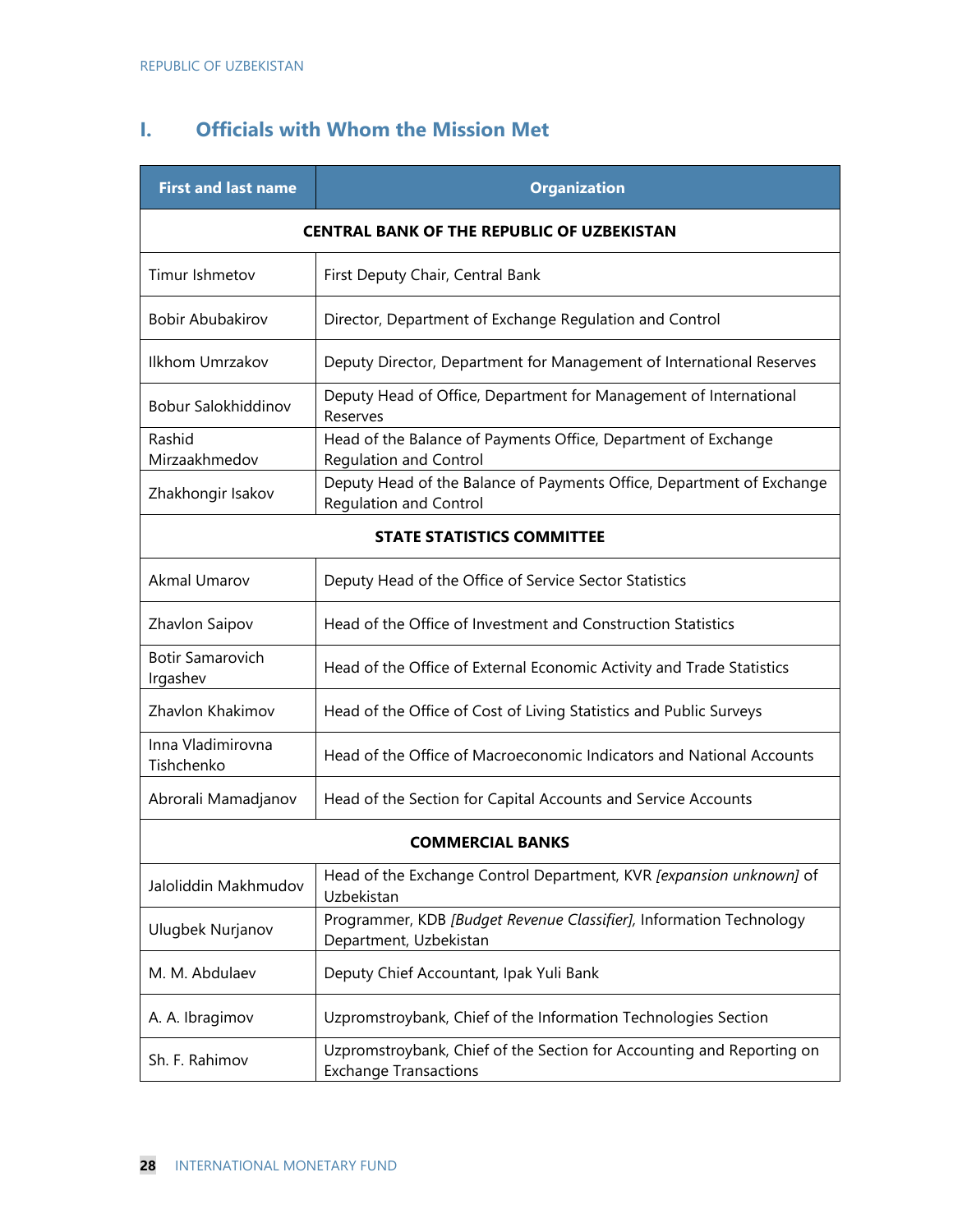| <b>MINISTRY OF THE ECONOMY</b> |                                                                                                                                                                                                                           |  |
|--------------------------------|---------------------------------------------------------------------------------------------------------------------------------------------------------------------------------------------------------------------------|--|
| Bakhtiyor Makhmudov            | Ministry of the Economy, Head of Section                                                                                                                                                                                  |  |
| Aziz Salihov                   | Ministry of the Economy, Deputy Head of Section                                                                                                                                                                           |  |
|                                | AGENCY ON EXTERNAL LABOR MIGRATION OF THE MINISTRY OF<br><b>EMPLOYMENT AND LABOR RELATIONS</b>                                                                                                                            |  |
| Azim Akhmatov                  | Head of the consolidated information and analytical section of the<br>Agency for External Labor Migration of the Ministry of Employment and<br>Labor Relations of the Republic of Uzbekistan                              |  |
| Utkir Kamolov                  | Heal of the Department for the Organized Recruitment and Placement of<br>Citizens Abroad of the Agency for External Labor Migration of the<br>Ministry of Employment and Labor Relations of the Republic of<br>Uzbekistan |  |
| Nodira Bakirova                | Chief specialist for Organized Recruitment and Placement of Citizens<br>Abroad of the Agency for External Labor Migration of the Ministry of<br>Employment and Labor Relations of the Republic of Uzbekistan              |  |
| Ravshan Ibragimov              | Head of the Agency for External Labor Migration of the Ministry of<br>Employment and Labor Relations of the Republic of Uzbekistan                                                                                        |  |
| Sardor Abduazimov              | Chief specialist of the Office of International Cooperation and<br>Collaboration with the MOT of the Ministry of Employment and Labor<br>Relations of the Republic of Uzbekistan                                          |  |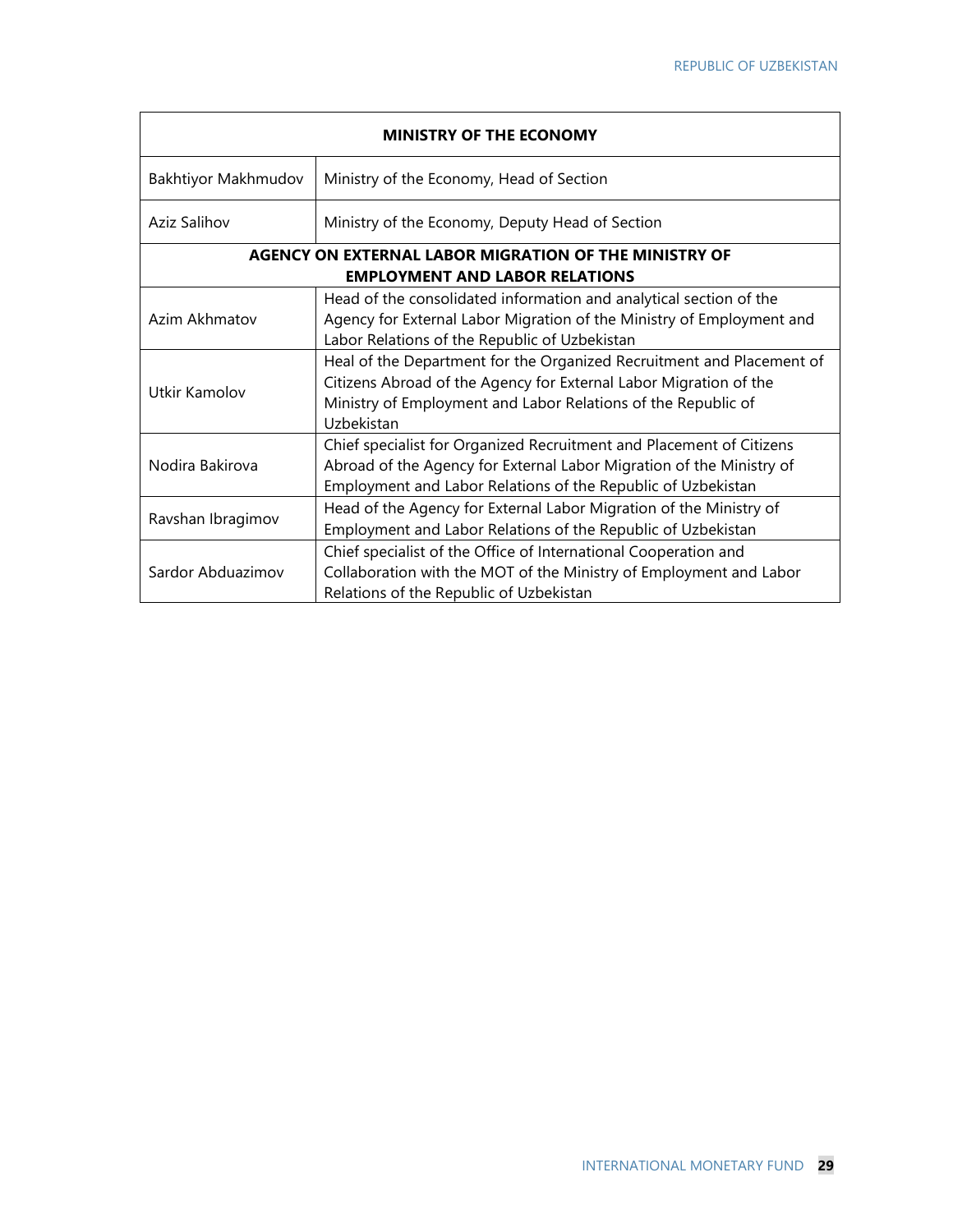## **Appendix I. Transaction Codes for the Standard Balance of Payments Classification and Their Use**

| No.          | <b>Name of code</b><br>(INFLOW)                                                                               | <b>Transaction</b><br>code<br>(INFLOW) | <b>Transaction</b><br>code<br>(OUTFLOW) | <b>Name of code</b><br>(OUTFLOW)                                                                  | <b>Application of code</b>                                                                                                                                                                                                  |
|--------------|---------------------------------------------------------------------------------------------------------------|----------------------------------------|-----------------------------------------|---------------------------------------------------------------------------------------------------|-----------------------------------------------------------------------------------------------------------------------------------------------------------------------------------------------------------------------------|
|              | <b>Current account</b>                                                                                        |                                        |                                         |                                                                                                   |                                                                                                                                                                                                                             |
|              | <b>GOODS</b>                                                                                                  |                                        |                                         |                                                                                                   |                                                                                                                                                                                                                             |
| 1.1          | Revenues from goods<br>exports                                                                                | 41011                                  | 51011                                   | Payment for goods<br>imports                                                                      | Receipt of funds for goods exports, except<br>exports of the goods cited in components<br>$1.2 - 1.4$ .<br>Payments for imports of goods, other than<br>those cited in components $1.2 - 1.4$ .                             |
| 1.2.         | Nonmonetary gold                                                                                              | 41021                                  | 51021                                   | Nonmonetary gold                                                                                  | Marketable gold (other than components<br>made from it)                                                                                                                                                                     |
| 1.3.         | Revenues received<br>under production<br>sharing agreements<br>(PSA)                                          | 41031                                  | 51031                                   | Funds transfer under a<br>production sharing<br>agreement (PSA)                                   | Receipt and transfer of funds to beneficiaries<br>for goods (natural gas, etc.) sold under<br>production sharing agreements                                                                                                 |
| 1.4.         | Revenues on purchased<br>goods in ports of<br>Uzbekistan by<br>nonresident<br>transportation<br>organizations | 41041                                  | 51041                                   | Payment for<br>purchased goods in<br>foreign ports by<br>resident transportation<br>organizations | Fuel, food products, and ancillary materials<br>purchased in ports by transportation<br>organizations. This component does not<br>include ancillary services (technical servicing<br>of vehicles, pilotage services, etc.). |
| $\mathbf{H}$ | <b>SERVICES</b>                                                                                               |                                        |                                         |                                                                                                   |                                                                                                                                                                                                                             |
| 2.1.         | Services involving processing or repair of goods                                                              |                                        |                                         |                                                                                                   |                                                                                                                                                                                                                             |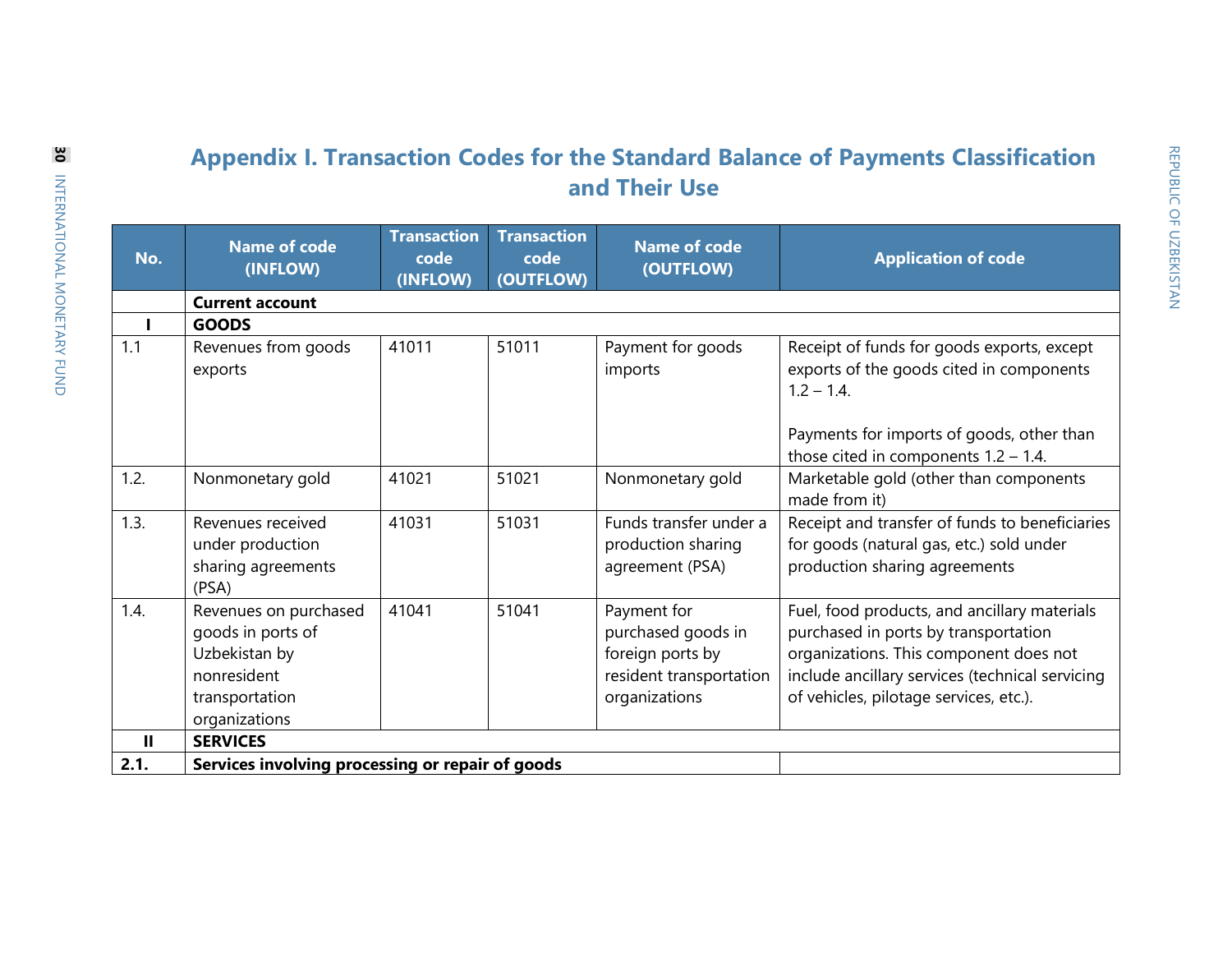| No.    | <b>Name of code</b><br>(INFLOW)              | <b>Transaction</b><br>code<br>(INFLOW) | <b>Transaction</b><br>code<br>(OUTFLOW) | <b>Name of code</b><br>(OUTFLOW)             | <b>Application of code</b>                                                                                                                                                                                                                                                                                                                                                                     |
|--------|----------------------------------------------|----------------------------------------|-----------------------------------------|----------------------------------------------|------------------------------------------------------------------------------------------------------------------------------------------------------------------------------------------------------------------------------------------------------------------------------------------------------------------------------------------------------------------------------------------------|
| 2.1.1. | Processing of goods<br>within Uzbekistan     | 42011                                  | 52011                                   | Processing of goods<br>abroad                | Payment for processing of goods within the<br>Republic of Uzbekistan with subsequent<br>return to the customer's country. Payment<br>for processing of goods abroad with<br>subsequent return to the Republic of<br>Uzbekistan                                                                                                                                                                 |
| 2.1.2. | Repair of goods within<br><b>Uzbekistan</b>  | 42012                                  | 52012                                   | Repair of goods<br>abroad                    | Costs for repairs of portable equipment and<br>other goods, performed by or for a<br>nonresident. This component does not<br>include such types of repair as: repair of<br>buildings and structures (construction<br>services), repair of computer equipment<br>(computer and information services), or<br>maintenance of vehicles in seaports and<br>airports (other transportation services) |
| 2.2.   | <b>Maritime transport</b>                    |                                        |                                         |                                              |                                                                                                                                                                                                                                                                                                                                                                                                |
| 2.2.1. | Passenger                                    | 42021                                  | 52021                                   | Passenger                                    | Passenger travel; wet-lease of vessels for<br>passenger travel                                                                                                                                                                                                                                                                                                                                 |
| 2.2.2. | Freight                                      | 42022                                  | 52022                                   | Freight                                      | Freight transport; wet-lease of vessels for<br>freight transport                                                                                                                                                                                                                                                                                                                               |
| 2.2.3. | Ancillary services for<br>maritime transport | 42023                                  | 52023                                   | Ancillary services for<br>maritime transport | Ancillary services, including storage,<br>loading/unloading, ship maintenance,<br>pilotage services, fees, and agency services<br>related to maritime passenger and freight<br>carriage.                                                                                                                                                                                                       |
| 2.3.   | <b>Air transportation</b>                    |                                        |                                         |                                              |                                                                                                                                                                                                                                                                                                                                                                                                |
| 2.3.1. | Passenger                                    | 42031                                  | 52031                                   | Passenger                                    | Passenger travel; wet-lease of aircraft for<br>passenger travel.                                                                                                                                                                                                                                                                                                                               |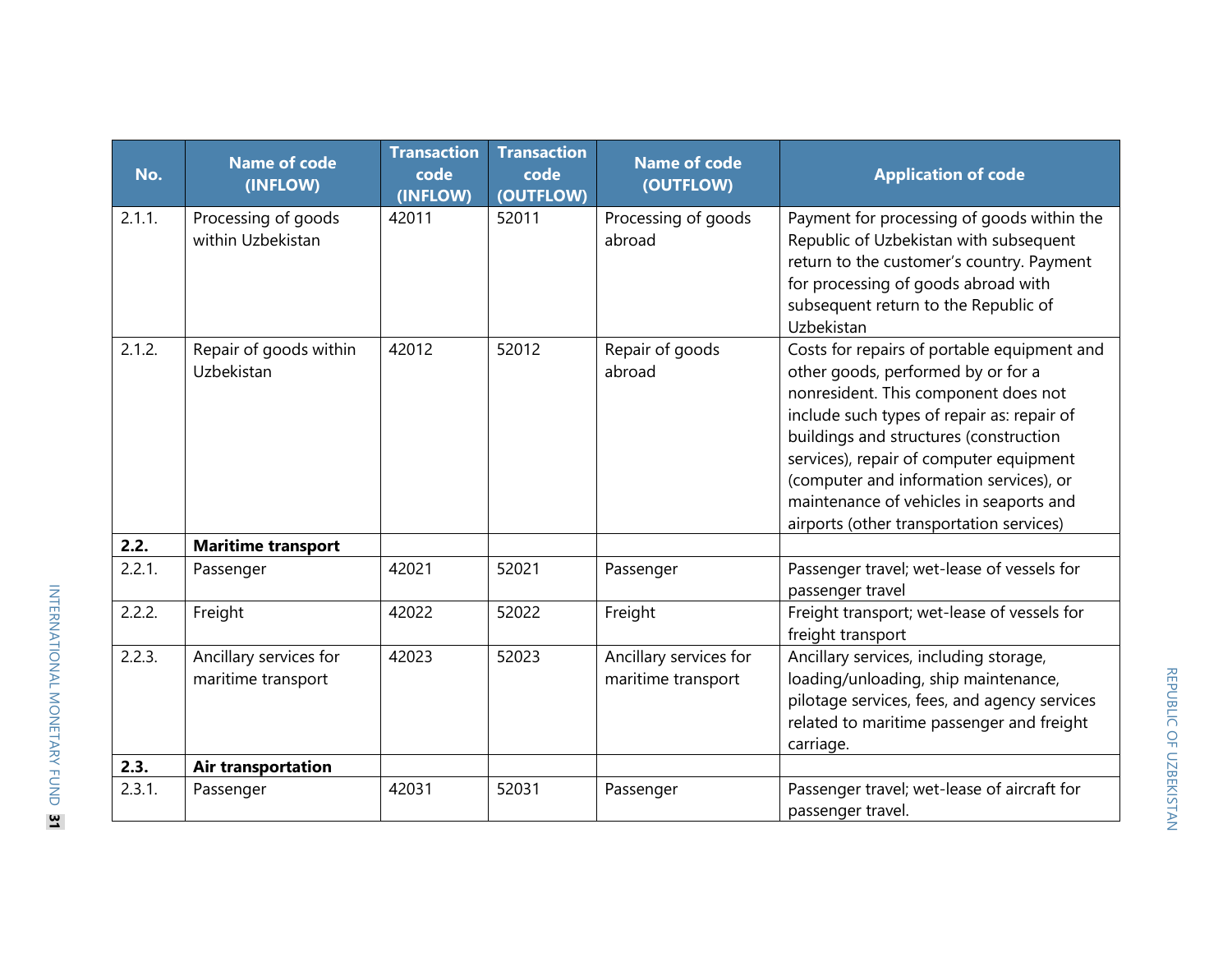| No.    | <b>Name of code</b><br>(INFLOW)                   | <b>Transaction</b><br>code<br>(INFLOW) | <b>Transaction</b><br>code<br>(OUTFLOW) | <b>Name of code</b><br>(OUTFLOW)                     | <b>Application of code</b>                                                                                                                                                                                  |
|--------|---------------------------------------------------|----------------------------------------|-----------------------------------------|------------------------------------------------------|-------------------------------------------------------------------------------------------------------------------------------------------------------------------------------------------------------------|
| 2.3.2. | Freight                                           | 42032                                  | 52032                                   | Freight                                              | Freight carriage; wet-lease of aircraft for<br>freight carriage.                                                                                                                                            |
| 2.3.3. | Ancillary services for air<br>transport           | 42033                                  | 52033                                   | Ancillary services for<br>air transport              | Ancillary services, including storage,<br>loading/unloading, aircraft maintenance,<br>navigational support for carriers, fees, and<br>agency services related to passenger and<br>freight transport by air. |
| 2.4.   | <b>Motor vehicle</b><br>transport                 |                                        |                                         |                                                      |                                                                                                                                                                                                             |
| 2.4.1. | Passenger                                         | 42041                                  | 52041                                   | Passenger                                            | Passenger travel: lease of vehicles with crew<br>for passenger travel                                                                                                                                       |
| 2.4.2. | Freight                                           | 42042                                  | 52042                                   | Freight                                              | Freight carriage; lease of vehicles with crew<br>for freight carriage                                                                                                                                       |
| 2.4.3. | Ancillary services for<br>motor vehicle transport | 42043                                  | 52043                                   | Ancillary services for<br>motor vehicle<br>transport | Ancillary services, including storage,<br>loading/unloading, vehicle maintenance,<br>fees, and agency services related to motor<br>vehicle passenger and freight carriage.                                  |
| 2.5.   | <b>Rail transport</b>                             |                                        |                                         |                                                      |                                                                                                                                                                                                             |
| 2.5.1. | Passenger                                         | 42051                                  | 52051                                   | Passenger                                            | Passenger travel: lease of vehicles with crew<br>for passenger travel                                                                                                                                       |
| 2.5.2. | Freight                                           | 42052                                  | 52052                                   | Freight                                              | Freight carriage; lease of vehicles with crew<br>for freight carriage                                                                                                                                       |
| 2.5.3. | Ancillary services for<br>motor rail transport    | 42053                                  | 52053                                   | Ancillary services for<br>motor rail transport       | Ancillary services, including storage,<br>loading/unloading, vehicle maintenance,<br>fees, and agency services related to<br>passenger and freight transport by rail.                                       |
| 2.6.   | <b>Pipeline transport and</b><br>electric power   |                                        |                                         |                                                      |                                                                                                                                                                                                             |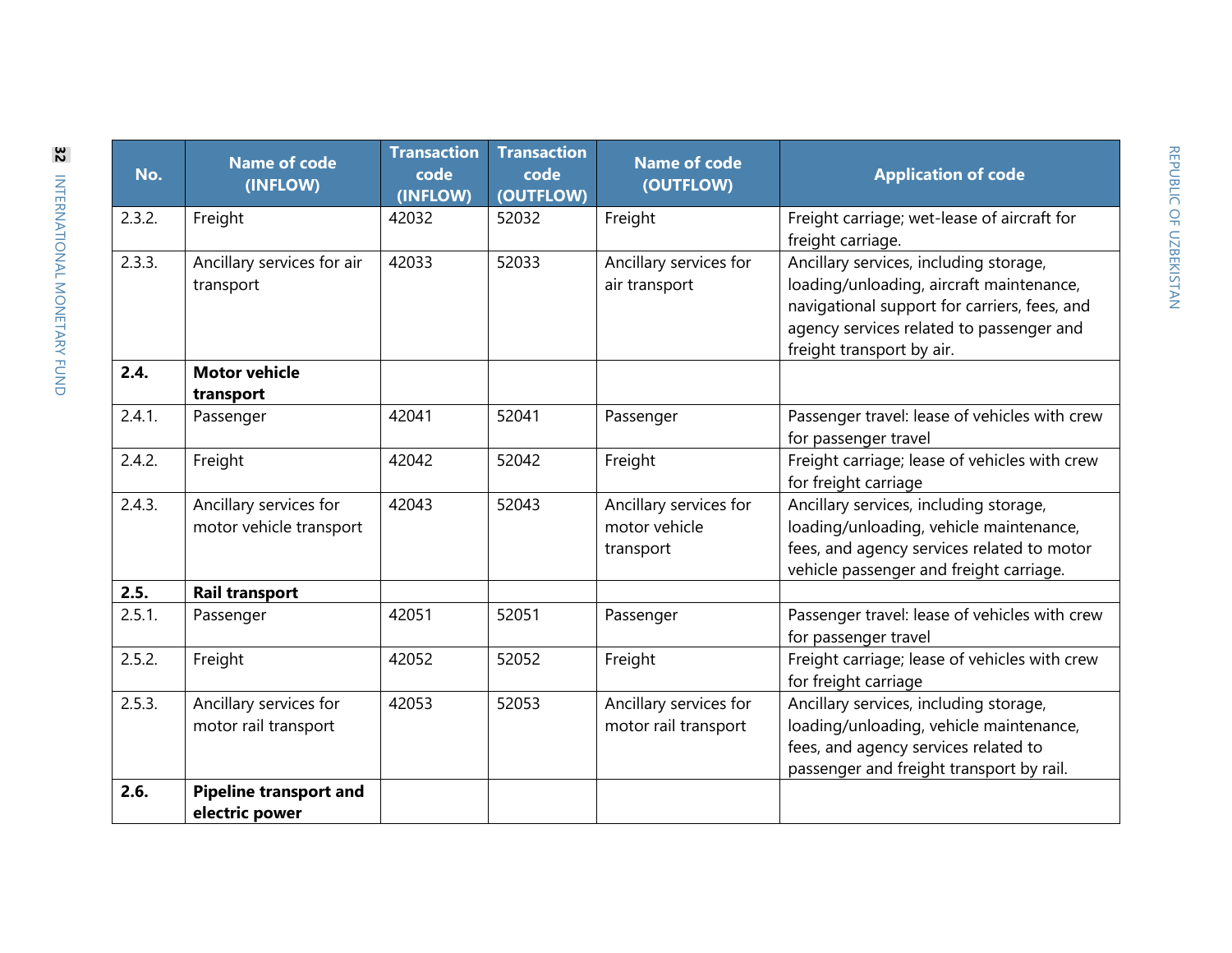| No.    | <b>Name of code</b><br>(INFLOW)                                                               | <b>Transaction</b><br>code<br>(INFLOW) | <b>Transaction</b><br>code<br>(OUTFLOW)                                                 | <b>Name of code</b><br>(OUTFLOW)                                                           | <b>Application of code</b>                                                                                                                                                                                                                                                                                             |
|--------|-----------------------------------------------------------------------------------------------|----------------------------------------|-----------------------------------------------------------------------------------------|--------------------------------------------------------------------------------------------|------------------------------------------------------------------------------------------------------------------------------------------------------------------------------------------------------------------------------------------------------------------------------------------------------------------------|
|        | transmission lines                                                                            |                                        |                                                                                         |                                                                                            |                                                                                                                                                                                                                                                                                                                        |
| 2.6.1. | Services entailed in<br>transport by pipelines<br>and electric power<br>transmission lines    | 42061                                  | 52061                                                                                   | Services involved in<br>transport by pipelines<br>and electric power<br>transmission lines | Services entailed in pipeline transport of<br>natural gas, crude oil, and petroleum<br>products, servicing of pipelines, and electric<br>power transmission.                                                                                                                                                           |
| 2.8.   | <b>Postal and courier</b><br>services                                                         |                                        |                                                                                         |                                                                                            |                                                                                                                                                                                                                                                                                                                        |
| 2.8.1. | Postal and courier<br>communications<br>services                                              | 42063                                  | 52063                                                                                   | postal and courier<br>communications<br>services                                           | "Collection, transportation, and deliver of<br>letters, newspapers, periodical publications,<br>brochures, other printed materials, packages<br>and parcels, and services of post offices and<br>leasing of post office boxes, sales of postage<br>stamps, preparation of money transfers,<br>telegraph services, etc. |
| 2.7.   | <b>Travel</b>                                                                                 |                                        | All types of<br>goods and<br>services<br>purchased<br>by quests in<br>a host<br>country |                                                                                            |                                                                                                                                                                                                                                                                                                                        |
| 2.7.1. | Payments and clearing<br>transactions performed<br>using MPK [international<br>payment cards] | 42071                                  | 52071                                                                                   | Payments and clearing<br>transactions<br>performed using MPK                               | Coverage using payment cards of<br>international payment systems (Visa<br>International, American Express, Mastercard,<br>etc.)                                                                                                                                                                                        |
| 2.7.2. | For training                                                                                  | 42072                                  | 52072                                                                                   | For training                                                                               | Payments to cover costs of training                                                                                                                                                                                                                                                                                    |
| 2.7.3. | For medical treatment                                                                         | 42073                                  | 52073                                                                                   | For medical treatment                                                                      | Payments to cover costs of medical<br>treatment                                                                                                                                                                                                                                                                        |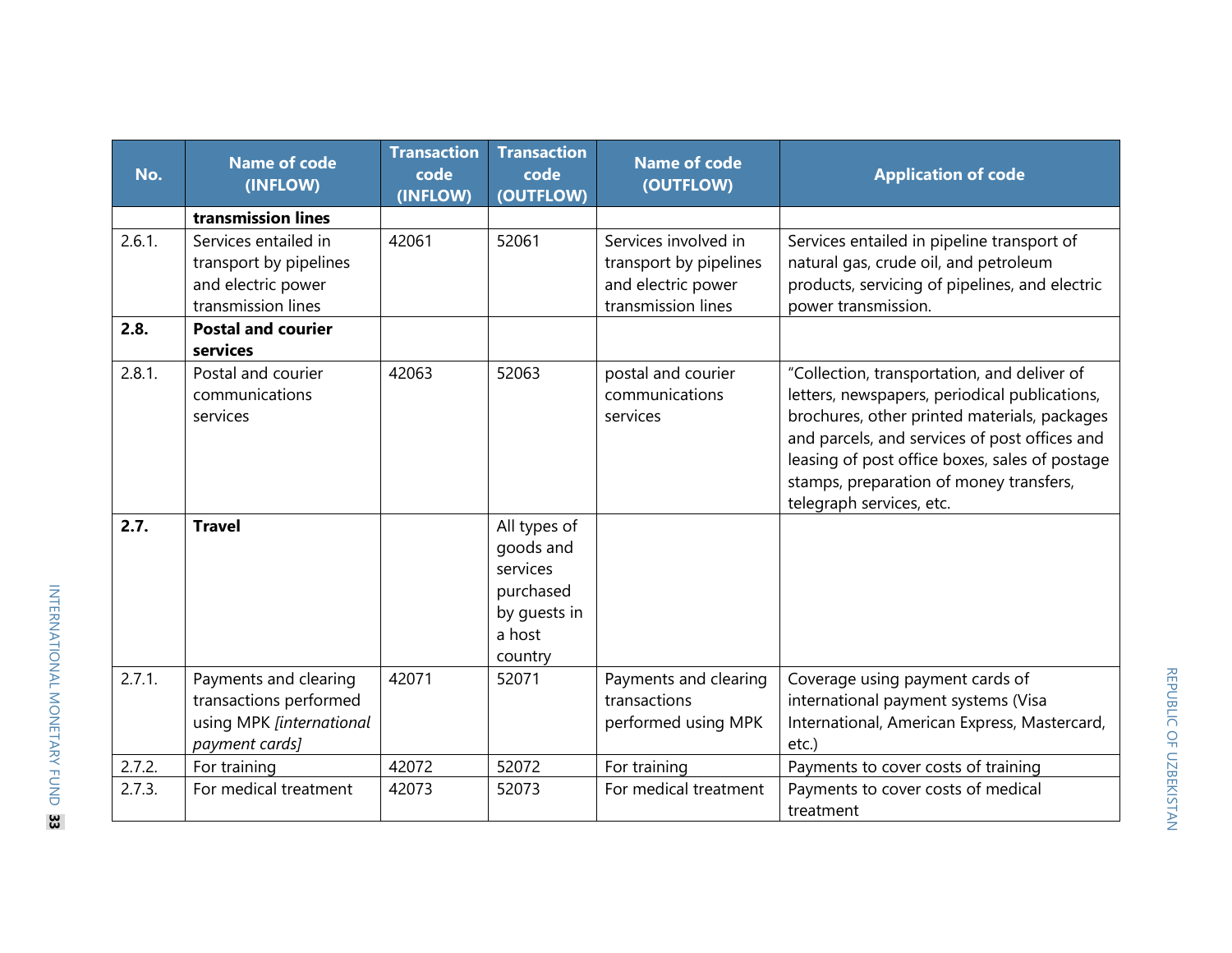| No.     | <b>Name of code</b><br>(INFLOW)                                                             | <b>Transaction</b><br>code<br>(INFLOW) | <b>Transaction</b><br>code<br>(OUTFLOW) | <b>Name of code</b><br>(OUTFLOW)                                                               | <b>Application of code</b>                                                                                                                                                                                                                                                                                                                                                                                    |
|---------|---------------------------------------------------------------------------------------------|----------------------------------------|-----------------------------------------|------------------------------------------------------------------------------------------------|---------------------------------------------------------------------------------------------------------------------------------------------------------------------------------------------------------------------------------------------------------------------------------------------------------------------------------------------------------------------------------------------------------------|
| 2.7.4.  | Tourism services<br>provided by<br>nonresidents within<br>Uzbekistan-other                  | 42074                                  | 52074                                   | Tourism services                                                                               |                                                                                                                                                                                                                                                                                                                                                                                                               |
| 2.9.    | <b>Insurance services</b>                                                                   |                                        |                                         |                                                                                                |                                                                                                                                                                                                                                                                                                                                                                                                               |
| 2.9.1.  | Payments of insurance<br>contributions for various<br>types of insurance and<br>reinsurance | 42091                                  | 52091                                   | Payments of insurance<br>contributions for<br>various types of<br>insurance and<br>reinsurance | Payments of insurance contributions<br>(insurance premiums) for various types of<br>insurance and reinsurance (for example,<br>cargo insurance in overseas trade).                                                                                                                                                                                                                                            |
| 2.9.2.  | Compensation under<br>insurance policies                                                    | 42092                                  | 52092                                   | Compensation under<br>insurance policies                                                       | Compensation paid out by insurance<br>companies under insurance policies-e.g.,<br>due to losses or damage to goods during<br>transport.                                                                                                                                                                                                                                                                       |
| 2.10.   | <b>Financial services</b>                                                                   |                                        |                                         |                                                                                                |                                                                                                                                                                                                                                                                                                                                                                                                               |
| 2.10.1. | Services of financial<br>intermediaries                                                     | 42101                                  | 52101                                   | Services of financial<br>intermediaries                                                        | Services of financial intermediaries (for<br>example, those involving lines of credit); fees<br>on transactions involving letters of credit,<br>banker's acceptances, bank fees, and<br>financial leasing; fees for performing<br>transactions with foreign currency or<br>securities, asset management, servicing of<br>correspondent accounts, transfers of funds<br>on money orders, and similar services. |
| 2.10.2. | <b>Telecommunications,</b><br>computer, and<br>information services                         |                                        |                                         |                                                                                                |                                                                                                                                                                                                                                                                                                                                                                                                               |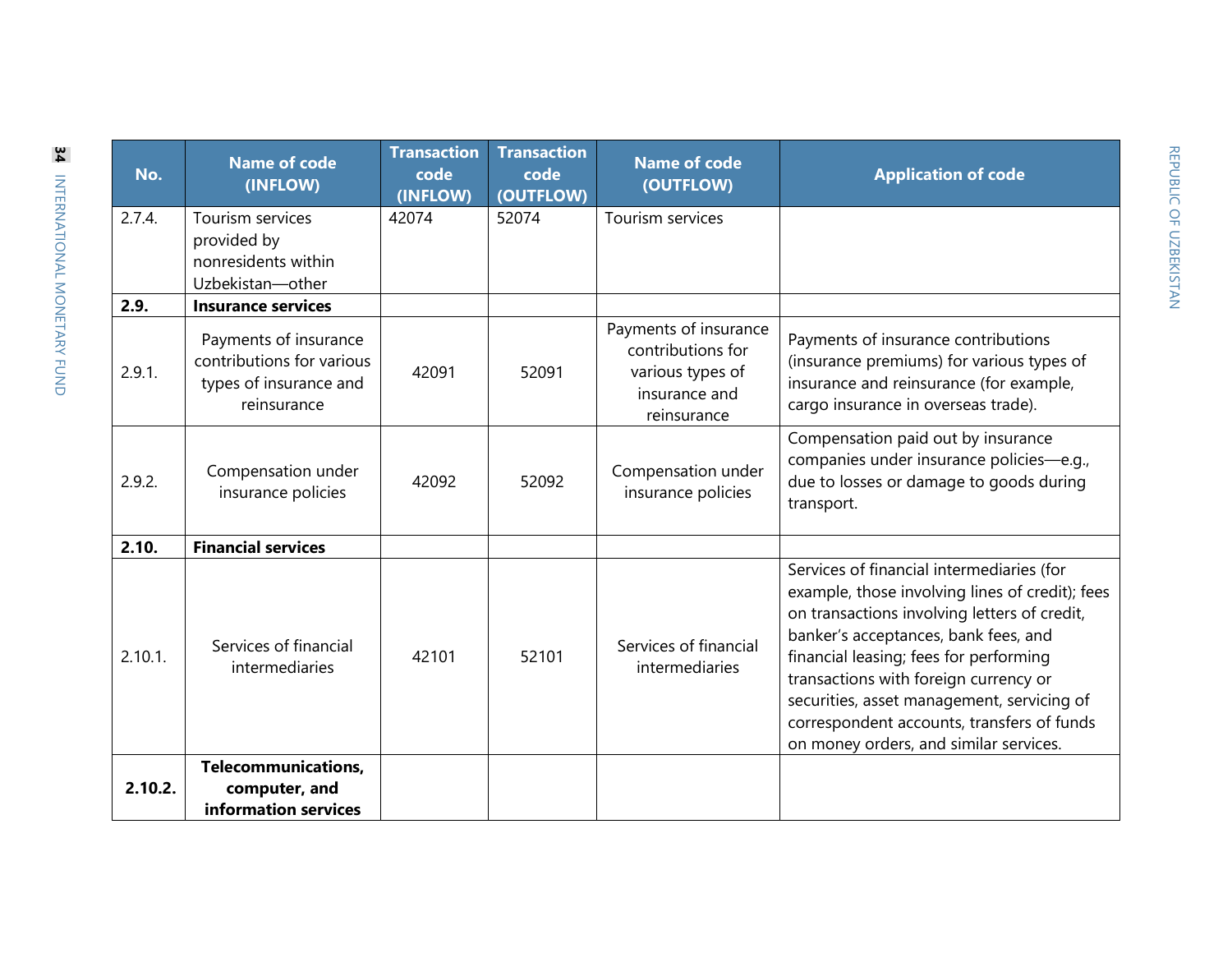| No.     | <b>Name of code</b><br>(INFLOW) | <b>Transaction</b><br>code<br>(INFLOW) | <b>Transaction</b><br>code<br>(OUTFLOW) | <b>Name of code</b><br>(OUTFLOW) | <b>Application of code</b>                                                                                                                                                                                                                                                                                                                                                                                                                                                                                                        |
|---------|---------------------------------|----------------------------------------|-----------------------------------------|----------------------------------|-----------------------------------------------------------------------------------------------------------------------------------------------------------------------------------------------------------------------------------------------------------------------------------------------------------------------------------------------------------------------------------------------------------------------------------------------------------------------------------------------------------------------------------|
| 2.10.21 | Telecommunications<br>services  | 42081                                  | 52081                                   | Telecommunications<br>services   | Broadcast or transmission of sounds,<br>images, data, or other information by<br>telephone, telex, telegraph, radio or<br>television cable, or simulcast transmission,<br>by electronic mail, telefax, etc. Also, business<br>network and teleconferencing services and<br>support services.                                                                                                                                                                                                                                      |
| 2.10.22 | Computer services               | 42082                                  | 52082                                   | Computer services                | creation and introduction of software,<br>including development and programming of<br>a client's specific systems;<br>management of computing systems;<br>consulting services for computerization<br>issues; technical support, operation and<br>maintenance of computing technology;                                                                                                                                                                                                                                             |
| 2.10.23 | Information services            | 42083                                  | 52083                                   | Information services             | Services of information agencies<br>(presentation of news, photographs, and<br>articles in the mass information media).<br>Database processing/ creation of database<br>concepts, comparison and dissemination of<br>data and databases. Also, internet search<br>sites; direct individual subscriptions to<br>newspapers and magazines with postal<br>delivery or electronic or other means of<br>transmission; other services involving the<br>provision of content in an interactive mode<br>and library and archive services. |
| 2.10.3. | Royalties and licensing<br>fees | 42103                                  | 52103                                   | Royalties and licensing<br>fees  | Payments for use of nonfinancial, intangible<br>assets and ownership rights (such as patents,<br>copyright, trademarks, etc.), and for use                                                                                                                                                                                                                                                                                                                                                                                        |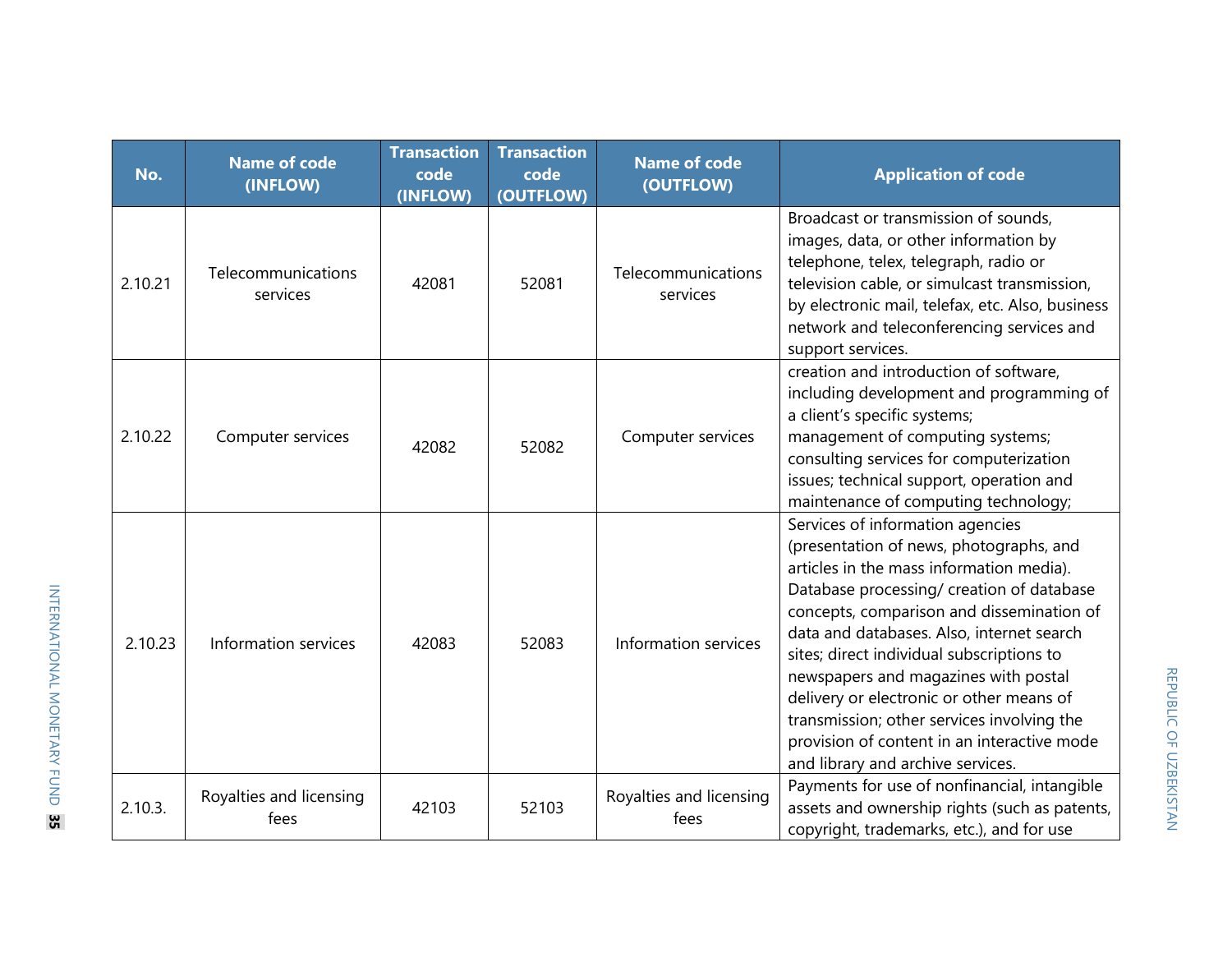| No.     | <b>Name of code</b><br>(INFLOW)                           | <b>Transaction</b><br>code<br>(INFLOW) | <b>Transaction</b><br>code<br>(OUTFLOW) | <b>Name of code</b><br>(OUTFLOW)                          | <b>Application of code</b>                                                                                                                                                                                                                                                                                                                                                                                                                                                               |
|---------|-----------------------------------------------------------|----------------------------------------|-----------------------------------------|-----------------------------------------------------------|------------------------------------------------------------------------------------------------------------------------------------------------------------------------------------------------------------------------------------------------------------------------------------------------------------------------------------------------------------------------------------------------------------------------------------------------------------------------------------------|
|         |                                                           |                                        |                                         |                                                           | based on licensing agreements of<br>reproduced originals (such as manuscripts<br>and films).                                                                                                                                                                                                                                                                                                                                                                                             |
| 2.10.4. | Operational leasing                                       | 42104                                  | 52104                                   | Operational leasing                                       | Operational leasing of equipment without<br>personnel.                                                                                                                                                                                                                                                                                                                                                                                                                                   |
| 2.11.   | <b>Other Services</b>                                     |                                        |                                         |                                                           |                                                                                                                                                                                                                                                                                                                                                                                                                                                                                          |
| 2.11.1. | Government services                                       | 42111                                  | 52111                                   | Government services                                       | All types of goods purchased or services<br>provided to embassies, consulates, official<br>trade, military, and other missions (including<br>international organizations) within the<br>territory of the country in which they are<br>located; payments related to support for<br>multilateral resolutions of armed conflicts or<br>to the stationing of peacekeeping units<br>within the respective country, e.g., UN<br>troops.                                                        |
| 2.11.2. | Construction services,<br>more than 1 year in<br>duration | 42112                                  | 52112                                   | Construction services,<br>more than 1 year in<br>duration | Funds received for project construction,<br>installation of equipment, repair of buildings<br>and structures outside the Republic of<br>Uzbekistan (credit) of more than 1 year;<br>payment for construction work, including<br>installation of equipment and repair of<br>buildings and structures by nonresident<br>construction companies within the Republic<br>of Uzbekistan (debit) of more than 1 year. A<br>more detailed definition of residency is<br>provided in an appendix. |
| 2.11.3. | Construction services,                                    | 42113                                  | 52113                                   | Construction services,                                    | Funds received for project construction,                                                                                                                                                                                                                                                                                                                                                                                                                                                 |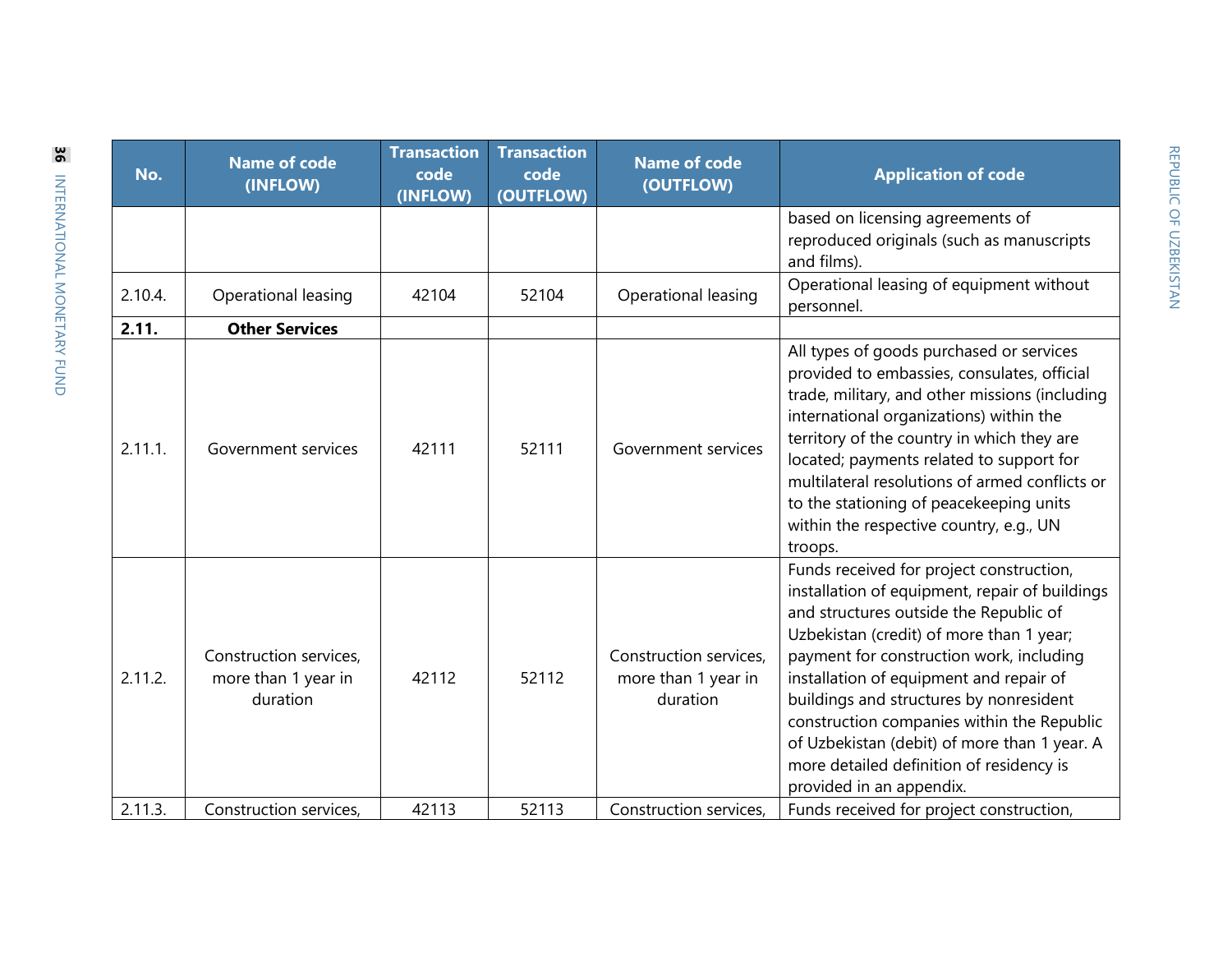| No.            | <b>Name of code</b><br>(INFLOW)            | <b>Transaction</b><br>code<br>(INFLOW) | <b>Transaction</b><br>code<br>(OUTFLOW) | <b>Name of code</b><br>(OUTFLOW)       | <b>Application of code</b>                                                                                                                                                                                                                                                                                                                                                                                                                                   |
|----------------|--------------------------------------------|----------------------------------------|-----------------------------------------|----------------------------------------|--------------------------------------------------------------------------------------------------------------------------------------------------------------------------------------------------------------------------------------------------------------------------------------------------------------------------------------------------------------------------------------------------------------------------------------------------------------|
|                | less than 1 year                           |                                        |                                         | less than 1 year                       | installation of equipment, and repair of<br>buildings and structures outside the<br>Republic of Uzbekistan (credit), lasting less<br>than 1 year; payment for construction work,<br>including installation of equipment and<br>repair of buildings and structures by<br>nonresident construction companies within<br>the Republic of Uzbekistan (debit), lasting<br>less than 1 year. A more detailed definition<br>of residency is provided in an appendix. |
| 2.11.4.        | Other business services                    | 42114                                  | 52114                                   | Other business<br>services             | Legal, consulting, and auditing services,<br>advertising, marketing, scientific research<br>and design development, architectural,<br>engineering, and other technical services,<br>agricultural services and on-site processing<br>of product, services provided to private<br>parties, and cultural and recreation services.                                                                                                                               |
| $\mathbf{III}$ | <b>PRIMARY INCOME</b>                      |                                        |                                         |                                        |                                                                                                                                                                                                                                                                                                                                                                                                                                                              |
| 3.1.           | Compensation of<br>employees               | 43010                                  | 53011                                   | Compensation of<br>employees           | Transfers of wages and other payments to<br>individuals, received by workers outside the<br>country of which they are residents<br>(including transfers to Uzbekistan of wages<br>of seasonal workers and other categories of<br>workers working abroad less than one year).                                                                                                                                                                                 |
| 3.2.           | <b>Income from direct</b><br>investments   |                                        |                                         |                                        |                                                                                                                                                                                                                                                                                                                                                                                                                                                              |
| 3.2.1.         | Dividends received and<br>withdrawals from | 43021                                  | 53021                                   | Paid dividends and<br>withdrawals from | Income from share participation in corporate<br>capital (stock dividends and distributed                                                                                                                                                                                                                                                                                                                                                                     |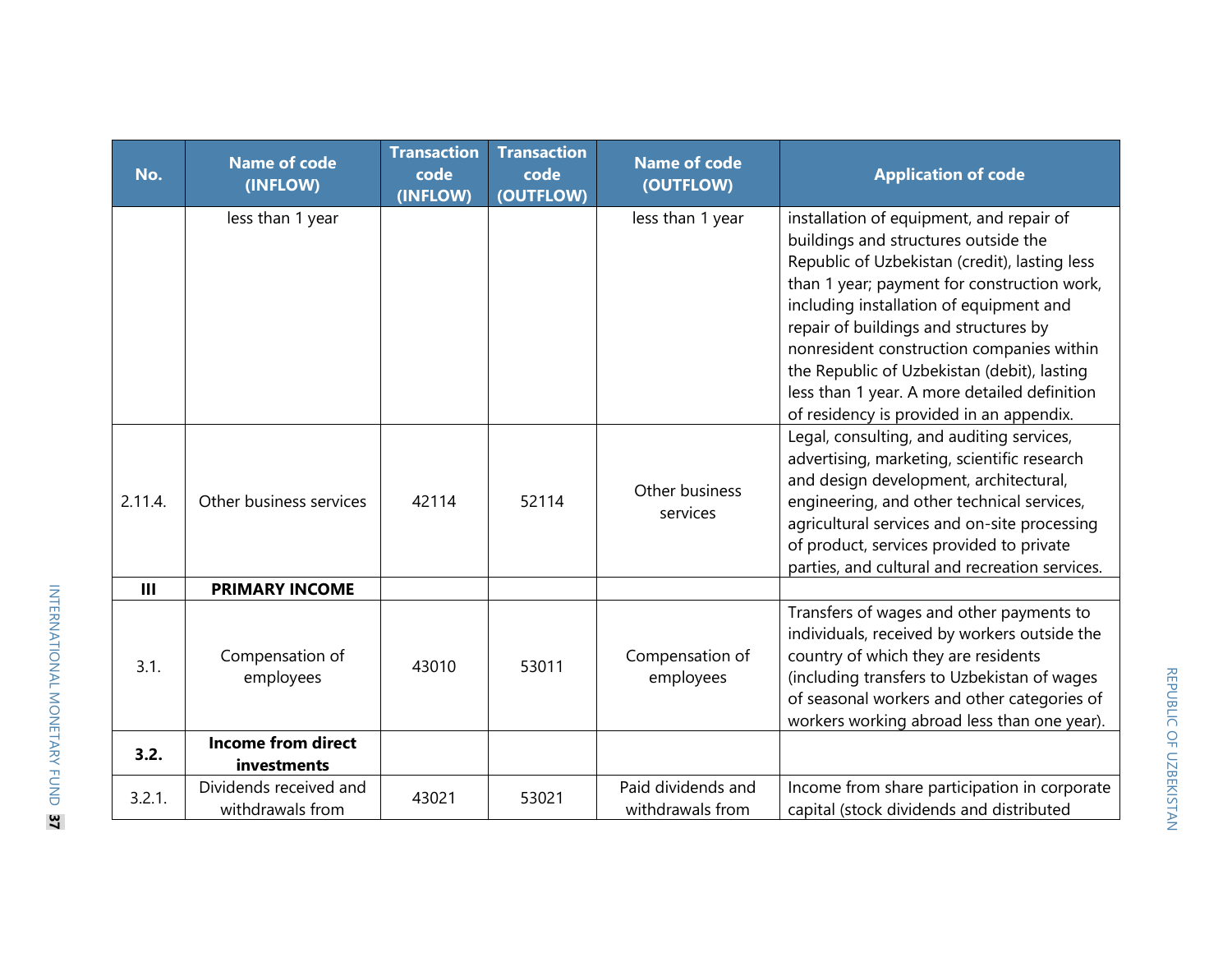| No.    | <b>Name of code</b><br>(INFLOW)                                                                                   | <b>Transaction</b><br>code<br>(INFLOW) | <b>Transaction</b><br>code<br>(OUTFLOW) | <b>Name of code</b><br>(OUTFLOW)                                                                                  | <b>Application of code</b>                                                                                                                                                                                            |
|--------|-------------------------------------------------------------------------------------------------------------------|----------------------------------------|-----------------------------------------|-------------------------------------------------------------------------------------------------------------------|-----------------------------------------------------------------------------------------------------------------------------------------------------------------------------------------------------------------------|
|        | income of quasi-<br>corporations                                                                                  |                                        |                                         | income of quasi-<br>corporations                                                                                  | profits of overseas divisions).                                                                                                                                                                                       |
| 3.2.3. | Interest received on<br>loans issued to overseas<br>branches and direct<br>investment (subsidiary)<br>enterprises | 43023                                  | 53023                                   | Interest received on<br>loans issued to<br>overseas branches and<br>direct investment<br>(subsidiary) enterprises | Interest on debt obligations between a<br>direct investor and direct investment<br>enterprise, including interest on<br>subordinated loans and reimbursable<br>financial assistance from the direct investor.         |
| 3.3.   | Income from portfolio investments                                                                                 |                                        |                                         |                                                                                                                   |                                                                                                                                                                                                                       |
| 3.3.1. | Income from equity<br>(Dividends received)                                                                        | 43031                                  | 53031                                   | Income from equity<br>(Paid dividends)                                                                            | Securities income granting eligibility for<br>capital participation (shares; certificates of<br>participation, equity securities; all types of<br>capital investments in fiduciary companies<br>and investment funds) |
| 3.3.2. | Interest received on<br>long-term debt<br>securities                                                              | 43032                                  | 53032                                   | Interest paid on long-<br>term debt securities                                                                    | Interest received on long-term debt<br>securities<br>Interest paid on long-term debt securities                                                                                                                       |
| 3.3.3. | Interest received on<br>short-term debt<br>securities                                                             | 43033                                  | 53033                                   | Interest paid on short-<br>term debt securities                                                                   | Interest received on short-term debt<br>securities<br>Interest paid on short-term debt securities                                                                                                                     |
| 3.4.   | Income from other investments                                                                                     |                                        |                                         |                                                                                                                   |                                                                                                                                                                                                                       |
| 3.4.1. | Interest on inter-bank<br>deposits                                                                                | 43041                                  | 53041                                   | Interest on inter-bank<br>deposits                                                                                | Interest on inter-bank deposits; interest on<br>use of remaining balances in correspondent<br>account, etc.                                                                                                           |
| 3.4.2. | Receipt of accrued<br>interest on residents'                                                                      | 43042                                  | 53042                                   | Payment of accrued<br>interest on                                                                                 |                                                                                                                                                                                                                       |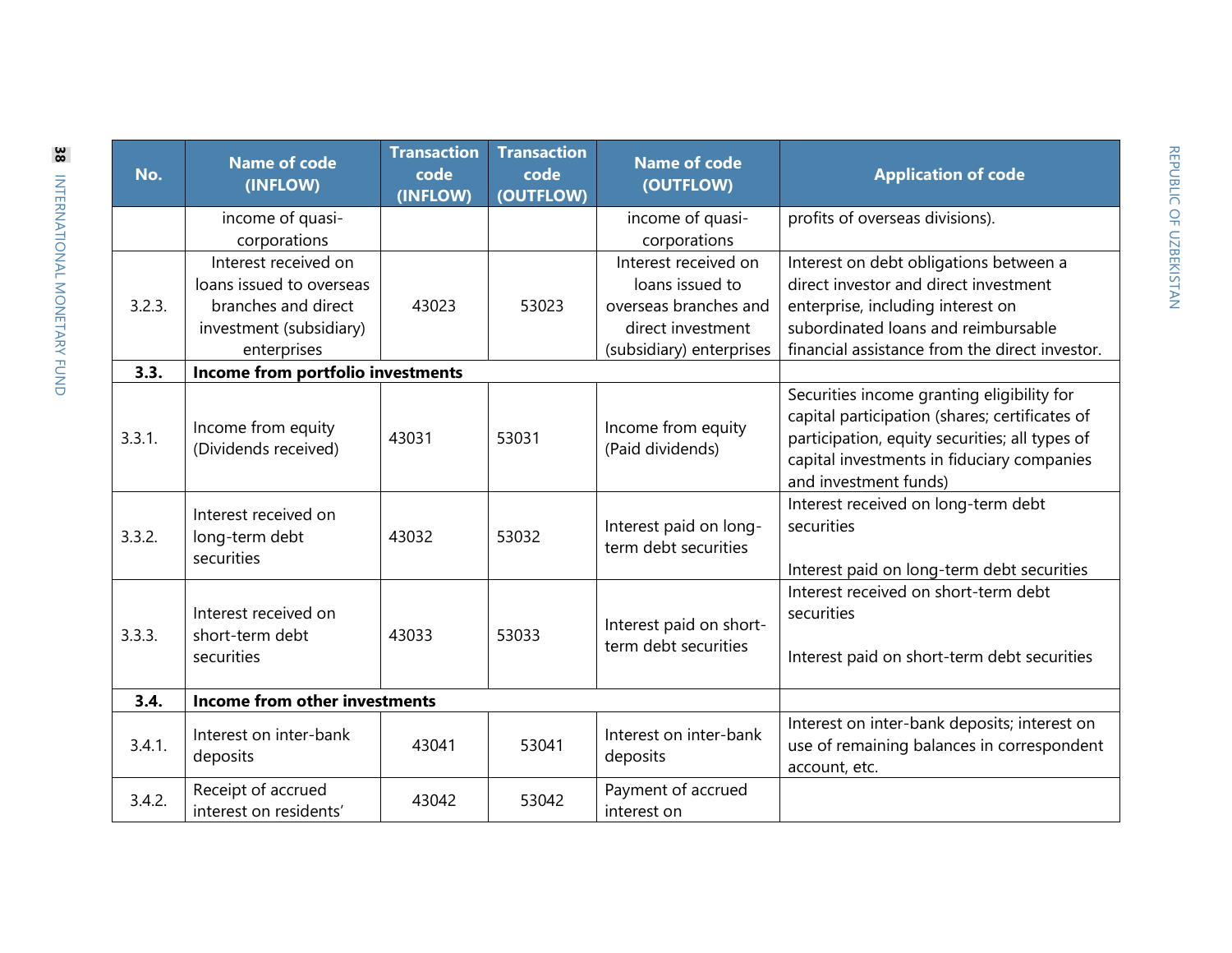| No.    | <b>Name of code</b><br>(INFLOW)                                                                                          | <b>Transaction</b><br>code<br>(INFLOW) | <b>Transaction</b><br>code<br>(OUTFLOW) | <b>Name of code</b><br>(OUTFLOW)                                                                                           | <b>Application of code</b>                                                                                                                                                                                                                                                              |
|--------|--------------------------------------------------------------------------------------------------------------------------|----------------------------------------|-----------------------------------------|----------------------------------------------------------------------------------------------------------------------------|-----------------------------------------------------------------------------------------------------------------------------------------------------------------------------------------------------------------------------------------------------------------------------------------|
|        | deposits in nonresident<br>banks                                                                                         |                                        |                                         | nonresidents' deposits<br>in Uzbekistan banks                                                                              |                                                                                                                                                                                                                                                                                         |
| 3.4.3. | Receipt of accrued<br>interest on interbank<br>deposits in nonresident<br>banks                                          | 43043                                  | 53043                                   | Transfer of accrued<br>interest on interbank<br>deposits to<br>nonresident banks                                           |                                                                                                                                                                                                                                                                                         |
| 3.4.4. | Interest received on<br>loans landed by the<br>Government of<br>Uzbekistan                                               | 43044                                  | 53044                                   | Payment of interest-<br>on loans guaranteed<br>by the Government of<br>Uzbekistan                                          | Interest on debt obligations between a<br>direct investor and direct investment<br>enterprise, including interest on<br>subordinated loans and reimbursable<br>financial assistance from the direct investor.                                                                           |
| 3.4.5. | Interest received on<br>loans issued by private<br>creditors without<br>quarantees of the<br>Government of<br>Uzbekistan | 43045                                  | 53045                                   | Payment of interest on<br>loans issued by private<br>creditors without<br>quarantees of the<br>Government of<br>Uzbekistan | Interest on debt obligations between a<br>direct investor and direct investment<br>enterprise, including interest on<br>subordinated loans and reimbursable<br>financial assistance from the direct investor.                                                                           |
| 3.4.6. | Interest received on<br>other external assets                                                                            | 43046                                  | 53046                                   | Interest received on<br>other external<br>obligations                                                                      | Interest on other external assets and<br>obligations                                                                                                                                                                                                                                    |
| IV     | <b>Secondary income</b>                                                                                                  |                                        |                                         |                                                                                                                            |                                                                                                                                                                                                                                                                                         |
| 4.1.1. | Transfers in the form of<br>humanitarian aid and<br>grants received by<br>government agencies of<br>Uzbekistan           | 44011                                  | 54011                                   | Transfers in the form<br>of humanitarian aid<br>and grants provided<br>by government<br>agencies of Uzbekistan             | Humanitarian aid and grants received<br>(provided) by government agencies of<br>Uzbekistan; contributions of government<br>agencies of Uzbekistan to funds of<br>international organizations; taxes and<br>penalties paid by nonresidents to<br>government agencies of Uzbekistan or by |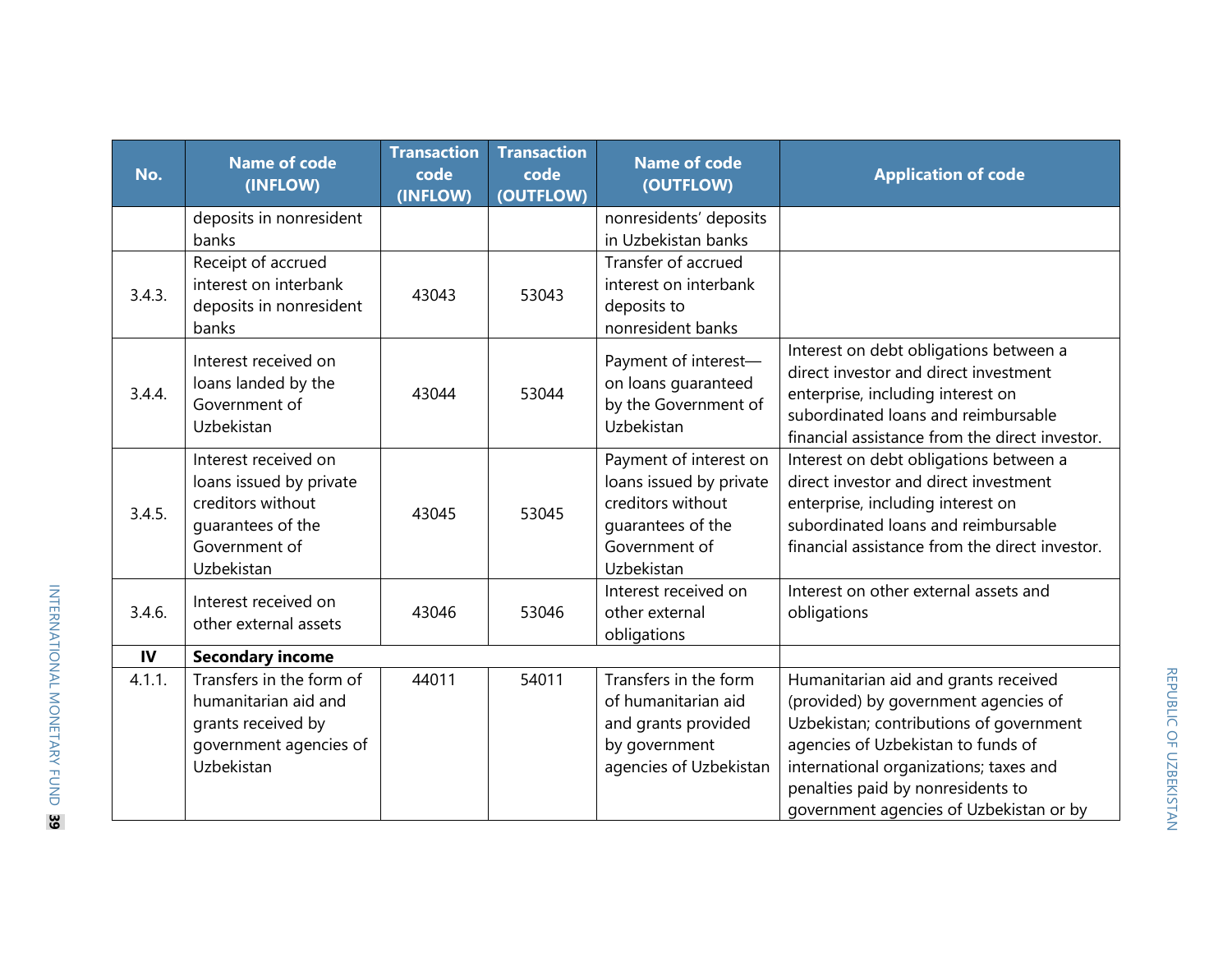| No.    | <b>Name of code</b><br>(INFLOW)                                                                 | <b>Transaction</b><br>code<br>(INFLOW) | <b>Transaction</b><br>code<br>(OUTFLOW) | <b>Name of code</b><br>(OUTFLOW)                                                                | <b>Application of code</b>                                                                                                                                                                                                                                                                                                                                                                                                                                                                                                                                                                                                                                                                                                                                                                                                                                                                                                                                                               |
|--------|-------------------------------------------------------------------------------------------------|----------------------------------------|-----------------------------------------|-------------------------------------------------------------------------------------------------|------------------------------------------------------------------------------------------------------------------------------------------------------------------------------------------------------------------------------------------------------------------------------------------------------------------------------------------------------------------------------------------------------------------------------------------------------------------------------------------------------------------------------------------------------------------------------------------------------------------------------------------------------------------------------------------------------------------------------------------------------------------------------------------------------------------------------------------------------------------------------------------------------------------------------------------------------------------------------------------|
|        |                                                                                                 |                                        |                                         |                                                                                                 | government agencies of Uzbekistan to<br>nonresidents.                                                                                                                                                                                                                                                                                                                                                                                                                                                                                                                                                                                                                                                                                                                                                                                                                                                                                                                                    |
| 4.1.2. | Transfers received by<br>individuals and non-<br>governmental<br>organizations of<br>Uzbekistan | 44012                                  | 54012                                   | Transfers provided by<br>individuals and non-<br>governmental<br>organizations of<br>Uzbekistan | A donation, inheritance, or humanitarian aid<br>received by individuals and non-<br>governmental organizations of Uzbekistan<br>(provided by individuals and non-<br>governmental organizations of Uzbekistan);<br>child support and other payments for<br>children's welfare; pensions, stipends, and<br>other payments within the framework of<br>social welfare programs, paid out by<br>government agencies and non-<br>governmental organizations; private<br>transfers received by residents from<br>nonresidents or by nonresidents from<br>residents; periodic contributions (including<br>membership dues) to charitable, religious,<br>scientific, and cultural organizations;<br>payment of duty and fines if they are made<br>by non-governmental organizations of<br>Uzbekistan to the benefit of government<br>agencies or non-governmental<br>organizations of other countries, or by<br>nonresidents to the benefit of non-<br>governmental organizations of Uzbekistan; |
| 4.1.3. | Money transfers<br>received                                                                     | 44013                                  | 54013                                   | Money transfers sent                                                                            | Money transfers of individuals and clearing<br>transactions on money transfers                                                                                                                                                                                                                                                                                                                                                                                                                                                                                                                                                                                                                                                                                                                                                                                                                                                                                                           |
| 4.1.6. | Receipts incoming to<br>bank accounts of                                                        | 44016                                  | 54016                                   | Outbound transfer<br>sent from bank                                                             | Free money transfers                                                                                                                                                                                                                                                                                                                                                                                                                                                                                                                                                                                                                                                                                                                                                                                                                                                                                                                                                                     |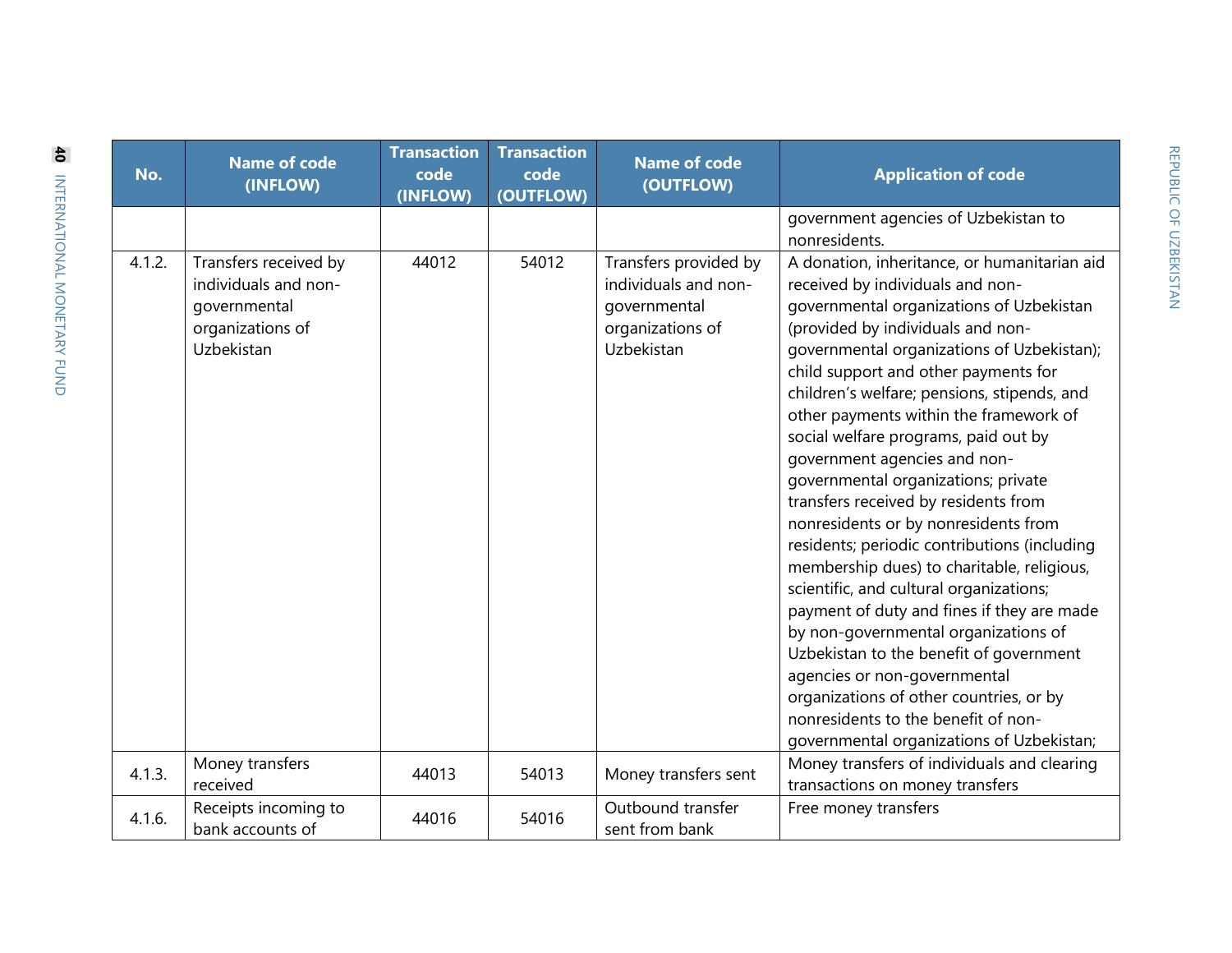| No.    | <b>Name of code</b><br>(INFLOW)                             | <b>Transaction</b><br>code<br>(INFLOW) | <b>Transaction</b><br>code<br>(OUTFLOW) | <b>Name of code</b><br>(OUTFLOW)                                               | <b>Application of code</b>                                                                                                                                                                                                                                                                                                                                                                                                                             |
|--------|-------------------------------------------------------------|----------------------------------------|-----------------------------------------|--------------------------------------------------------------------------------|--------------------------------------------------------------------------------------------------------------------------------------------------------------------------------------------------------------------------------------------------------------------------------------------------------------------------------------------------------------------------------------------------------------------------------------------------------|
|        | nonresident individuals                                     |                                        |                                         | accounts of<br>nonresident<br>individuals                                      |                                                                                                                                                                                                                                                                                                                                                                                                                                                        |
| 4.2.   | <b>Capital transfers</b>                                    |                                        |                                         |                                                                                |                                                                                                                                                                                                                                                                                                                                                                                                                                                        |
| 4.2.1. | Capital transfers to the<br>general sector of<br>Uzbekistan | 44021                                  | 54021                                   | Capital transfers by the<br>general sector of<br>Uzbekistan to<br>nonresidents | Capital transfers made by nonresidents to<br>government bodies of Uzbekistan, intended<br>to fully or partially cover the costs of fixed<br>capital formation (for example, financing of<br>large-scale construction projects).<br>Capital transfers made by nonresidents to<br>government bodies of Uzbekistan, as well as<br>debt forgiveness by a creditor and capital<br>transfers provided by government bodies of<br>Uzbekistan to nonresidents. |
| 4.2.2. | Capital transfers in other<br>sectors                       | 44021                                  | 54022                                   | Capital transfers in<br>other sectors                                          | Capital transfers, free transfer of ownership<br>of fixed capital; investment subsidies,<br>including free financial assistance to<br>economic entities and grants for<br>reconstruction and production growth;<br>departure transfers.                                                                                                                                                                                                                |
| 4.2.3. | Sale of non-produced<br>nonfinancial assets                 | 44023                                  | 54023                                   | Purchase of non-<br>produced nonfinancial<br>assets                            | Purchase (sale) of industrial and intellectual<br>property and other similar rights: inventions,<br>industrial samples, brand marks, trademarks,<br>patents, licenses, know-how, and so on.<br>Purchase/sale of land lots by foreign<br>embassies.                                                                                                                                                                                                     |
|        | <b>Financial account</b>                                    |                                        |                                         |                                                                                |                                                                                                                                                                                                                                                                                                                                                                                                                                                        |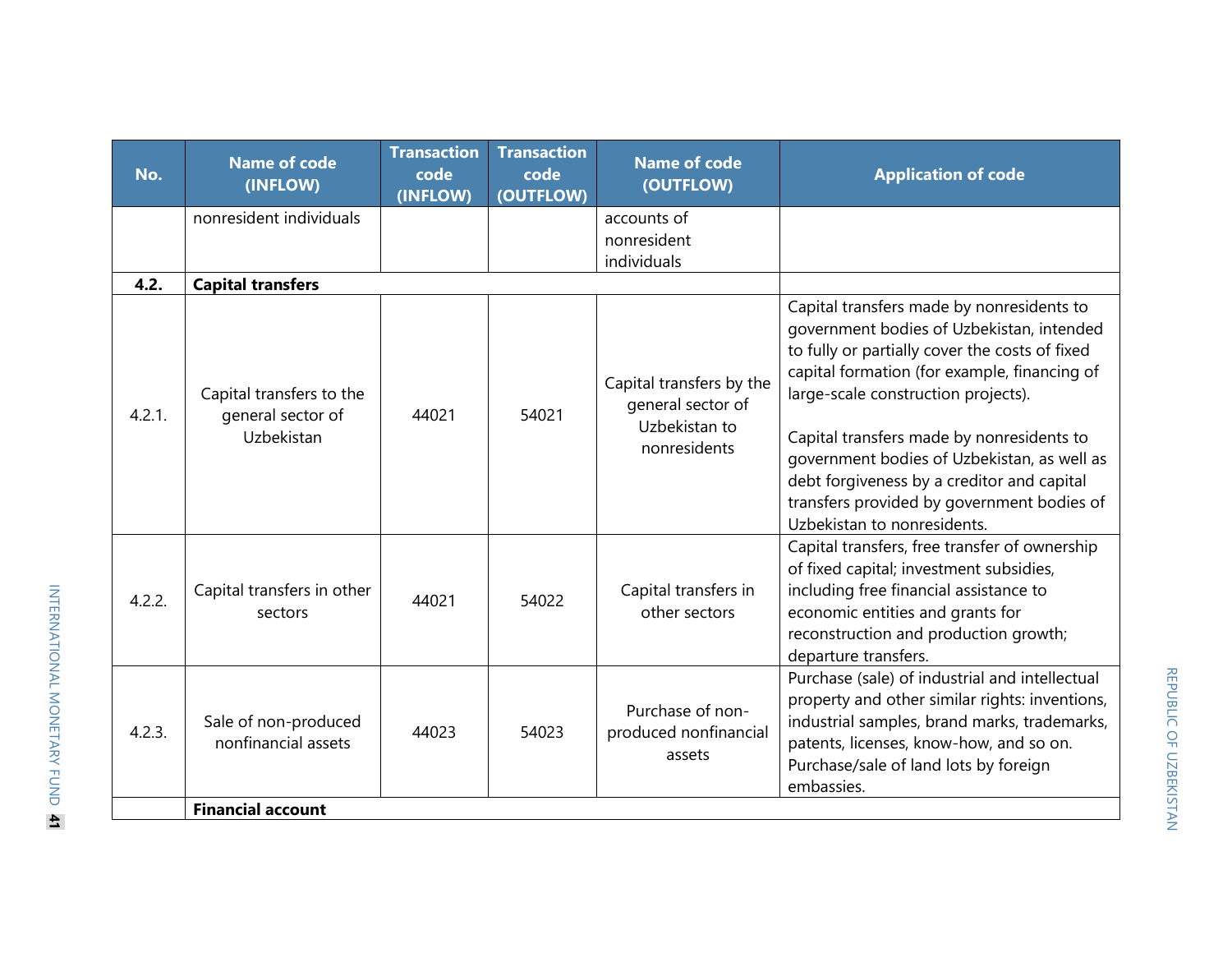| No.          | <b>Name of code</b><br>(INFLOW)                                                                                                                                                                                                                                                                                   | <b>Transaction</b><br>code<br>(INFLOW) | <b>Transaction</b><br>code<br>(OUTFLOW)                                                                                 | <b>Name of code</b><br>(OUTFLOW)                                                                                                                                                                                                                                                                                | <b>Application of code</b>                                                                                                                                                                                                                                                                                                                                                                                                                           |  |
|--------------|-------------------------------------------------------------------------------------------------------------------------------------------------------------------------------------------------------------------------------------------------------------------------------------------------------------------|----------------------------------------|-------------------------------------------------------------------------------------------------------------------------|-----------------------------------------------------------------------------------------------------------------------------------------------------------------------------------------------------------------------------------------------------------------------------------------------------------------|------------------------------------------------------------------------------------------------------------------------------------------------------------------------------------------------------------------------------------------------------------------------------------------------------------------------------------------------------------------------------------------------------------------------------------------------------|--|
| $\mathbf{V}$ | <b>Investments</b>                                                                                                                                                                                                                                                                                                |                                        |                                                                                                                         |                                                                                                                                                                                                                                                                                                                 |                                                                                                                                                                                                                                                                                                                                                                                                                                                      |  |
| 5.1.         | <b>Direct investments. Assets</b>                                                                                                                                                                                                                                                                                 |                                        | <b>INFLOW - decrease in Uzbekistan's overseas assets;</b><br><b>OUTFLOW</b> - increase in Uzbekistan's overseas assets; |                                                                                                                                                                                                                                                                                                                 |                                                                                                                                                                                                                                                                                                                                                                                                                                                      |  |
| 5.1.1.       | <b>Equity capital</b><br>(repatriation by a<br>resident investor of<br>funds invested in the<br>authorized capital of a<br>nonresident legal entity,<br>amounting to at least<br>10 percent of such<br>capital, and repurchase<br>of a portion of<br>authorized capital or a<br>sale of common (voting)<br>shares | 45011                                  | 55011                                                                                                                   | <b>Equity capital</b><br>(contribution by a<br>resident investor of<br>funds in the<br>authorized capital of a<br>nonresident legal<br>entity,<br>amounting to at least<br>10 percent of such<br>capital, and repurchase<br>of a portion of<br>authorized capital or a<br>purchase of common<br>(voting) shares | Contribution by a resident investor of funds<br>in the authorized capital of a nonresident<br>legal entity,<br>amounting to at least 10 percent of such<br>capital, and the repurchase of a portion of<br>authorized capital; purchase by a resident of<br>a shareholding in a nonresident legal entity<br>(other than preferred non-voting stock),<br>comprising less than 10 percent of equity<br>capital, and repurchase of such<br>shareholding. |  |
| 5.1.4.       | <b>Equity capital</b><br><b>Reverse investments</b><br>repurchase of a portion<br>of authorized capital or<br>equity capital from an<br>overseas direct investor<br>by a direct investment<br>enterprise                                                                                                          | 45014                                  | 55014                                                                                                                   | <b>Equity capital</b><br><b>Reverse investments</b><br>Sale by a direct<br>investment enterprise<br>of a previously<br>purchased portion of<br>the authorized capital<br>or equity capital of an<br>overseas direct<br>investor                                                                                 | Reverse investment transactions<br>(purchase/sale of foreign securities)                                                                                                                                                                                                                                                                                                                                                                             |  |
| 5.1.2.       | Other capital in the                                                                                                                                                                                                                                                                                              | 45012                                  | 55012                                                                                                                   | Other capital in the                                                                                                                                                                                                                                                                                            | Transactions involving the attraction of                                                                                                                                                                                                                                                                                                                                                                                                             |  |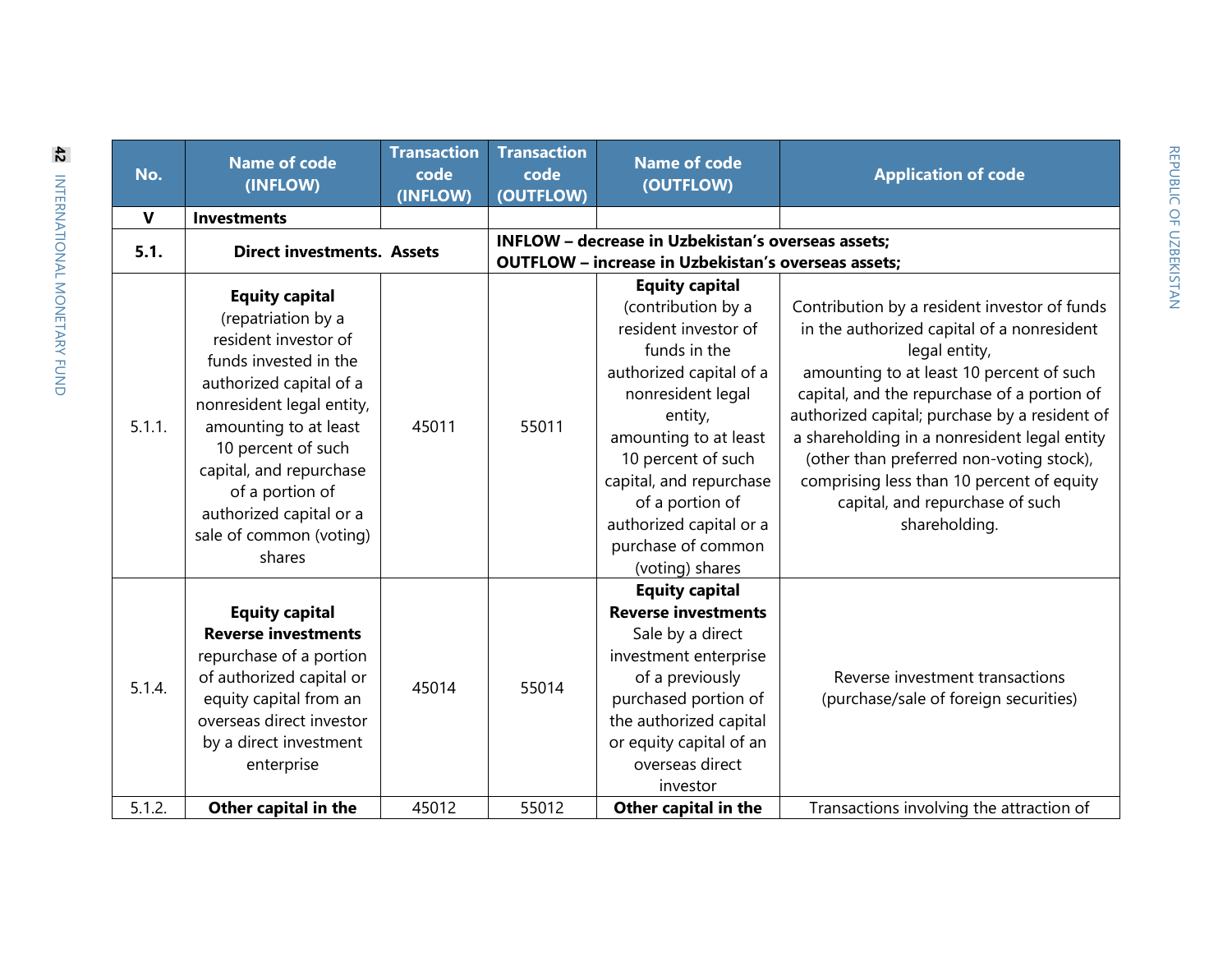| No.    | <b>Name of code</b><br>(INFLOW)                                                                                                                                                                                                                     | <b>Transaction</b><br>code<br>(INFLOW) | <b>Transaction</b><br>code<br>(OUTFLOW) | <b>Name of code</b><br>(OUTFLOW)                                                                                                                                                                                                                                | <b>Application of code</b>                                                                                                                                                                                                                                                                                                                                                                                           |
|--------|-----------------------------------------------------------------------------------------------------------------------------------------------------------------------------------------------------------------------------------------------------|----------------------------------------|-----------------------------------------|-----------------------------------------------------------------------------------------------------------------------------------------------------------------------------------------------------------------------------------------------------------------|----------------------------------------------------------------------------------------------------------------------------------------------------------------------------------------------------------------------------------------------------------------------------------------------------------------------------------------------------------------------------------------------------------------------|
|        | form of direct<br>investments<br>(payments on issued<br>lending resources,<br>occurring between a<br>direct investor and a<br>direct investment<br>enterprise)                                                                                      |                                        |                                         | form of direct<br>investments<br>(issuance of lending<br>resources, occurring<br>between a direct<br>investor and a direct<br>investment enterprise)                                                                                                            | lending resources, occurring between a<br>direct investor and direct investment<br>enterprises; subordinated debt received<br>from a direct investor; repayable financial<br>assistance received from a direct investor                                                                                                                                                                                              |
| 5.1.3. | Real estate sales by a<br>resident                                                                                                                                                                                                                  | 45013                                  | 55013                                   | Real estate purchases<br>by a resident                                                                                                                                                                                                                          | Transactions of residents involving the<br>purchase or sale of real estate located<br>abroad                                                                                                                                                                                                                                                                                                                         |
| 5.2.   | <b>Direct investments. Liabilities</b>                                                                                                                                                                                                              |                                        |                                         |                                                                                                                                                                                                                                                                 | INFLOW - increase in Uzbekistan's liabilities to foreign countries;                                                                                                                                                                                                                                                                                                                                                  |
| 5.2.1. | <b>Equity capital</b><br>(contribution by a<br>nonresident investor of<br>funds in the authorized<br>capital of a resident<br>legal entity, amounting<br>to at least 10 percent of<br>such capital, or a<br>purchase of ordinary<br>(voting) shares | 45021                                  | 55021                                   | <b>Equity capital</b><br>(repatriation of<br>investment by a<br>nonresident investor<br>of funds in the<br>authorized capital of a<br>resident legal entity,<br>amounting to at least<br>10 percent of such<br>capital, or sale of<br>common (voting)<br>shares | <b>OUTFLOW</b> - decrease in Uzbekistan's liabilities to foreign countries;<br>Contribution by a nonresident investor of<br>funds in the authorized capital of a resident<br>legal entity, amounting to 10 percent or<br>more of such capital; purchase by a resident<br>of a shareholding in a nonresident legal<br>entity (other than preferred non-voting<br>shares), comprising 10 percent or more of<br>equity. |
|        | <b>Equity capital</b>                                                                                                                                                                                                                               | 45024                                  | 55024                                   | <b>Equity capital</b>                                                                                                                                                                                                                                           | Reverse investment transactions                                                                                                                                                                                                                                                                                                                                                                                      |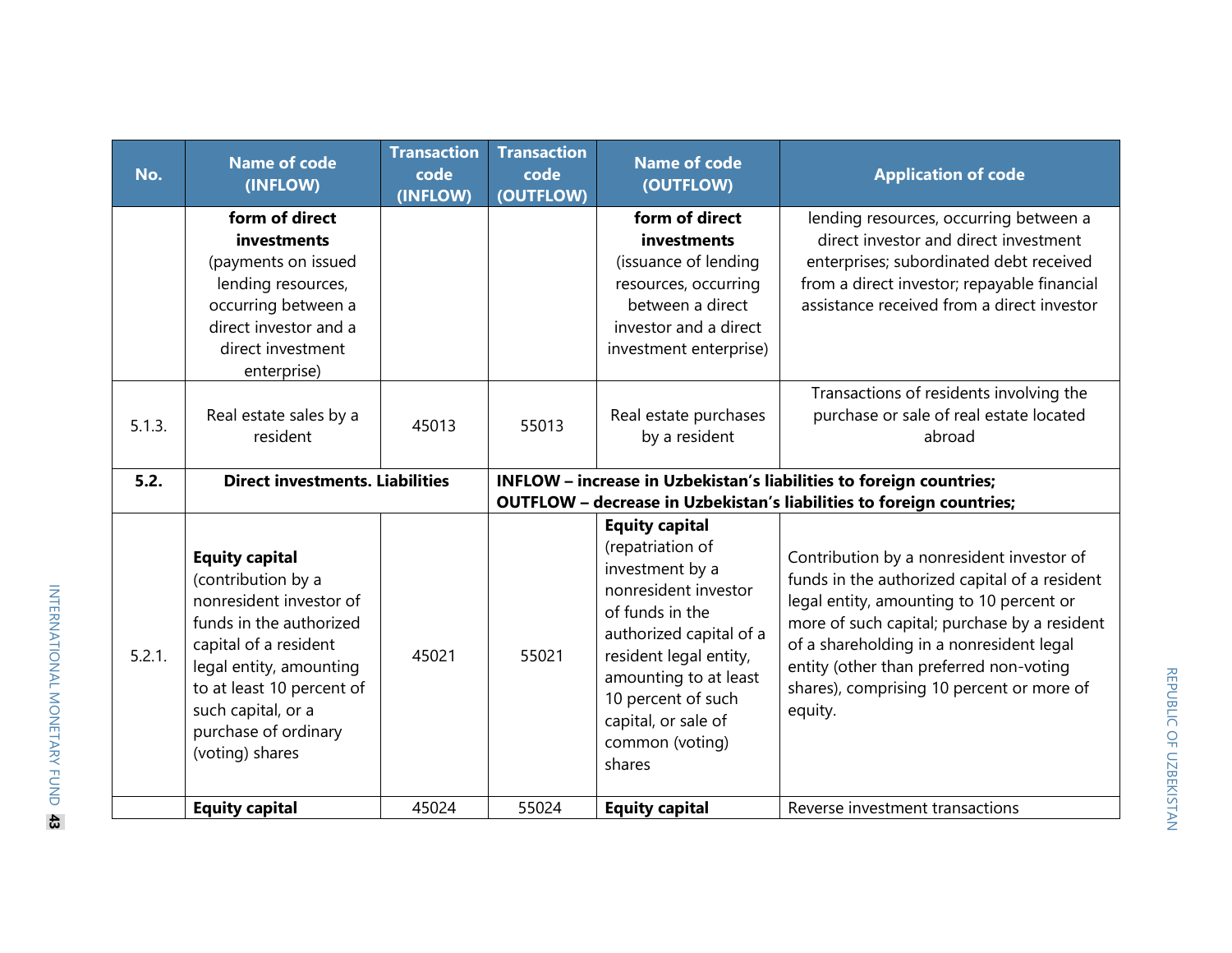| No.                                                                  | <b>Name of code</b><br>(INFLOW)                                                                                                                                                                                              | <b>Transaction</b><br>code<br>(INFLOW) | <b>Transaction</b><br>code<br>(OUTFLOW) | <b>Name of code</b><br>(OUTFLOW)                                                                                                                                                                                              | <b>Application of code</b>                                                                                                                                                                                                                                           |  |
|----------------------------------------------------------------------|------------------------------------------------------------------------------------------------------------------------------------------------------------------------------------------------------------------------------|----------------------------------------|-----------------------------------------|-------------------------------------------------------------------------------------------------------------------------------------------------------------------------------------------------------------------------------|----------------------------------------------------------------------------------------------------------------------------------------------------------------------------------------------------------------------------------------------------------------------|--|
|                                                                      | <b>Reverse investments</b><br>(repurchase of a portion<br>of the authorized capital<br>or common (voting)<br>shares of a resident<br>direct investor by a<br>nonresident direct<br>investment enterprise                     |                                        |                                         | <b>Reverse investments</b><br>(sale by a resident<br>direct investor of a<br>previously purchased<br>portion of the<br>authorized capital or<br>common (voting)<br>shares in a<br>nonresident direct<br>investment enterprise | (purchase/sale of domestic securities).                                                                                                                                                                                                                              |  |
| 5.2.2.                                                               | Other capital in the<br>form of direct<br>investments<br>(earnings from<br>transactions involving<br>the attraction of lending<br>resources, occurring<br>between a direct<br>investor and direct<br>investment enterprises) | 45022                                  | 55022                                   | Other capital in the<br>form of direct<br>investments<br>(payments on<br>transactions involving<br>the attraction of<br>lending resources,<br>occurring between a<br>direct investor and<br>direct investment<br>enterprises) | Transactions involving the attraction of<br>lending resources, occurring between a<br>direct investor and direct investment<br>enterprises; subordinated debt received<br>from a direct investor; repayable financial<br>assistance received from a direct investor. |  |
| 5.2.3.                                                               | Real estate purchases by<br>a nonresident                                                                                                                                                                                    | 45023                                  | 55023                                   | Real estate sales by a<br>nonresident                                                                                                                                                                                         | Transactions of nonresidents involving the<br>purchase or sale of real estate located within<br>the territory of the Republic of Uzbekistan.                                                                                                                         |  |
| <b>Portfolio investments, Assets</b><br>5.3.<br>(foreign securities) |                                                                                                                                                                                                                              |                                        |                                         | INFLOW - decrease in assets of residents of Uzbekistan;<br><b>OUTFLOW</b> - increase in assets of residents of Uzbekistan                                                                                                     |                                                                                                                                                                                                                                                                      |  |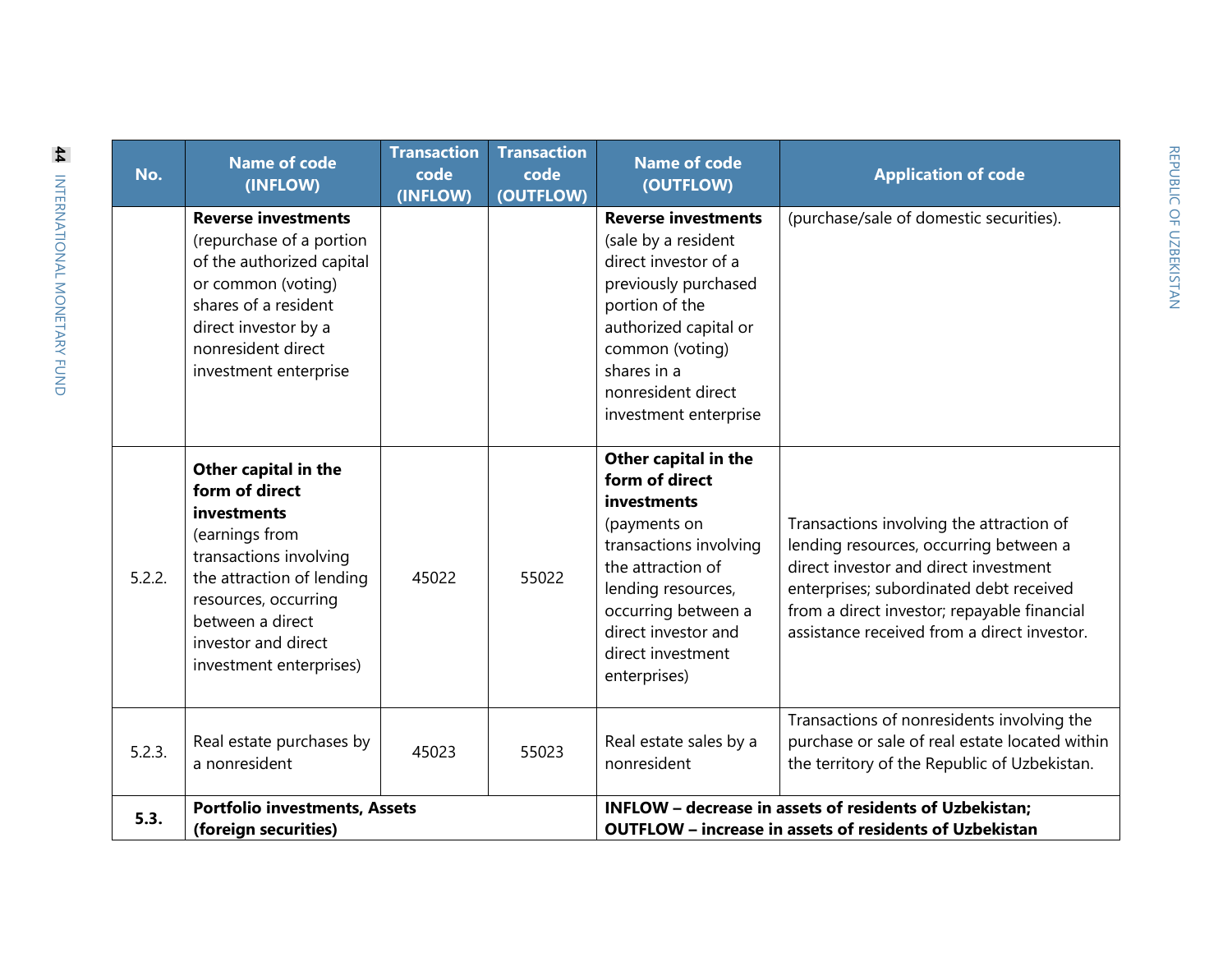| No.     | <b>Name of code</b><br>(INFLOW)                                                      | <b>Transaction</b><br>code<br>(INFLOW) | <b>Transaction</b><br>code<br>(OUTFLOW) | <b>Name of code</b><br><b>Application of code</b><br>(OUTFLOW)                                                          |                                                                                                                                                                                                                                                                                                                                                                                                                 |
|---------|--------------------------------------------------------------------------------------|----------------------------------------|-----------------------------------------|-------------------------------------------------------------------------------------------------------------------------|-----------------------------------------------------------------------------------------------------------------------------------------------------------------------------------------------------------------------------------------------------------------------------------------------------------------------------------------------------------------------------------------------------------------|
|         |                                                                                      |                                        |                                         |                                                                                                                         |                                                                                                                                                                                                                                                                                                                                                                                                                 |
| 2.14.1. | Sales of equities (equity<br>share less than<br>10 percent)                          | 45031                                  | 55031                                   | Purchases of equities<br>(equity share less than<br>10 percent)                                                         | Securities issued by nonresidents that<br>qualify for capital participation (equity share<br>less than 10 percent); shares of various types<br>(other than preferred shares that entitle the<br>holder to an income stipulated in advance<br>and a fixed amount upon redemption);<br>equity securities that certify equity<br>participation in authorized capital.                                              |
| 2.14.2. | Sales of long-term and<br>perpetual debt securities<br>issued by nonresidents        | 45032                                  | 55032                                   | Purchases of long-<br>term and perpetual<br>debt securities issued<br>by nonresidents                                   | Bonds and preferred shares that entitle the<br>holder to an income stipulated in advance<br>and a fixed amount upon redemption; long-<br>term savings (deposit) certificates;<br>outstanding certificates of participation in a<br>loan provided to a nonresident by a resident<br>of Uzbekistan; other long-term and undated<br>debt securities attesting to debt obligations<br>of nonresidents to residents. |
| 2.14.3. | Sales of money market<br>instruments (short-term<br>debt securities) by<br>residents | 45033                                  | 55033                                   | Purchases of money<br>market instruments<br>(short-term debt<br>securities) by residents                                | Short-term debt securities issued by<br>nonresidents.<br>Treasury notes; short-term savings (deposit)<br>certificates; banker's acceptances.                                                                                                                                                                                                                                                                    |
| 5.4.    | <b>Portfolio investments Liabilities</b><br>(domestic securities)                    |                                        |                                         | <b>INFLOW</b> - increase in in liabilities to nonresidents;<br><b>OUTFLOW - decrease in liabilities to nonresidents</b> |                                                                                                                                                                                                                                                                                                                                                                                                                 |
| 5.4.1.  | Purchases by<br>nonresidents of                                                      | 45041                                  | 55041                                   | Sales by nonresidents<br>of securities issued by                                                                        | Securities issued by residents that qualify<br>for capital participation (equity share less                                                                                                                                                                                                                                                                                                                     |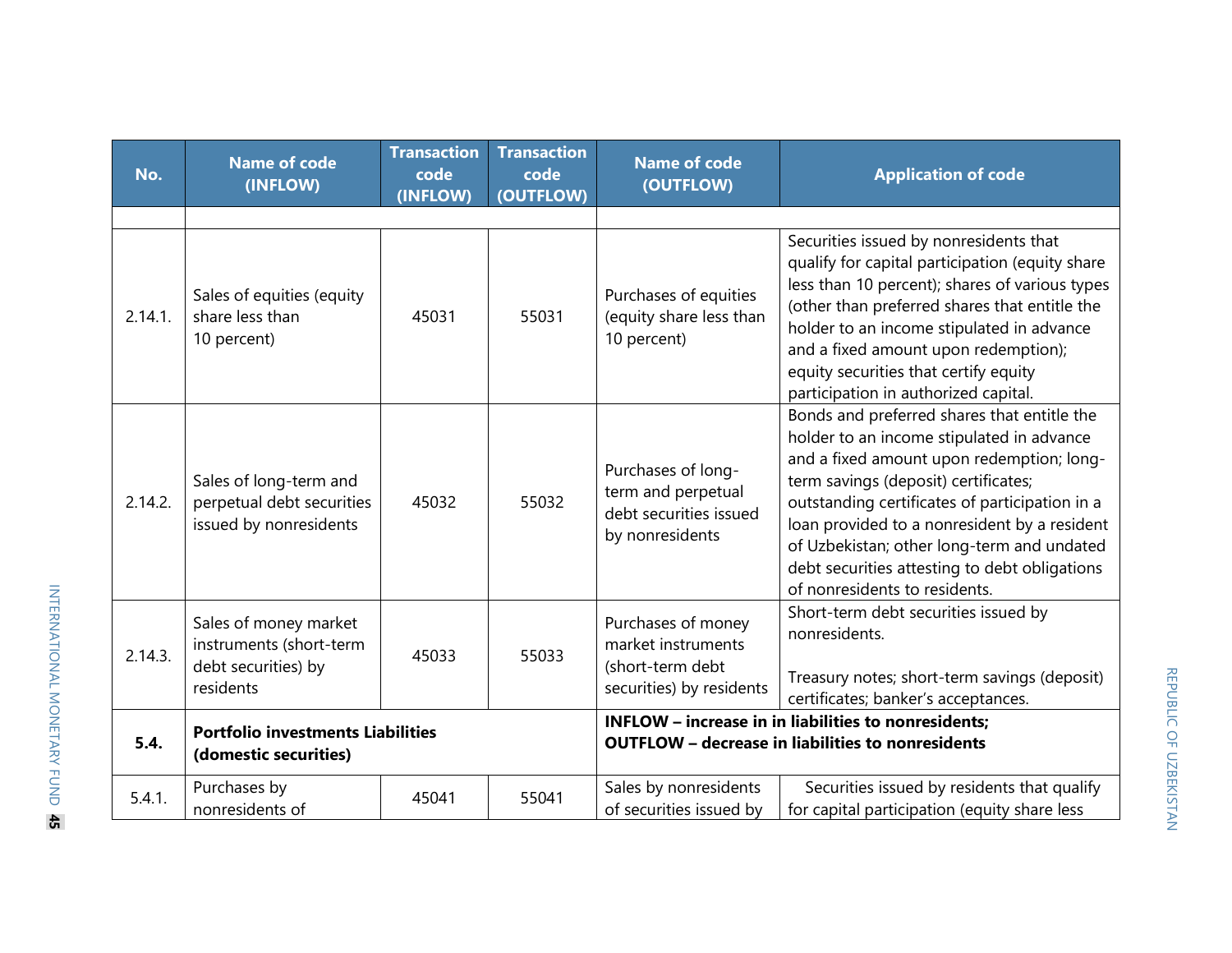| No.    | <b>Name of code</b><br>(INFLOW)                                                    | <b>Transaction</b><br>code<br>(INFLOW) | <b>Transaction</b><br>code<br>(OUTFLOW) | <b>Name of code</b><br>(OUTFLOW)                                                                                                     | <b>Application of code</b>                                                                                                                                                                                                                                                     |  |
|--------|------------------------------------------------------------------------------------|----------------------------------------|-----------------------------------------|--------------------------------------------------------------------------------------------------------------------------------------|--------------------------------------------------------------------------------------------------------------------------------------------------------------------------------------------------------------------------------------------------------------------------------|--|
|        | securities issued by<br>residents (equity share<br>less than 10 percent)           |                                        |                                         | residents (equity share<br>less than 10 percent)                                                                                     | than 10 percent); shares of various types<br>(other than preferred shares that entitle the<br>holder to receive an income stipulated in<br>advance and a fixed amount upon their<br>redemption); equity securities that certify<br>equity participation in authorized capital. |  |
| 5.4.2. | Purchases by<br>nonresidents of long-<br>term and undated debt<br>securities       | 45042                                  | 55042                                   | Sales by nonresidents<br>of long-term and<br>undated debt<br>securities                                                              | Bonds and preferred shares that entitle the<br>holder to receive an income stipulated in<br>advance and a fixed amount upon<br>redemption; long-term savings (deposit)<br>certificates.                                                                                        |  |
| 5.4.3. | Purchases by<br>nonresidents of money<br>market instruments<br>issued by residents | 45043                                  | 55043                                   | Sales by nonresidents<br>of money market<br>instruments issued by<br>residents                                                       | Treasury notes issued by residents; short-<br>term savings (deposit) certificates; banker's<br>acceptances.                                                                                                                                                                    |  |
| VI     | <b>Other investments</b>                                                           |                                        |                                         |                                                                                                                                      |                                                                                                                                                                                                                                                                                |  |
| VI.I.  | <b>Other investments - Assets</b>                                                  |                                        |                                         | INFLOW - decrease in overseas assets of residents of Uzbekistan;<br>OUTFLOW - increase in overseas assets of residents of Uzbekistan |                                                                                                                                                                                                                                                                                |  |
| 6.1.   | <b>C</b> Loans                                                                     |                                        |                                         |                                                                                                                                      |                                                                                                                                                                                                                                                                                |  |
| 6.1.1. | Repayment of long-term<br>loans issued to<br>nonresidents by the<br>government     | 46011                                  | 56011                                   | Long-term loans<br>issued by the<br>government                                                                                       | Long-term credit (loan, lease) issued to<br>nonresidents - by the Government of<br>Uzbekistan for a period of more than 1 year,<br>and its repayment.                                                                                                                          |  |
| 6.1.2. | Repayment of short-<br>term loans issued to<br>nonresidents by the<br>government   | 46012                                  | 56012                                   | Short-term loans<br>issued by the<br>government                                                                                      | Short-term credit (loan, lease) issued to<br>nonresidents - by the Government of<br>Uzbekistan for a period of up to 1 year, and<br>its repayment.                                                                                                                             |  |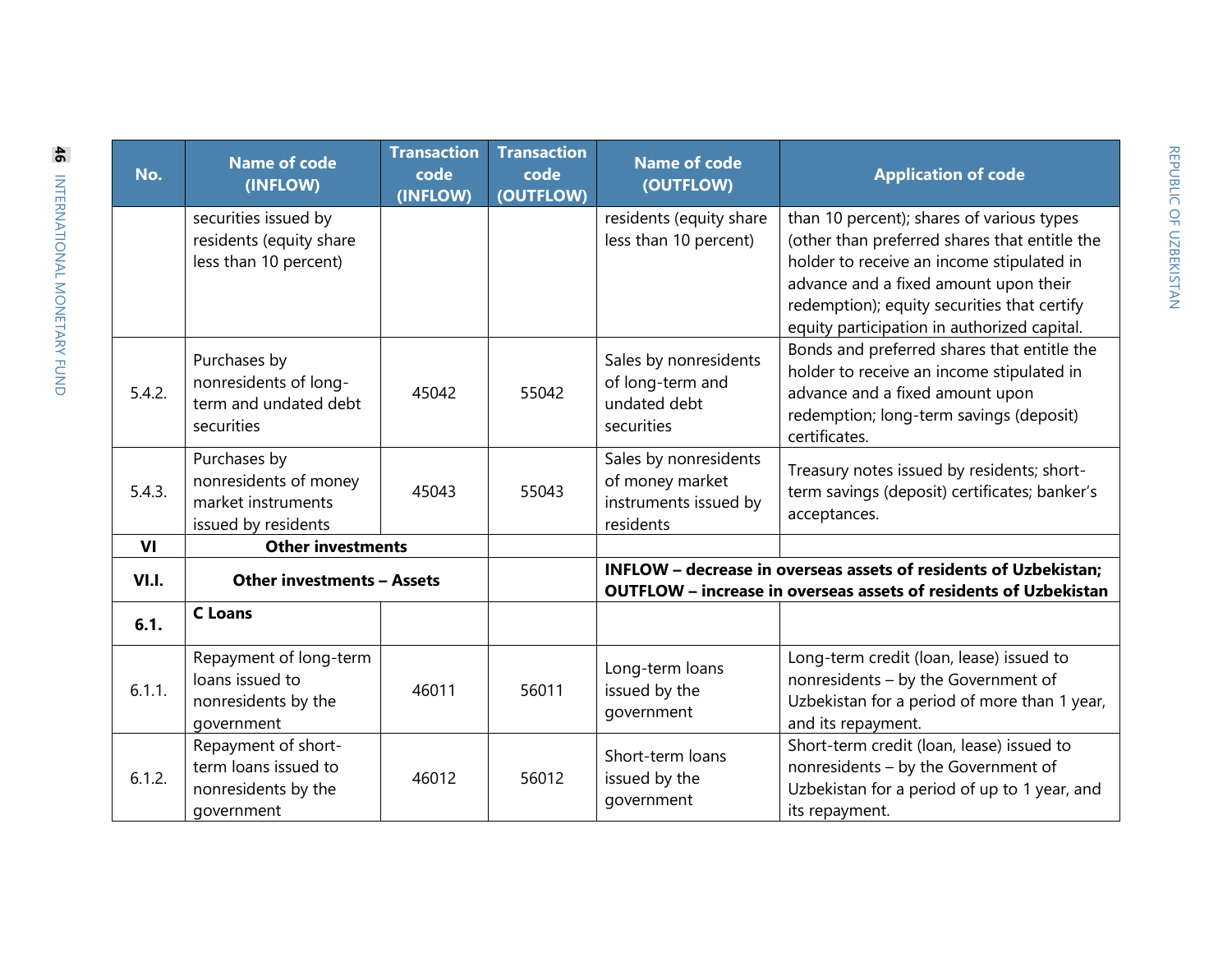| No.    | <b>Name of code</b><br>(INFLOW)                                                   | <b>Transaction</b><br>code<br>(INFLOW) | <b>Transaction</b><br>code<br>(OUTFLOW) | <b>Name of code</b><br>(OUTFLOW)                             | <b>Application of code</b>                                                                                                                                                 |  |
|--------|-----------------------------------------------------------------------------------|----------------------------------------|-----------------------------------------|--------------------------------------------------------------|----------------------------------------------------------------------------------------------------------------------------------------------------------------------------|--|
| 6.1.3. | Repayment of long-term<br>loans issued to<br>nonresidents by private<br>creditors | 46013                                  | 56013                                   | Long-term loans<br>issued by private<br>creditors            | Long-term credit (loan, lease) issued to<br>nonresidents - by residents of Uzbekistan<br>for a period of more than 1 year, and its<br>repayment.                           |  |
| 6.1.4. | Repayment of long-term<br>loans issued to<br>nonresidents by private<br>creditors | 46014                                  | 56014                                   | Short -term loans<br>issued by private<br>creditors          | Short-term credit (loan, lease) issued to<br>nonresidents - by residents of Uzbekistan<br>for a period of up to 1 year, and its<br>repayment.                              |  |
| 6.2.   | <b>Deposits</b>                                                                   |                                        |                                         |                                                              |                                                                                                                                                                            |  |
| 6.2.1. | Return of long-term<br>deposits placed in<br>overseas banks                       | 46021                                  | 56021                                   | Long-term deposits<br>placed in overseas<br>banks            | Long-term deposits placed by residents in<br>nonresident banks (including deposits<br>placed by banks) and their return.                                                   |  |
| 6.2.2. | Return of short-term<br>deposits placed in<br>overseas banks                      | 46022                                  | 56022                                   | Short-term deposits<br>placed in overseas<br>banks           | Short-term deposits placed by residents in<br>nonresident banks (including deposits<br>placed by banks) and their return, excepting<br>components 6.2.3 and 6.2.4.         |  |
| 6.2.3. | Return of security<br>deposits placed by<br>banks in overseas banks               | 46023                                  | 56023                                   | Security deposits<br>placed by banks in<br>overseas banks    | Security deposits made using money<br>transfer and trade finance systems or other<br>financial services systems that require<br>collateral                                 |  |
| 6.2.4. | Return of money<br>transfer system<br>operator's deposit                          | 46024                                  | 56024                                   | Receipt of deposit<br>from money transfer<br>system operator | Receipt/Return of money transfer system<br>operator's deposit (Western Union,<br>MoneyGram, etc.).                                                                         |  |
| 6.3.   | <b>Other assets</b>                                                               |                                        |                                         |                                                              |                                                                                                                                                                            |  |
| 6.3.1. | Other assets                                                                      | 46031                                  | 56031                                   | Other assets                                                 | Other transactions not included in<br>components 6.1-6.2 of the article "Other<br>investments - assets", e.g., funds transfers<br>from Uzbekistan to a nonresident under a |  |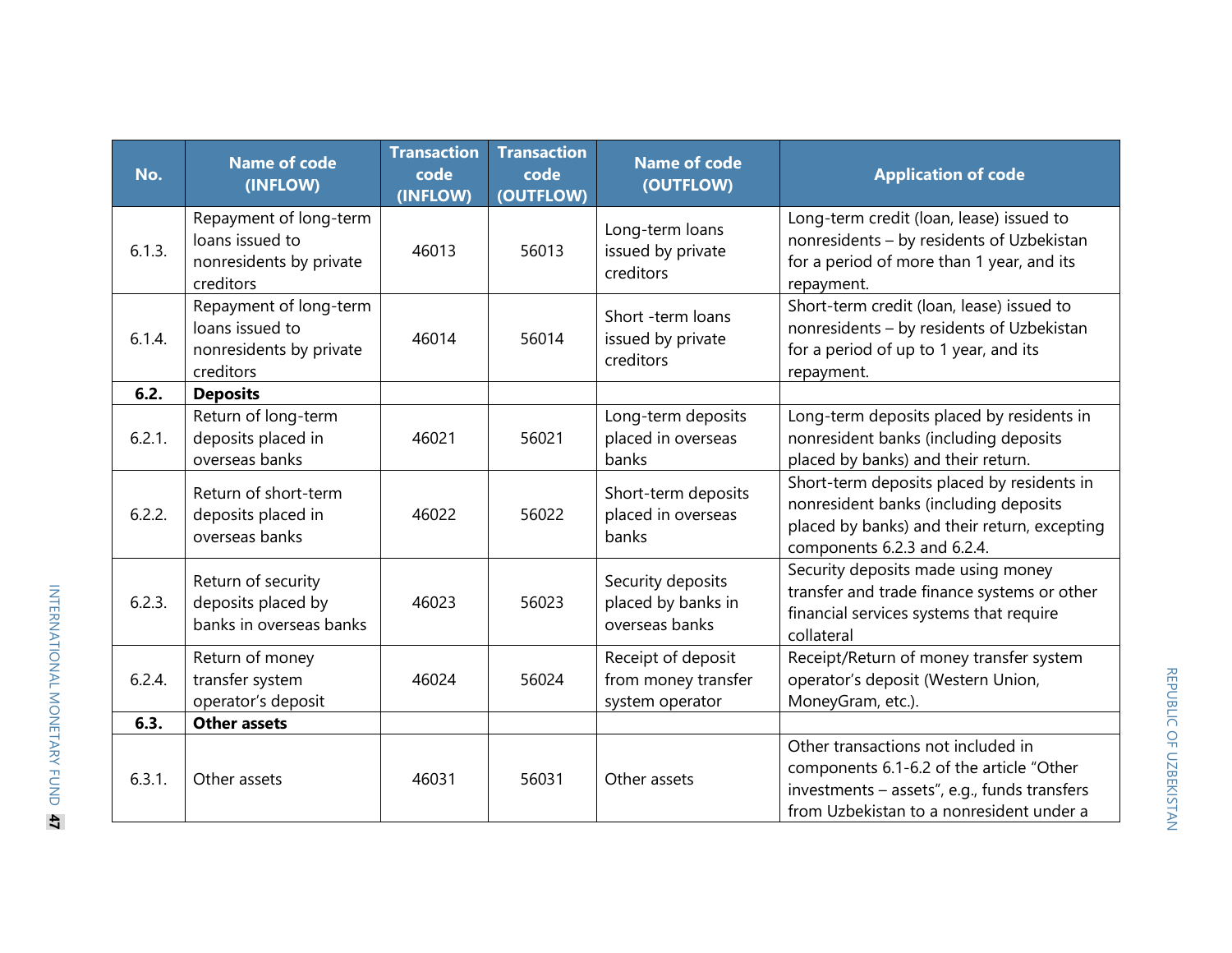| No.    | <b>Name of code</b><br>(INFLOW)                                                                            | <b>Transaction</b><br>code<br>(INFLOW) | <b>Transaction</b><br>code<br>(OUTFLOW)                                                                                                        | <b>Name of code</b><br>(OUTFLOW)                                                      | <b>Application of code</b>                                                                                                                                                                                                                                                                                                                            |  |
|--------|------------------------------------------------------------------------------------------------------------|----------------------------------------|------------------------------------------------------------------------------------------------------------------------------------------------|---------------------------------------------------------------------------------------|-------------------------------------------------------------------------------------------------------------------------------------------------------------------------------------------------------------------------------------------------------------------------------------------------------------------------------------------------------|--|
|        |                                                                                                            |                                        |                                                                                                                                                |                                                                                       | quarantee or surety agreement under which<br>a resident is the quarantor or bondsman for<br>the fulfillment of any payment obligations of<br>one nonresident to another nonresident;<br>commitment of funds during transfers from<br>special accounts; capital subscriptions of<br>international organizations that are not<br>monetary institutions. |  |
| VI.II. | Other investments - Liabilities                                                                            |                                        | INFLOW - increase in external obligations of residents of Uzbekistan;<br>OUTFLOW - decrease in external obligations of residents of Uzbekistan |                                                                                       |                                                                                                                                                                                                                                                                                                                                                       |  |
| 6.4.   | <b>C</b> loans                                                                                             |                                        |                                                                                                                                                |                                                                                       |                                                                                                                                                                                                                                                                                                                                                       |  |
| 6.4.1. | Long-term loans<br>received from<br>nonresidents under<br>quarantee of the<br>Government of<br>Uzbekistan  | 46041                                  | 56041                                                                                                                                          | Repayment of long-<br>term loans received by<br>the government from<br>nonresidents   | Long-term credit (loan, lease) received from<br>nonresidents - under guarantee of the<br>Government of Uzbekistan for a period of<br>more than 1 year, and its repayment.                                                                                                                                                                             |  |
| 6.4.2. | Short-term loans<br>received from<br>nonresidents under<br>quarantee of the<br>Government of<br>Uzbekistan | 46042                                  | 56042                                                                                                                                          | Repayment of short-<br>term loans received by<br>the government from<br>nonresidents  | Short-term credit (loan, lease) received from<br>nonresidents - under guarantee of the<br>Government of Uzbekistan for a period of<br>up to 1 year, and repayment thereof.                                                                                                                                                                            |  |
| 6.4.3. | Long-term loans<br>received by private<br>creditors from<br>nonresidents without<br>quarantees of the      | 46043                                  | 56043                                                                                                                                          | Repayment by private<br>creditors of long-term<br>loans received from<br>nonresidents | Long-term credit (loan, lease) received by<br>private creditors from nonresidents without<br>quarantees of the Government of<br>Uzbekistan for a period of more than 1 year,<br>and repayment thereof.                                                                                                                                                |  |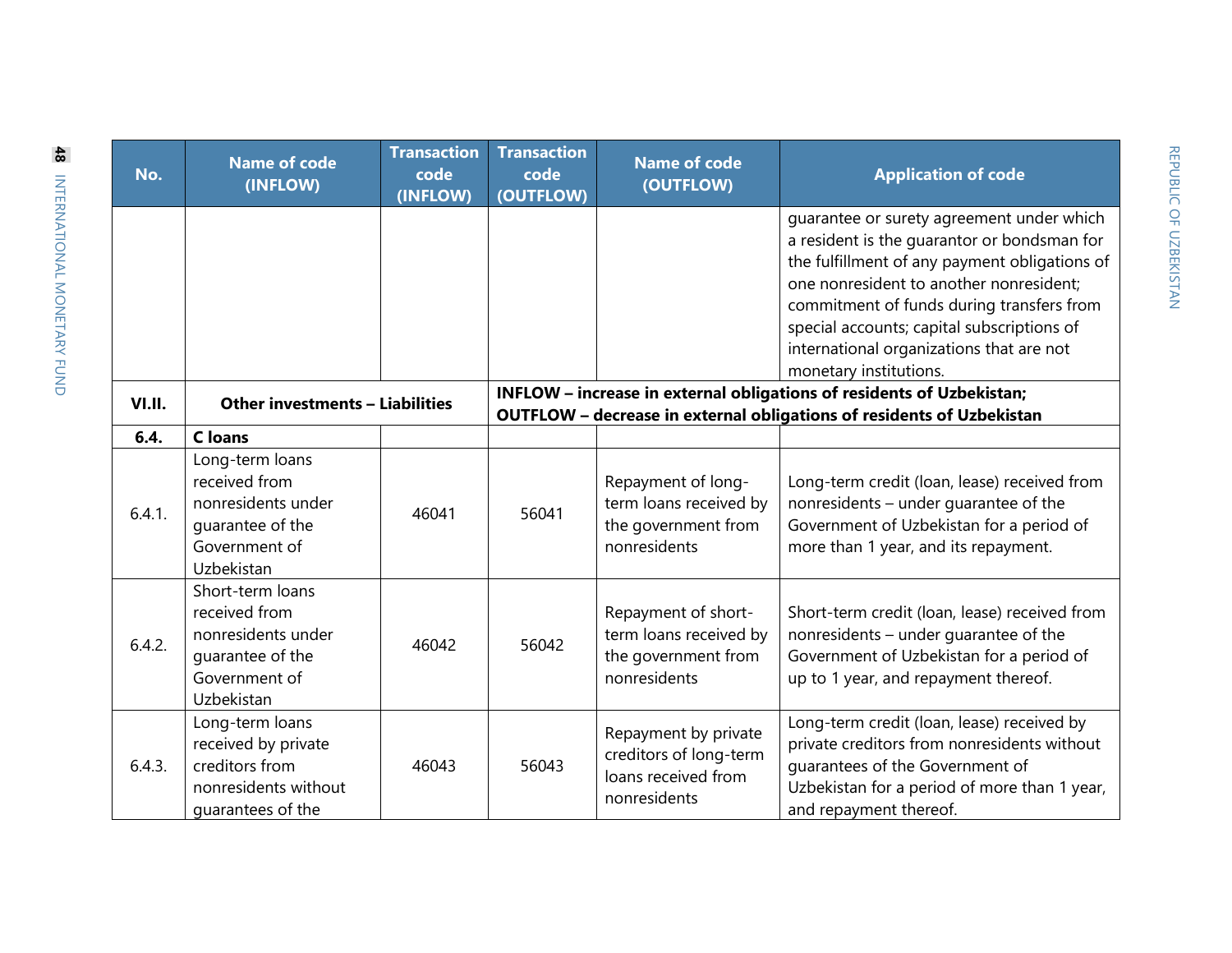| No.    | <b>Name of code</b><br>(INFLOW)                                                                                                       | <b>Transaction</b><br>code<br>(INFLOW) | <b>Transaction</b><br>code<br>(OUTFLOW) | <b>Name of code</b><br>(OUTFLOW)                                                      | <b>Application of code</b>                                                                                                                                                                          |
|--------|---------------------------------------------------------------------------------------------------------------------------------------|----------------------------------------|-----------------------------------------|---------------------------------------------------------------------------------------|-----------------------------------------------------------------------------------------------------------------------------------------------------------------------------------------------------|
|        | Government of<br>Uzbekistan                                                                                                           |                                        |                                         |                                                                                       |                                                                                                                                                                                                     |
| 6.4.4. | Short-term loans<br>received by private<br>creditors from<br>nonresidents without<br>quarantees of the<br>Government of<br>Uzbekistan | 46044                                  | 56044                                   | Repayment by private<br>creditors of long-term<br>loans received from<br>nonresidents | Short-term credit (loan, lease) received by<br>private creditors from nonresidents without<br>quarantees of the Government of<br>Uzbekistan for a period of up to 1 year, and<br>repayment thereof. |
| 6.5.   | <b>Deposits</b>                                                                                                                       |                                        |                                         |                                                                                       |                                                                                                                                                                                                     |
| 6.5.1. | Long-term deposits<br>placed by nonresidents<br>in banks of Uzbekistan                                                                | 46051                                  | 56051                                   | Return to nonresidents<br>of long-term deposits<br>in banks of Uzbekistan             | Long-term deposits placed by nonresidents<br>in resident banks (including deposits placed<br>by banks), and the return thereof.                                                                     |
| 6.5.2. | Short-term deposits<br>placed by nonresidents<br>in banks of Uzbekistan                                                               | 46052                                  | 56052                                   | Return to nonresidents<br>of short-term deposits<br>in banks of Uzbekistan            | Short-term deposits placed by nonresidents<br>in resident banks (including deposits placed<br>by banks) and the return thereof, excepting<br>components 6.5.3 and 6.5.4.                            |
| 6.5.3. | Security deposits placed<br>by nonresidents in<br>banks of Uzbekistan                                                                 | 46053                                  | 56053                                   | Return to nonresidents<br>of security deposits<br>placed in banks of<br>Uzbekistan    | Security deposits made using money<br>transfer and trade finance systems and other<br>financial services systems requiring collateral                                                               |
| 6.5.4. | Receipt of money<br>transfer system<br>operator's deposit                                                                             | 46054                                  | 56054                                   | Return of money<br>transfer system<br>operator's deposit                              | Receipt/Return of deposits of money<br>transfer system operators (Western Union,<br>MoneyGram, etc.)                                                                                                |
| 6.6.   | <b>Other liabilities</b>                                                                                                              |                                        |                                         |                                                                                       |                                                                                                                                                                                                     |
| 6.6.1. | Other liabilities                                                                                                                     | 46061                                  | 56061                                   | Other liabilities                                                                     | Other transactions not included in<br>components 6.4-6.4 of the article "Other<br>investments - liabilities", e.g., funds of a                                                                      |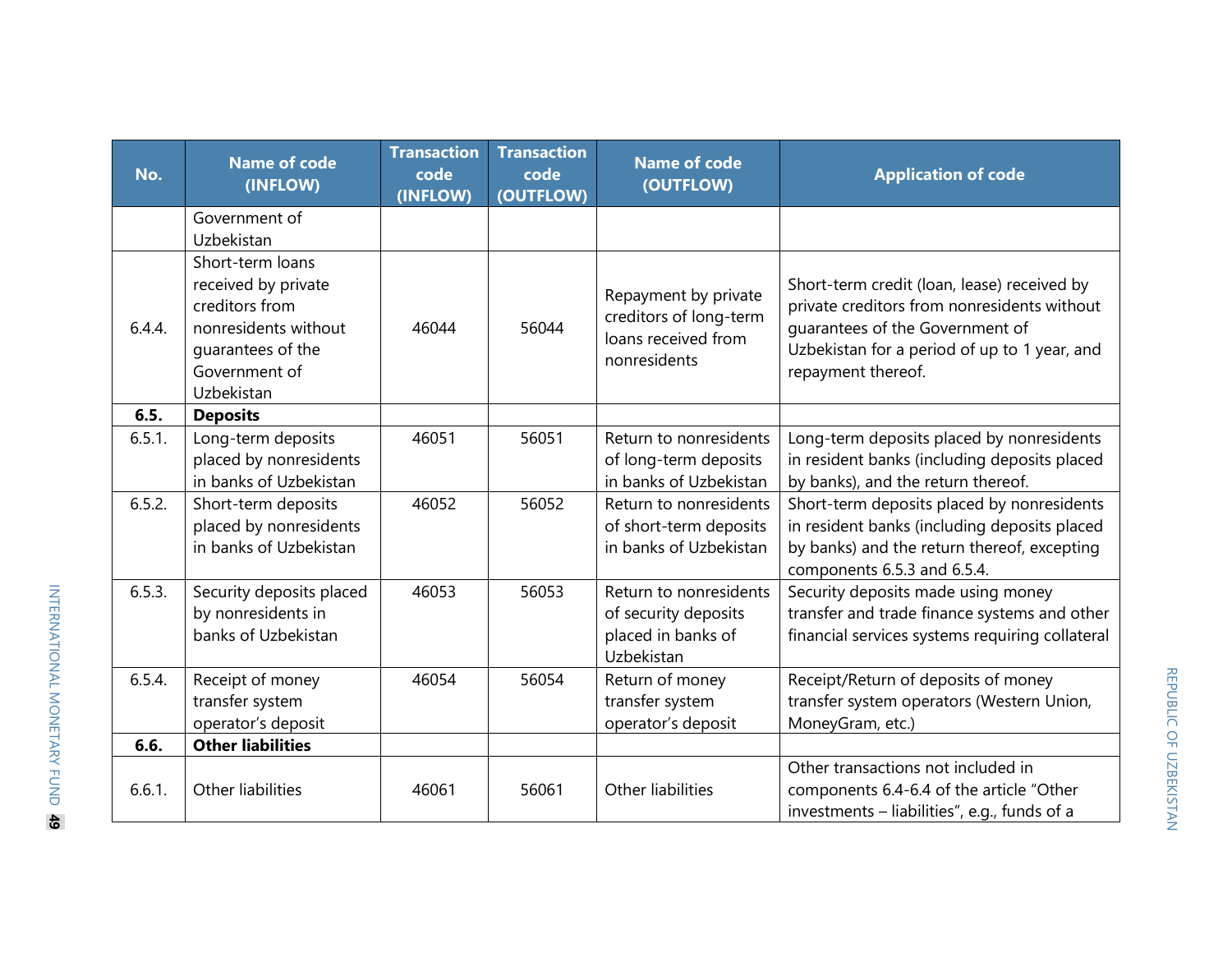| No.    | <b>Name of code</b><br>(INFLOW)                                                                 | <b>Transaction</b><br>code<br>(INFLOW) | <b>Transaction</b><br>code<br>(OUTFLOW) | <b>Name of code</b><br>(OUTFLOW)                                                                | <b>Application of code</b>                                                                                                                                                                                                                                                                                                                                                |
|--------|-------------------------------------------------------------------------------------------------|----------------------------------------|-----------------------------------------|-------------------------------------------------------------------------------------------------|---------------------------------------------------------------------------------------------------------------------------------------------------------------------------------------------------------------------------------------------------------------------------------------------------------------------------------------------------------------------------|
|        |                                                                                                 |                                        |                                         |                                                                                                 | nonresident entering Uzbekistan under a<br>quarantee or surety agreement under which<br>a nonresident is the quarantor or bondsman<br>for the fulfillment of any payment<br>obligations of one resident to another<br>nonresident; commitment of funds by a<br>nonresident during transfers from special<br>accounts.                                                     |
|        | <b>Special codes</b>                                                                            |                                        |                                         |                                                                                                 |                                                                                                                                                                                                                                                                                                                                                                           |
| VII    | <b>Neutral transactions</b>                                                                     |                                        |                                         |                                                                                                 |                                                                                                                                                                                                                                                                                                                                                                           |
| 7.1.1. | Receipt of transit funds<br>in correspondent<br>accounts                                        | 47011                                  | 57011                                   | Receipt of transit<br>funds in<br>correspondent<br>accounts                                     | Transactions between two Uzbekistan banks,<br>movement of funds through nostro accounts<br>of resident banks through an overseas bank,<br>settlements between residents. When using<br>this code, one should indicate the name of<br>the bank into whose account funds are to be<br>transferred.                                                                          |
| 7.1.2. | Movement of funds<br>between two<br>nonresidents through<br>the banking system of<br>Uzbekistan | 47012                                  | 57012                                   | Movement of funds<br>between two<br>nonresidents through<br>the banking system of<br>Uzbekistan | Receipt of funds from a nonresident into a<br>correspondent account of an Uzbekistan<br>bank, for such funds to be transferred to a<br>nonresident (transaction between two<br>nonresidents through the banking system<br>Uzbekistan). When using this code, one<br>should indicate the name of the bank, into<br>an account in which the funds are to be<br>transferred. |
| 7.1.3. | Foreign currency<br>purchases (sales) by                                                        | 47013                                  | 57013                                   | Foreign currency<br>purchases (sales) by                                                        | Purchase (sale) of non-cash funds in foreign<br>currency for non-cash funds in the national                                                                                                                                                                                                                                                                               |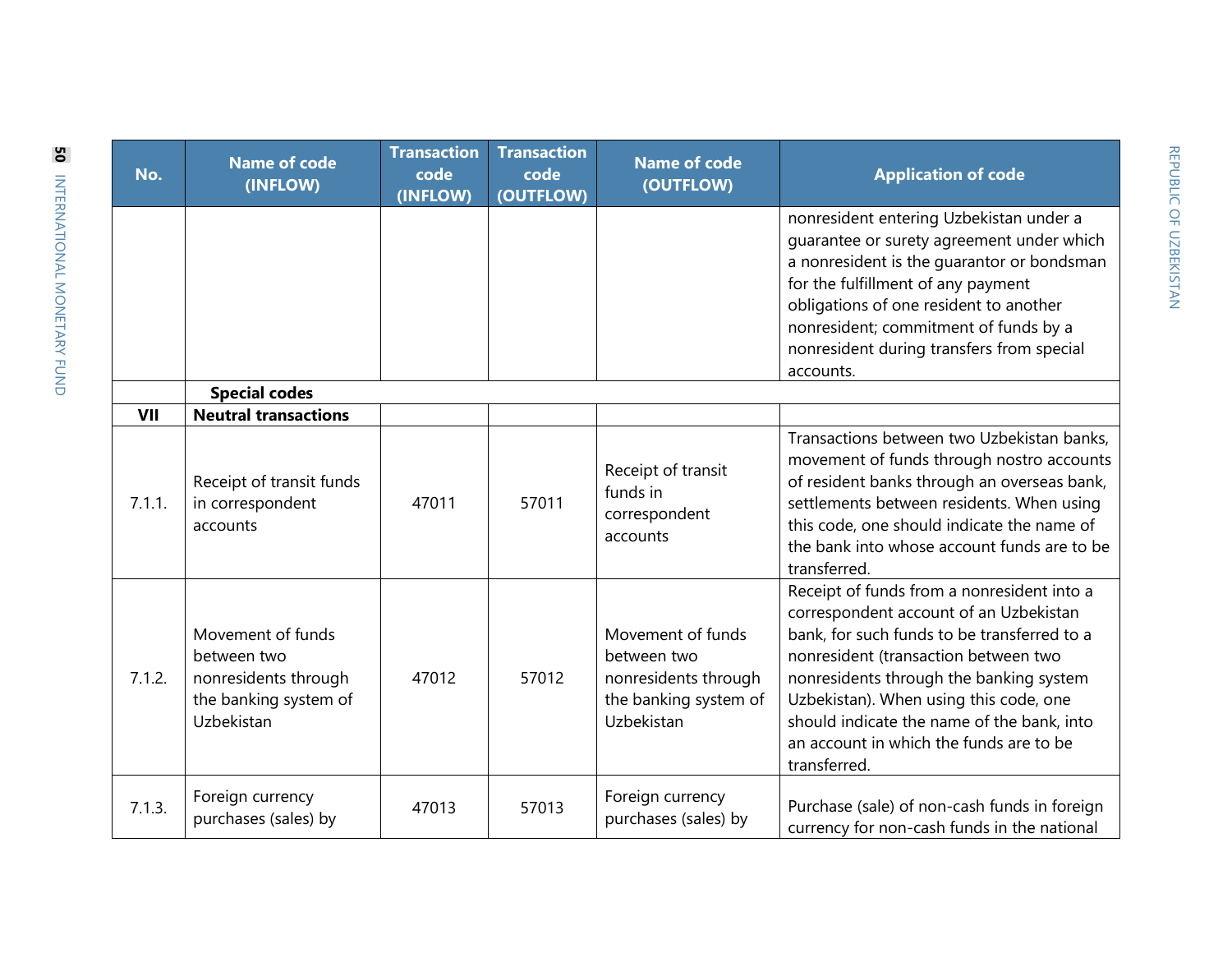| No.    | <b>Name of code</b><br>(INFLOW)      | <b>Transaction</b><br>code<br>(INFLOW) | <b>Transaction</b><br>code<br>(OUTFLOW) | <b>Name of code</b><br>(OUTFLOW) | <b>Application of code</b>                                                                                                                                                                                                                                                                                                                                                |
|--------|--------------------------------------|----------------------------------------|-----------------------------------------|----------------------------------|---------------------------------------------------------------------------------------------------------------------------------------------------------------------------------------------------------------------------------------------------------------------------------------------------------------------------------------------------------------------------|
|        | banks                                |                                        |                                         | banks                            | currency of Uzbekistan; debiting of funds<br>from nostro correspondent accounts to<br>purchase foreign currency in cash from a<br>resident legal entity; deposit of funds to a<br>nostro correspondent account for foreign<br>currency in cash that is sold to a resident<br>legal entity; replenishment of a<br>correspondent account, replenishment of<br>cash in hand. |
| 7.2.1. | Receipts in suspense<br>accounts     | 47021                                  | 57021                                   | Debits from suspense<br>accounts |                                                                                                                                                                                                                                                                                                                                                                           |
| 7.3.   | <b>Balances of funds in accounts</b> |                                        |                                         |                                  |                                                                                                                                                                                                                                                                                                                                                                           |
|        | Balance at beginning of period:      |                                        |                                         |                                  |                                                                                                                                                                                                                                                                                                                                                                           |
|        | Nostro account                       | 81011                                  |                                         |                                  |                                                                                                                                                                                                                                                                                                                                                                           |
|        | Loro account                         | 81012                                  |                                         |                                  |                                                                                                                                                                                                                                                                                                                                                                           |
|        | Balance at end of period:            |                                        |                                         |                                  |                                                                                                                                                                                                                                                                                                                                                                           |
|        | Nostro account                       | 81013                                  |                                         |                                  |                                                                                                                                                                                                                                                                                                                                                                           |
|        | Loro account                         | 81014                                  |                                         |                                  |                                                                                                                                                                                                                                                                                                                                                                           |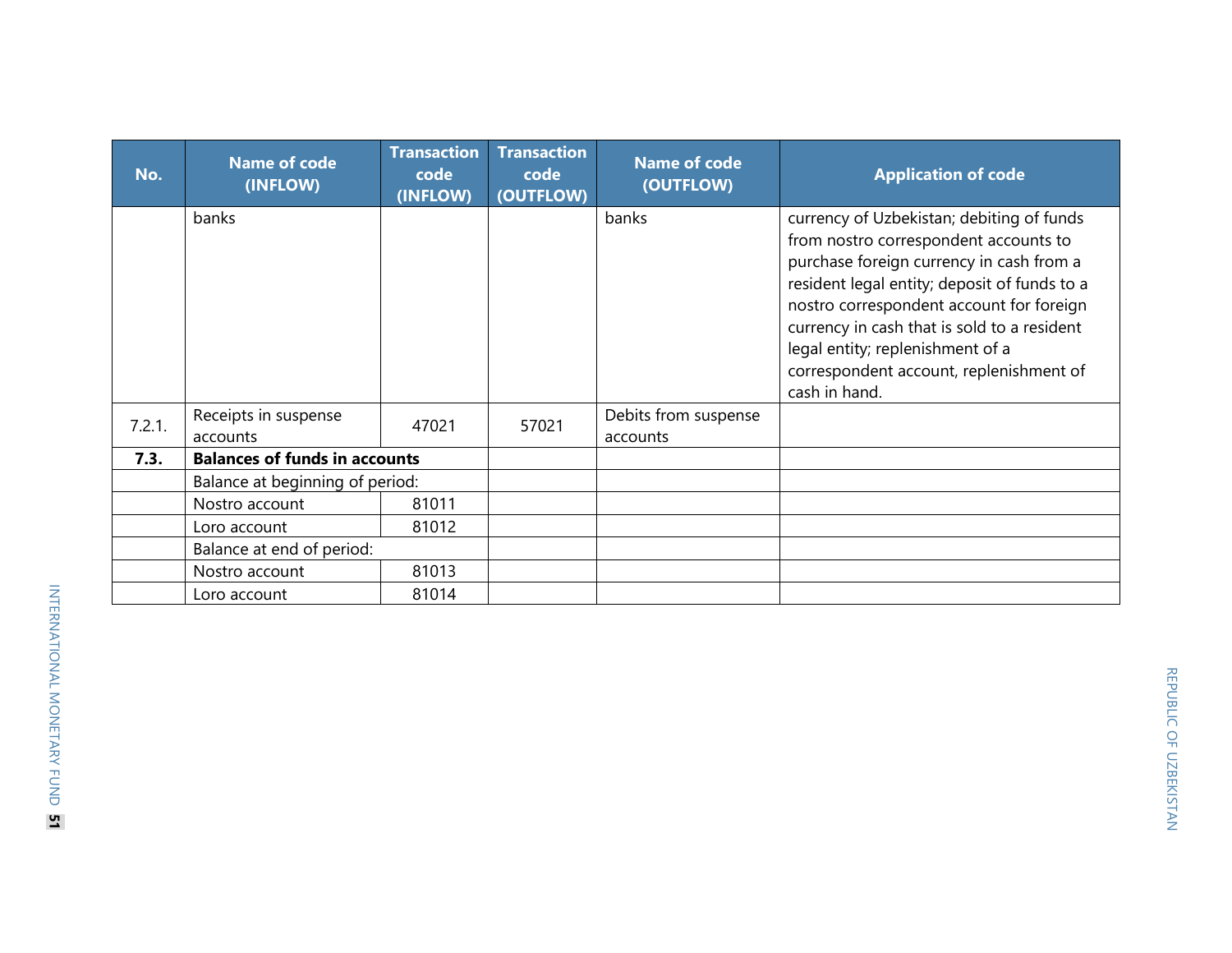## **Appendix II. Trial Balance of Payments of the Republic of Uzbekistan for 2016–2018**

| <b>USD</b> millions                        | 2016       | 2017       | 2018Q1     | 2018Q2     |
|--------------------------------------------|------------|------------|------------|------------|
| <b>Current account</b>                     | 1,383.8    | 1,729.8    | $-202.6$   | $-1,757.5$ |
| <b>Credit</b>                              | 17,403.0   | 19,209.3   | 5,106.5    | 4,993.8    |
| <b>Debit</b>                               | 16,019.2   | 17,479.5   | 5,309.2    | 6,751.3    |
| <b>Goods and services</b>                  | $-2,257.1$ | $-2,472.9$ | $-1,107.7$ | $-2,545.6$ |
| Credit                                     | 12,385.3   | 13,520.0   | 3,610.9    | 3,108.4    |
| Debit                                      | 14,642.4   | 15,992.9   | 4,718.6    | 5,654.0    |
| Goods                                      | $-1,160.8$ | $-1,226.7$ | $-620.9$   | $-2,064.4$ |
| Export                                     | 9,460.5    | 10,421.8   | 3,009.3    | 2,374.1    |
| Import                                     | 10,621.3   | 11,648.5   | 3,630.2    | 4,438.5    |
| <b>Services</b>                            | $-1,096.4$ | $-1,246.2$ | $-486.8$   | $-481.2$   |
| Export                                     | 2,924.8    | 3,098.2    | 601.6      | 734.3      |
| Import                                     | 4,021.2    | 4,344.4    | 1,088.3    | 1,215.5    |
| <b>Primary income</b>                      | 1,777.9    | 2,138.6    | 391.9      | 194.1      |
| Credit                                     | 2,847.1    | 3,276.8    | 821.9      | 1,087.1    |
| Debit                                      | 1,069.2    | 1,138.2    | 430.1      | 893.0      |
| <b>Secondary income</b>                    | 1,863.0    | 2,064.1    | 513.2      | 594.0      |
| Credit                                     | 2,170.5    | 2,412.6    | 673.7      | 798.3      |
| Debit                                      | 307.5      | 348.4      | 160.5      | 204.3      |
| <b>Capital account</b>                     | 0.0        | 0.0        | 28.8       | 6.0        |
| <b>Credit</b>                              | 0.0        | 0.0        | 28.8       | 6.0        |
| <b>Debit</b>                               | 0.0        | 0.0        | 0.0        | 0.0        |
| Net lending (+) / Net borrowing (-)        | 1,383.8    | 1,729.8    | $-173.8$   | $-1,751.5$ |
| <b>Financial account</b>                   | 1,642.4    | 2,206.1    | 284.9      | $-1,214.7$ |
| Direct investments                         | $-1,572.4$ | $-1,263.1$ | $-279.0$   | $-159.2$   |
| Credit                                     | 3.3        | 3.1        | 0.1        | 0.5        |
| Debit                                      | 1,575.8    | 1,266.2    | 279.2      | 159.7      |
| Portfolio investments                      | 0.2        | 0.3        | $-1.2$     | $-3.1$     |
| Credit                                     | 0.2        | 0.3        | 0.0        | 0.0        |
| Debit                                      | 0.0        | 0.0        | 1.2        | 3.1        |
| Derivative financial instruments and stock | 0.0        | 0.0        | 0.0        | 0.0        |
| options for employees                      |            |            |            |            |
| Credit                                     | 0.0        | 0.0        | 0.0        | 0.0        |
| Debit                                      | 0.0        | 0.0        | 0.0        | 0.0        |
| Other investments                          | 2,662.2    | 3,725.0    | 180.6      | $-448.4$   |
| Credit                                     | 4,086.5    | 4,632.8    | 150.6      | 283.7      |
| Debit                                      | 1,424.3    | 907.8      | $-30.0$    | 732.1      |
| Reserve assets                             | 552.4      | $-256.0$   | 384.5      | $-604.1$   |
| <b>Net errors and omissions</b>            | 258.6      | 476.4      | 458.7      | 536.8      |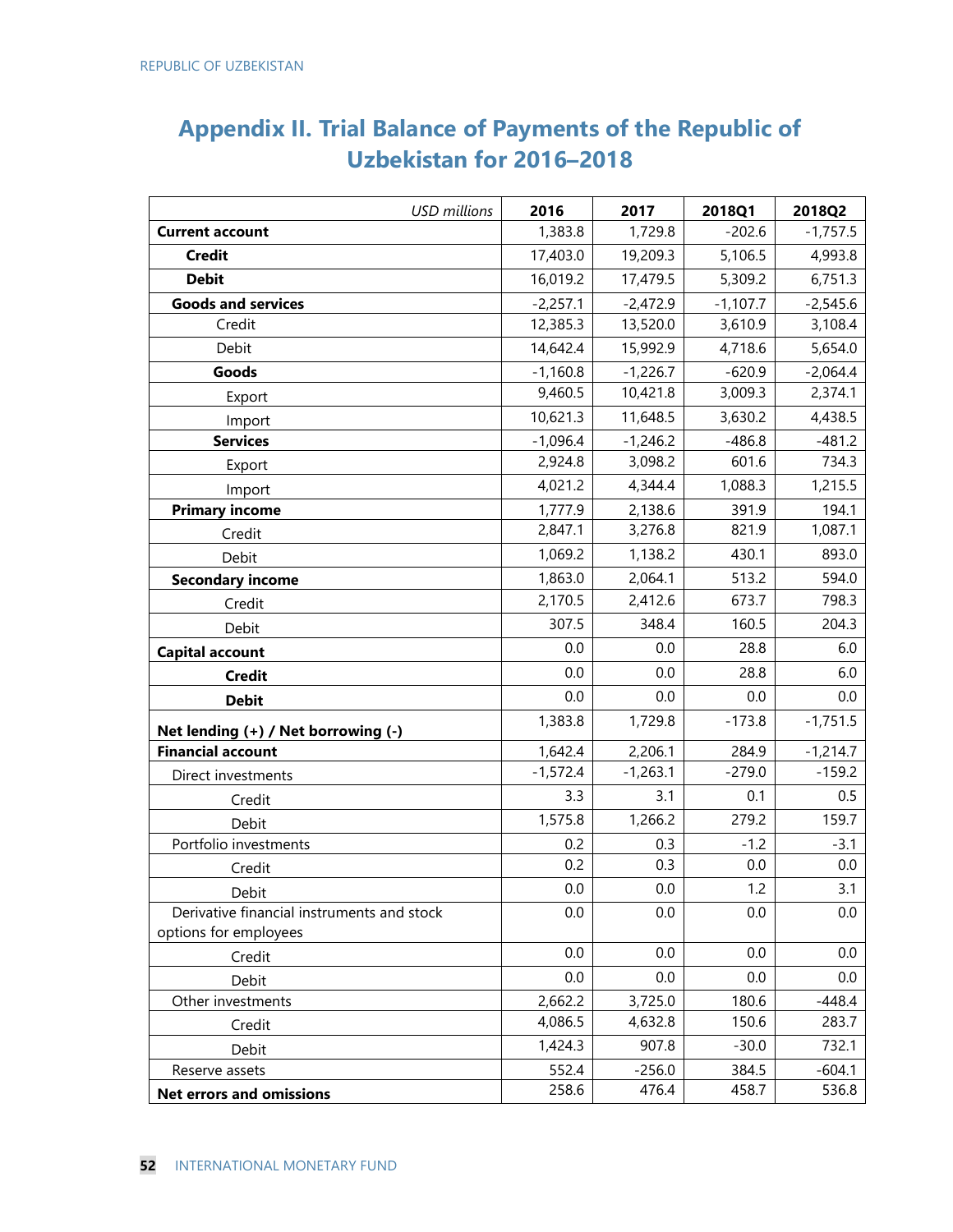## **Appendix III. Implementation of Previous Mission's Recommendations (November 20–December 1, 2017)**

| <b>Priority</b><br><b>level</b> | <b>Measure/stage</b>                                                                                                                                                                                                                                                                      | <b>Target</b><br>completion<br>date | <b>Comments</b>                                                                                                                                                                                                                                 |
|---------------------------------|-------------------------------------------------------------------------------------------------------------------------------------------------------------------------------------------------------------------------------------------------------------------------------------------|-------------------------------------|-------------------------------------------------------------------------------------------------------------------------------------------------------------------------------------------------------------------------------------------------|
|                                 | Outcome: Legal/institutional environment predetermines the compilation and dissemination<br>of a full set of external sector statistics                                                                                                                                                   |                                     |                                                                                                                                                                                                                                                 |
| H                               | Amend the Law on the Central Bank to assign<br>to the CBU the compilation and dissemination<br>of monetary statistics and external sector<br>statistics (balance of payments, international<br>investment position, gross external debt,<br>official reserve assets, and exchange rates). | October<br>2018                     | Implemented.<br>A proposal to amend<br>the law on the Central<br>Bank, as recommended<br>by the mission, has<br>been prepared and<br>submitted to the<br>cabinet of ministers for<br>approval                                                   |
| Н                               | Secure by statute the CBU's right to collect<br>information (including confidential<br>information) from ministries, departments,<br>corporations, and other legal entities.                                                                                                              | October<br>2018                     | Implemented.<br>The CBU is entitled to<br>obtain information<br>without hindrance<br>(including confidential<br>information) without<br>obstruction from<br>ministries, departments,<br>corporations, and other<br>legal entities.              |
| Η                               | Create a legal framework defining<br>responsibility for the collection, processing,<br>and dissemination of ESS data, as well as<br>interagency data sharing.                                                                                                                             | October<br>2018                     | Implemented, with the<br>adoption of Resolution<br>of the Cabinet of<br>Ministers of the<br>Republic of Uzbekistan<br>"On Measures to<br>Support the External<br>Sector of the Republic<br>of Uzbekistan" (No.<br>263, dated<br>April 3, 2018). |
| Η                               | Assess feasibility of introducing a closed-type<br>international transactions reporting system<br>(ITRS) based on bank payments. If a positive<br>conclusion is reached, prepare a plan for<br>introducing an ITRS in the Uzbek banking<br>system.                                        | September<br>2018                   | Implemented.<br>The CBU has prepared<br>a plan for introduced<br>an ITRS and has carried<br>out a pilot introduction.                                                                                                                           |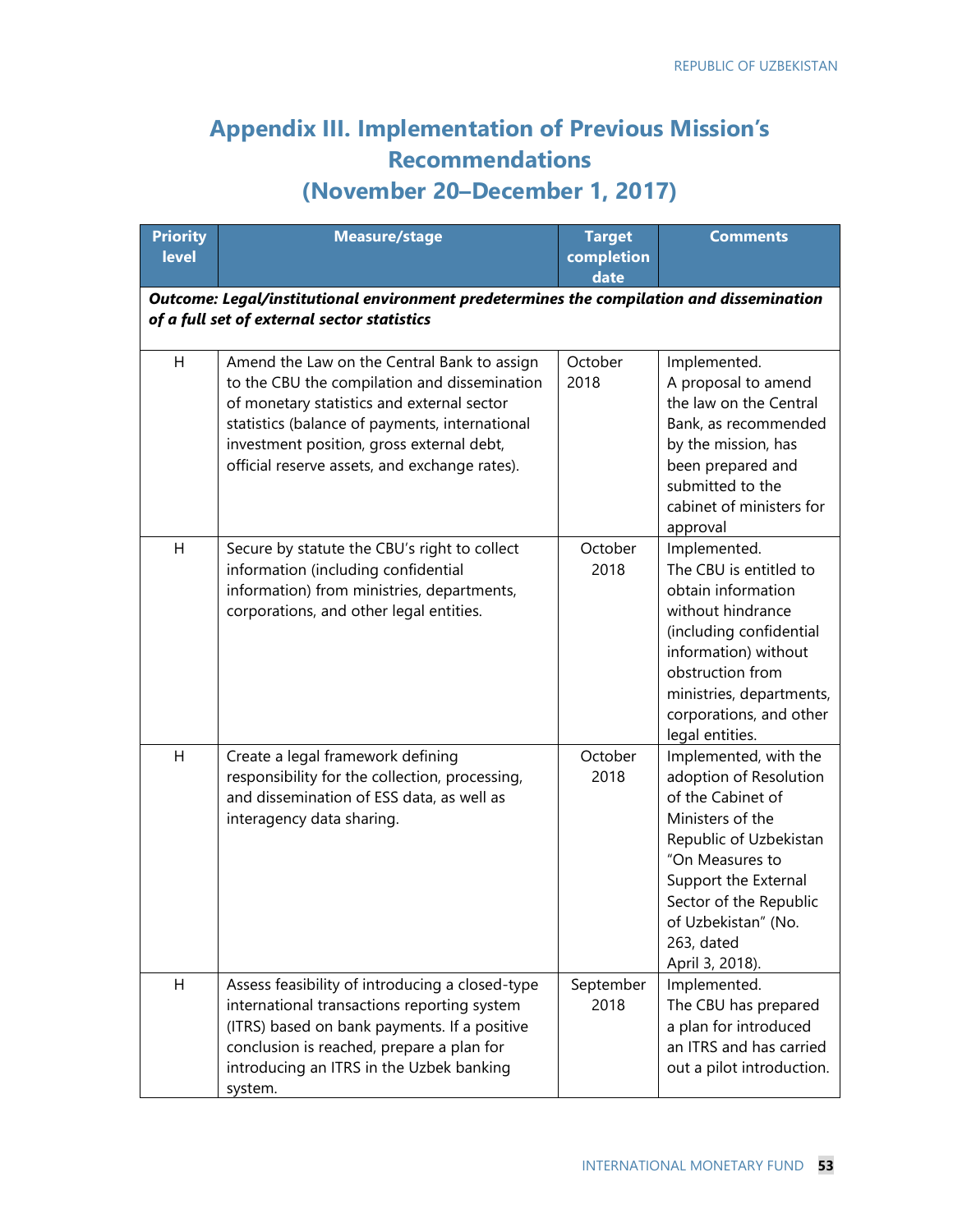| <b>Priority</b><br><b>level</b> | Measure/stage                                                                                                                                                                                                                                       | <b>Target</b><br>completion<br>date                          | <b>Comments</b>                                                                                                                                                                                       |
|---------------------------------|-----------------------------------------------------------------------------------------------------------------------------------------------------------------------------------------------------------------------------------------------------|--------------------------------------------------------------|-------------------------------------------------------------------------------------------------------------------------------------------------------------------------------------------------------|
| Н                               | Create a Balance of Payments Office with a<br>staff of at least 8.                                                                                                                                                                                  | September<br>2018                                            | Implemented.                                                                                                                                                                                          |
| H                               | Complete the staffing of the Balance of<br>Payments Office in accordance with the<br>staffing schedule, selecting employees with<br>work experience in bank reporting.                                                                              | December<br>2018                                             | Partially implemented.<br>Of the 8 staff positions,<br>4 remain unfilled.                                                                                                                             |
| $\circ$                         | Nominate employees responsible for<br>compiling BOP statistics, IIP, and external debt<br>to ESS training organized by the IMF, other<br>international organizations, and central banks<br>of other countries.                                      | Regularly                                                    | Implemented.                                                                                                                                                                                          |
|                                 | Outcome: a program is created for compiling external sector statistics                                                                                                                                                                              |                                                              |                                                                                                                                                                                                       |
| H                               | Measure positions, transactions, and other<br>flows for direct, portfolio, and other<br>investments, in the banking sector based on<br>the CBU's bank supervision information and<br>information collected in the course of<br>exchange regulation. | September<br>2018                                            | Implemented.<br>Balance sheets of<br>commercial banks were<br>used instead of bank<br>supervision<br>information.                                                                                     |
| H                               | Develop a report form for collecting<br>information on government and government-<br>guaranteed debt and share it with the MOF.                                                                                                                     | October<br>2018                                              | Implemented.                                                                                                                                                                                          |
| H                               | Compile quarterly positions, transactions, and<br>other flows for government and government-<br>guaranteed debt for 2017.                                                                                                                           | 60 <sup>th</sup> day<br>after end of<br>reporting<br>quarter | Partially implemented.<br>CBU collects and<br>disseminates<br>information on<br>government and<br>government-<br>guaranteed debt within<br>the e-GDDS, but the<br>BOP is recorded in<br>summary form. |
| H                               | Review and approve the new statistical form<br>proposed by the mission "Report on Foreign<br>Economic Activities of Nonfinancial<br>Corporations" (Appendix XVIII).                                                                                 | December<br>2018                                             | Implemented.                                                                                                                                                                                          |
| H                               | Develop software and a data portal on the SSC<br>server for receiving and monitoring data from<br>the private sector survey on foreign economic<br>activity.                                                                                        | December<br>2018                                             | Implemented.                                                                                                                                                                                          |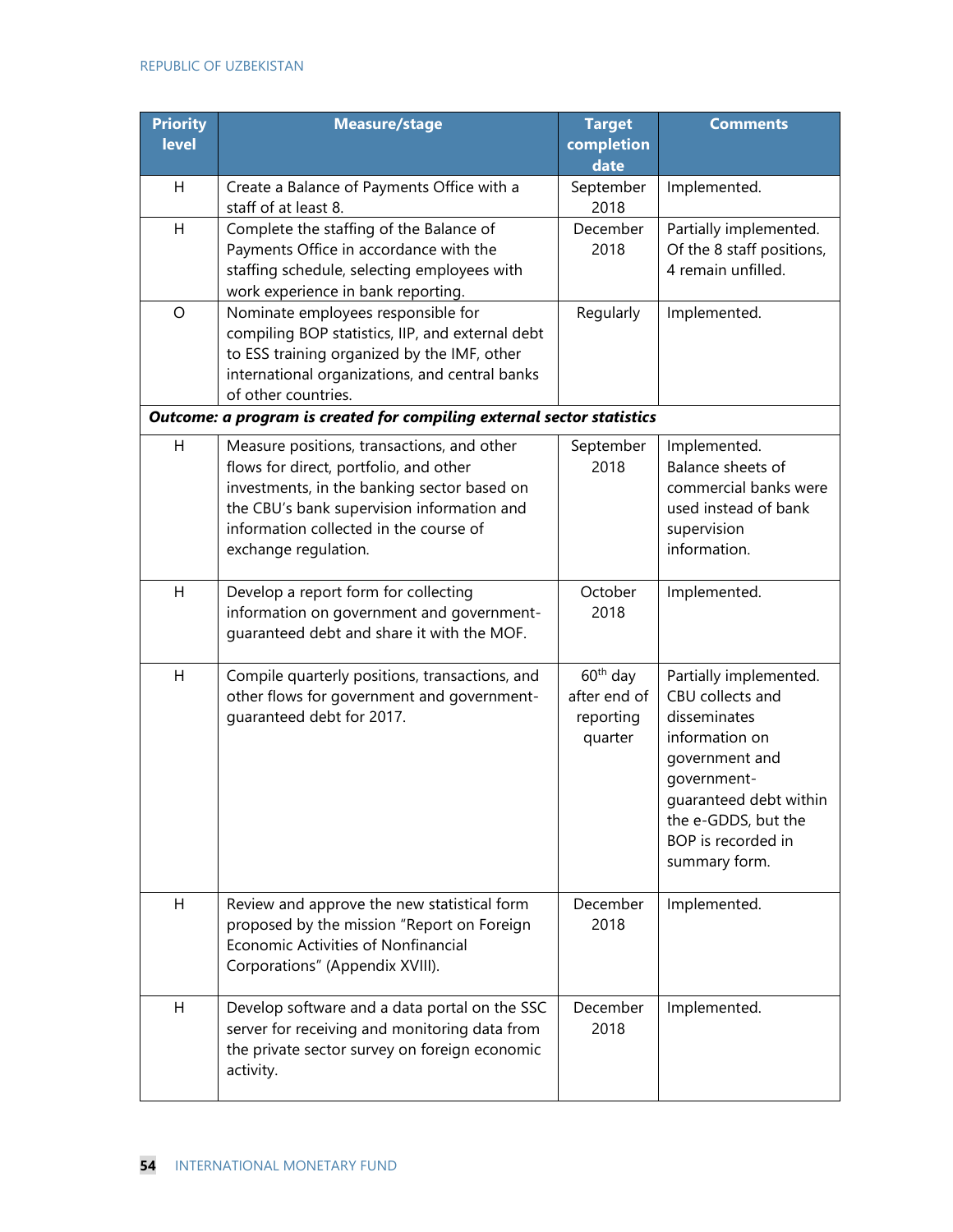| <b>Priority</b><br>level | <b>Measure/stage</b>                                                                                                                                                                                                | <b>Target</b><br>completion<br>date                                                           | <b>Comments</b>                                                                                                                                        |
|--------------------------|---------------------------------------------------------------------------------------------------------------------------------------------------------------------------------------------------------------------|-----------------------------------------------------------------------------------------------|--------------------------------------------------------------------------------------------------------------------------------------------------------|
| H                        | Support receipt of data in the framework of<br>the survey of private sector foreign economic<br>activity starting with report for Q1 2018, and<br>transmission of data to the CBU.                                  | September<br>2018                                                                             | Implemented.                                                                                                                                           |
| H                        | Process data collected through the<br>aforementioned survey and provide to the<br>CBU according to the methodology and<br>format agreed with the mission.                                                           | 70 <sup>th</sup> day<br>after end of<br>reporting<br>quarter                                  | Implemented.<br>However, the quality of<br>information on debt<br>service obligations<br>leaves something to be<br>desired.                            |
| H                        | Calculate positions and transactions for<br>nonfinancial enterprises' assets and liabilities<br>on the basis of data collected by the SSC using<br>the new report forms developed with the<br>mission's assistance. | September<br>2018,<br>beginning<br>with the<br>report for<br>the first<br>quarter of<br>2018. | Implemented.<br>Debt service<br>obligations were<br>calculated based on<br>data received obtained<br>from banks' reports<br>using the updated<br>form. |
| H                        | Set up data collection from production sharing<br>agreement (PSA) enterprises using the existing<br>form. Supplement results obtained with data<br>on direct investment in Uzbekistan.                              | $60th$ day<br>after end of<br>reporting<br>quarter                                            | Implemented.                                                                                                                                           |
| M                        | Regularly update the list of nonfinancial<br>enterprises involved in foreign economic<br>activity, in order to include them in a survey of<br>the nonfinancial sector's foreign economic<br>activity.               | Regularly                                                                                     | Implemented.<br>As of October 1, 2018,<br>the list was sent to the<br>SSC immediately upon<br>the mission's<br>conclusion.                             |
| H                        | Develop a comprehensive report form for the<br>RUSCC at the level of detail that would allow<br>proper validation of data.                                                                                          | February<br>2019                                                                              | Implemented.                                                                                                                                           |
| H                        | On the basis of the RUSCC information, adjust<br>SSC data on merchandise imports/exports in<br>accordance with BPM6 requirements.                                                                                   | April 2019                                                                                    | Implemented.                                                                                                                                           |
| H                        | On the basis of data obtained from the RUSCC,<br>create a foreign trade database and update it<br>regularly.                                                                                                        | April 2019                                                                                    | Implemented.<br>The Database was<br>created using the BI<br>Oracle software<br>platform.                                                               |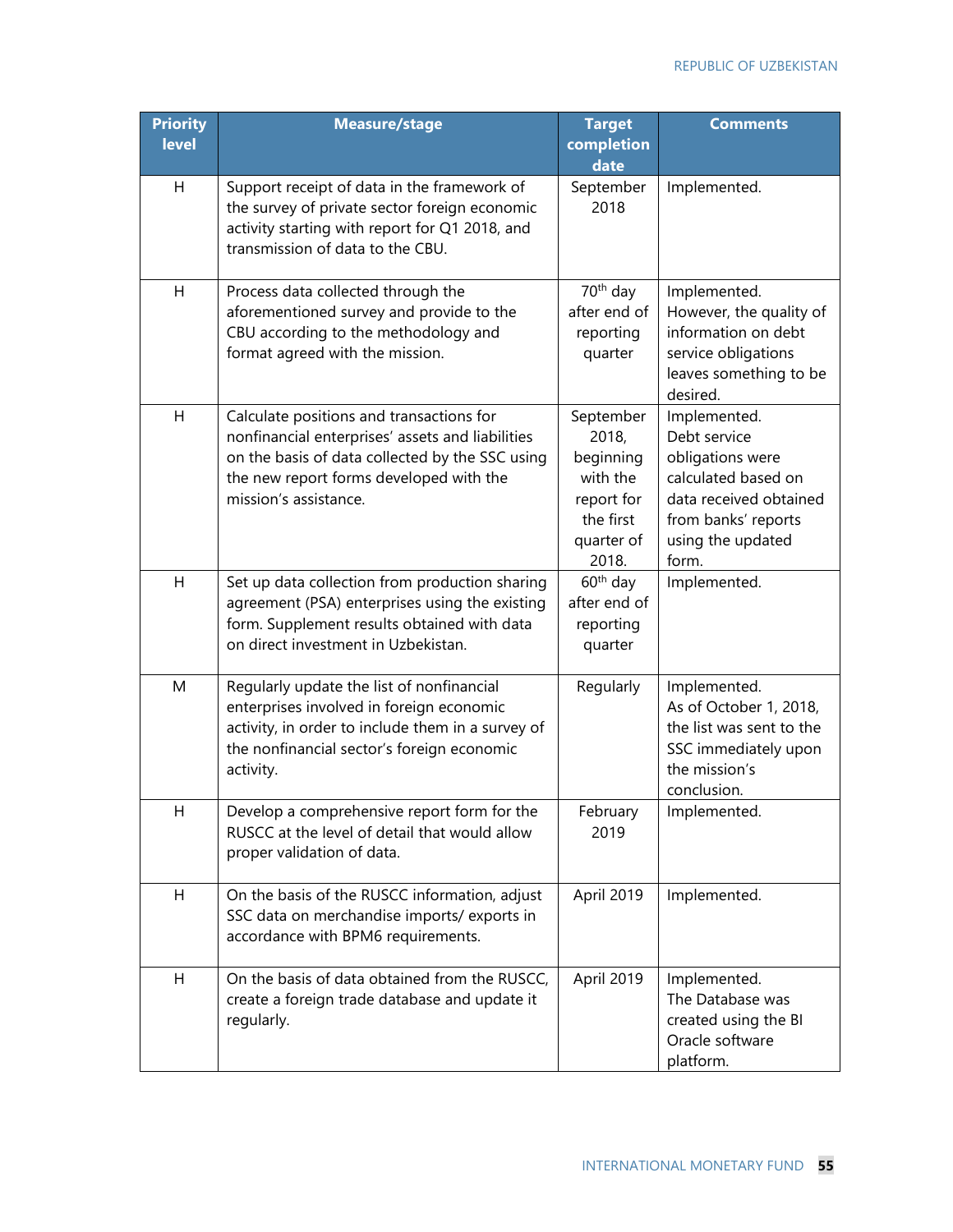| <b>Priority</b><br><b>level</b> | <b>Measure/stage</b>                                                                                                                                                                                                    | <b>Target</b><br>completion<br>date | <b>Comments</b>                                                                                                                                                   |
|---------------------------------|-------------------------------------------------------------------------------------------------------------------------------------------------------------------------------------------------------------------------|-------------------------------------|-------------------------------------------------------------------------------------------------------------------------------------------------------------------|
| H                               | Develop methods for applying mirror statistics<br>for estimating unrecorded imports and<br>exports.                                                                                                                     | May 2019                            | Not implemented.                                                                                                                                                  |
| H                               | Develop a method for calculating reserve<br>assets (balances and flows) in accordance with<br>the BPM6 standard.                                                                                                        | September<br>2018                   | Implemented.                                                                                                                                                      |
| M                               | Develop report forms for the SISIMOF [State<br>Insurance Supervision Inspectorate of the<br>Ministry of Finance] for data collection on<br>insurance services and the assets and liabilities<br>of insurance companies. | February<br>2019                    | Implemented.                                                                                                                                                      |
| M                               | Develop a form for surveying other nonbank<br>financial corporations (microfinance<br>institutions, pawnshops, etc.).                                                                                                   | <b>March 2019</b>                   | Implemented.                                                                                                                                                      |
| H                               | Compile positions and transactions for assets<br>and liabilities of insurance companies and<br>other nonbank financial corporations.                                                                                    | June 2019                           | Implemented.                                                                                                                                                      |
| H                               | Obtain SSC data on foreign trade in services by<br>type, and on the basis of those data compile<br>the services components in the balance of<br>payments.                                                               | June 2019                           | Implemented.                                                                                                                                                      |
| M                               | Prepare proposals for the office of living<br>standard statistics regarding additions to the<br>questionnaire for the household survey.                                                                                 | February<br>2019                    | Partially implemented.<br>Per a decision of the<br>Board of the State<br>Statistics Committee,<br>only the questions<br>recommended by the<br>mission were added. |
| H                               | Prepare a report form for the state border<br>service according to the mission's<br>recommendations.                                                                                                                    | December<br>2018                    | Implemented.                                                                                                                                                      |